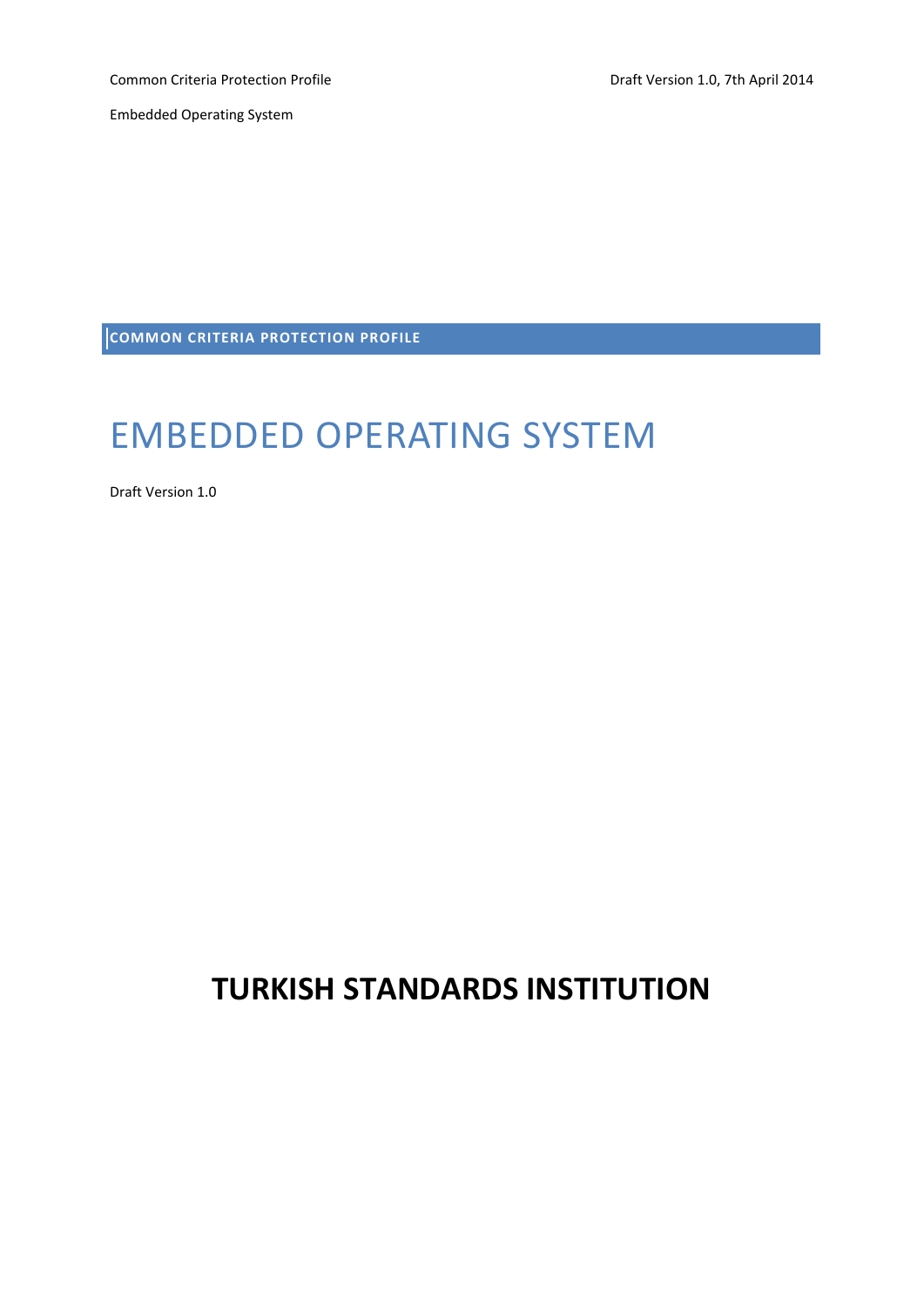# TABLE OF CONTENTS

| 1. |  |
|----|--|
|    |  |
|    |  |
|    |  |
|    |  |
|    |  |
|    |  |
|    |  |
|    |  |
|    |  |
|    |  |
|    |  |
|    |  |
|    |  |
|    |  |
|    |  |
|    |  |
|    |  |
|    |  |
|    |  |
|    |  |
|    |  |
|    |  |
|    |  |
|    |  |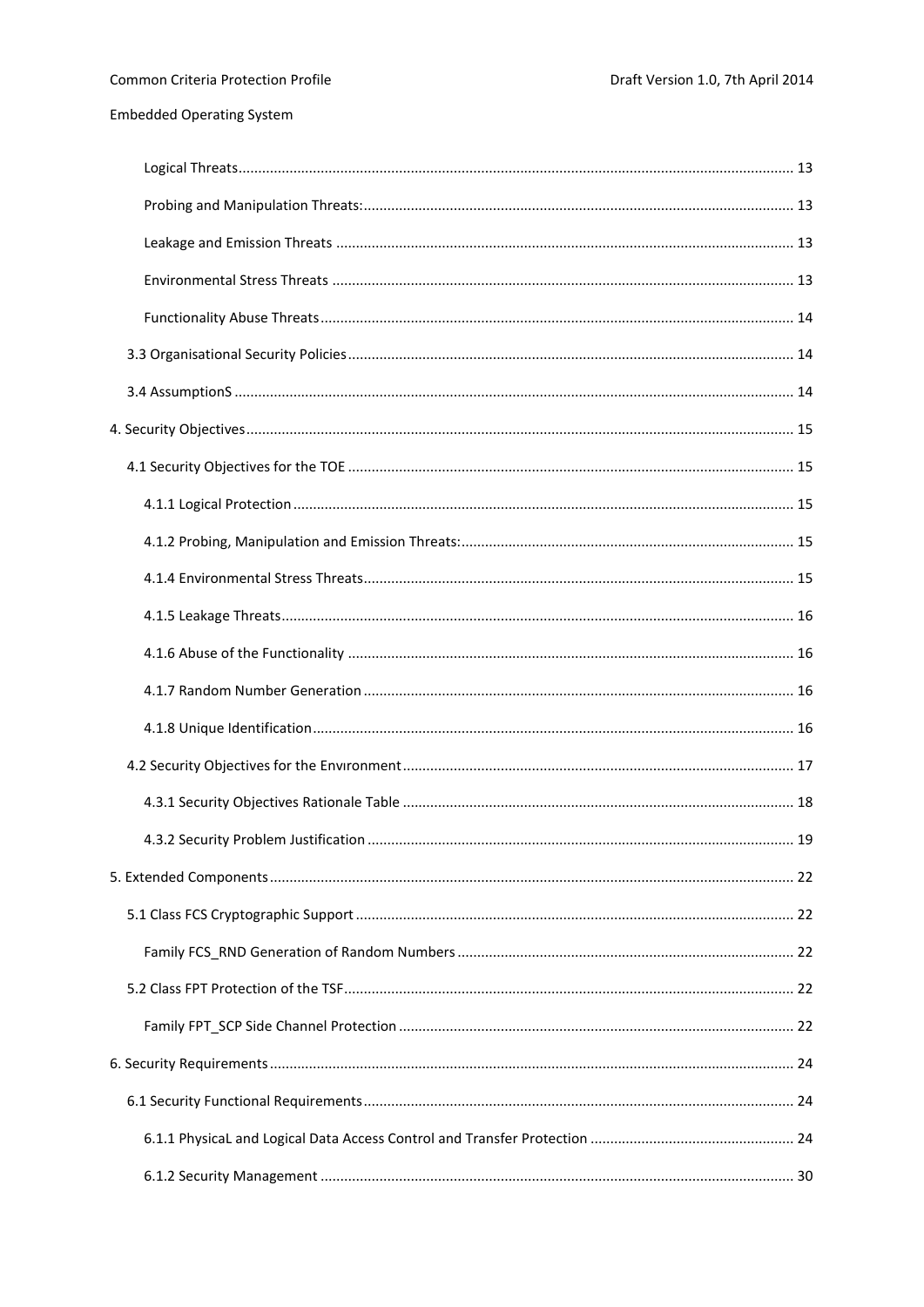$\overline{7}$ .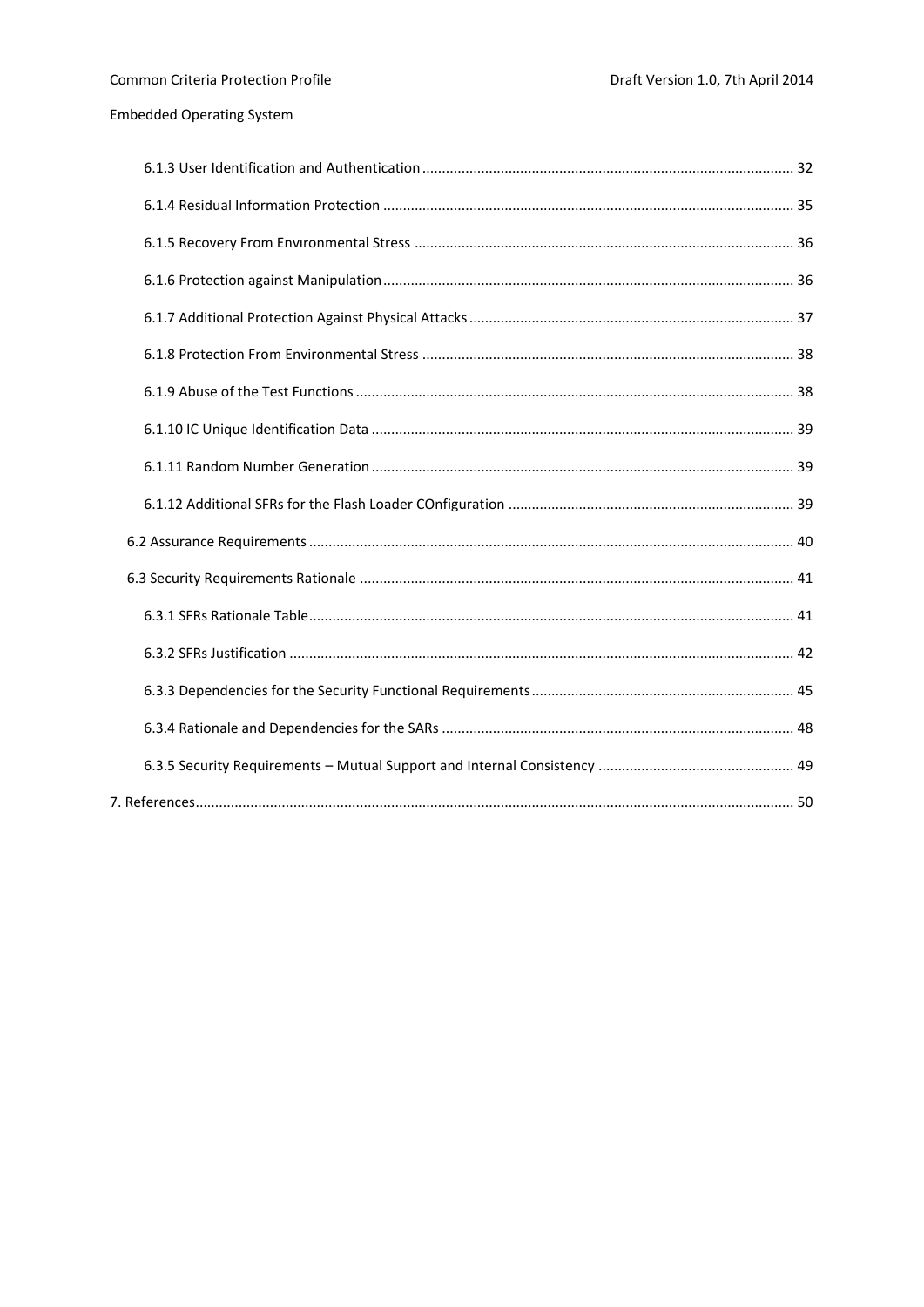Common Criteria Protection Profile **Common Criteria Protection Profile** Draft Version 1.0, 7th April 2014

Embedded Operating System

# <span id="page-4-0"></span>**FIGURES LIST**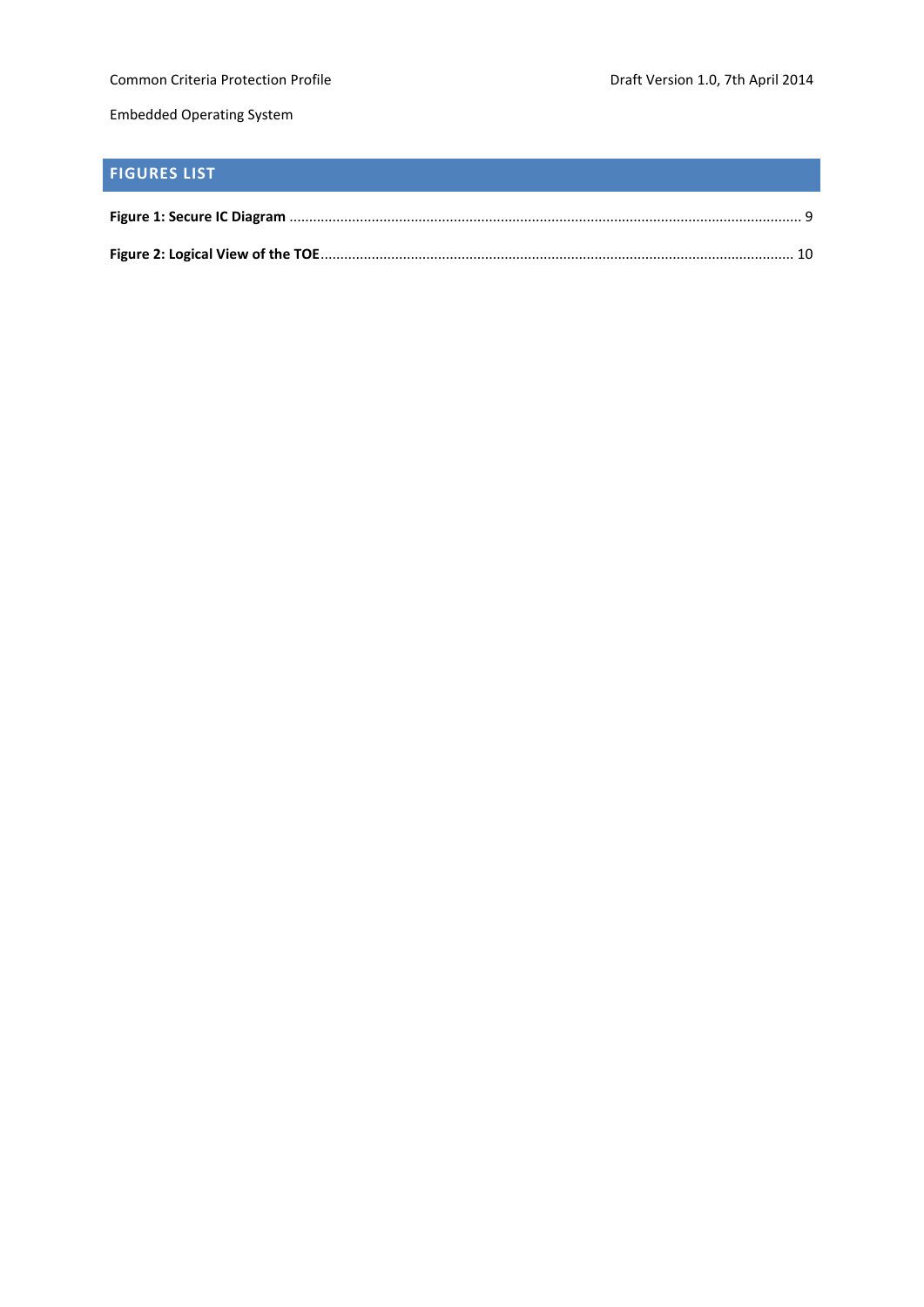## <span id="page-5-0"></span>**TABLES LIST**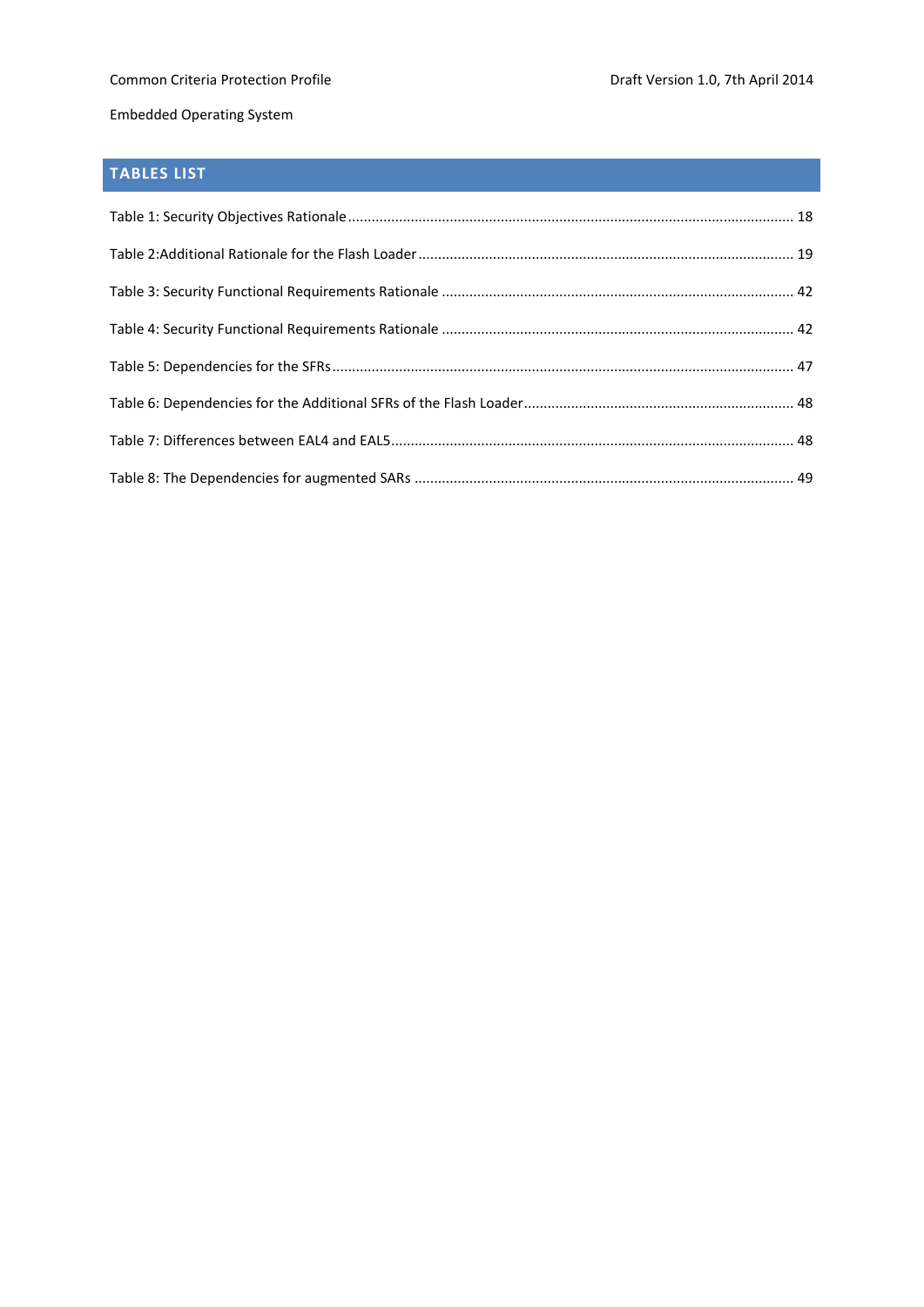## <span id="page-6-0"></span>**1. INTRODUCTION**

## <span id="page-6-2"></span><span id="page-6-1"></span>1.1 PP Reference

#### 1.1.1 TITLE

Embedded Operating System Protection Profile

<span id="page-6-3"></span>1.1.2 VERSION

Draft

## <span id="page-6-4"></span>1.1.3 AUTHOR

<span id="page-6-5"></span>TURKISH STANDARDS INSTITUTION

## 1.1.4 PUBLICATION DATE

.------

## <span id="page-6-7"></span><span id="page-6-6"></span>1.2 TOE OVERVIEW

## 1.2.1 TOE TYPE

The TOE is the composite product consisting of Embedded Operating System and Secure IC. The packaging, external components such as battery and antenna, physical card are out of scope of the PP. The activities such as packaging, composite product manufacturing are also taken out of evaluation context.

## <span id="page-6-8"></span>1.2.2 TOE USAGE AND MAJOR SECURITY PROPERTIES

The TOE is used as a platform for following types of security sensitive applications:

- Identification and Authentication
- Electronic Fare and Purse
- **•** Electronic Signature
- Secure Data Storage

The TOE protects the application data from attackers and optionally offers cryptographic services to the smart card application.

The TOE has following security properties:

- Data Access Control
- Security Management
- Self-Protection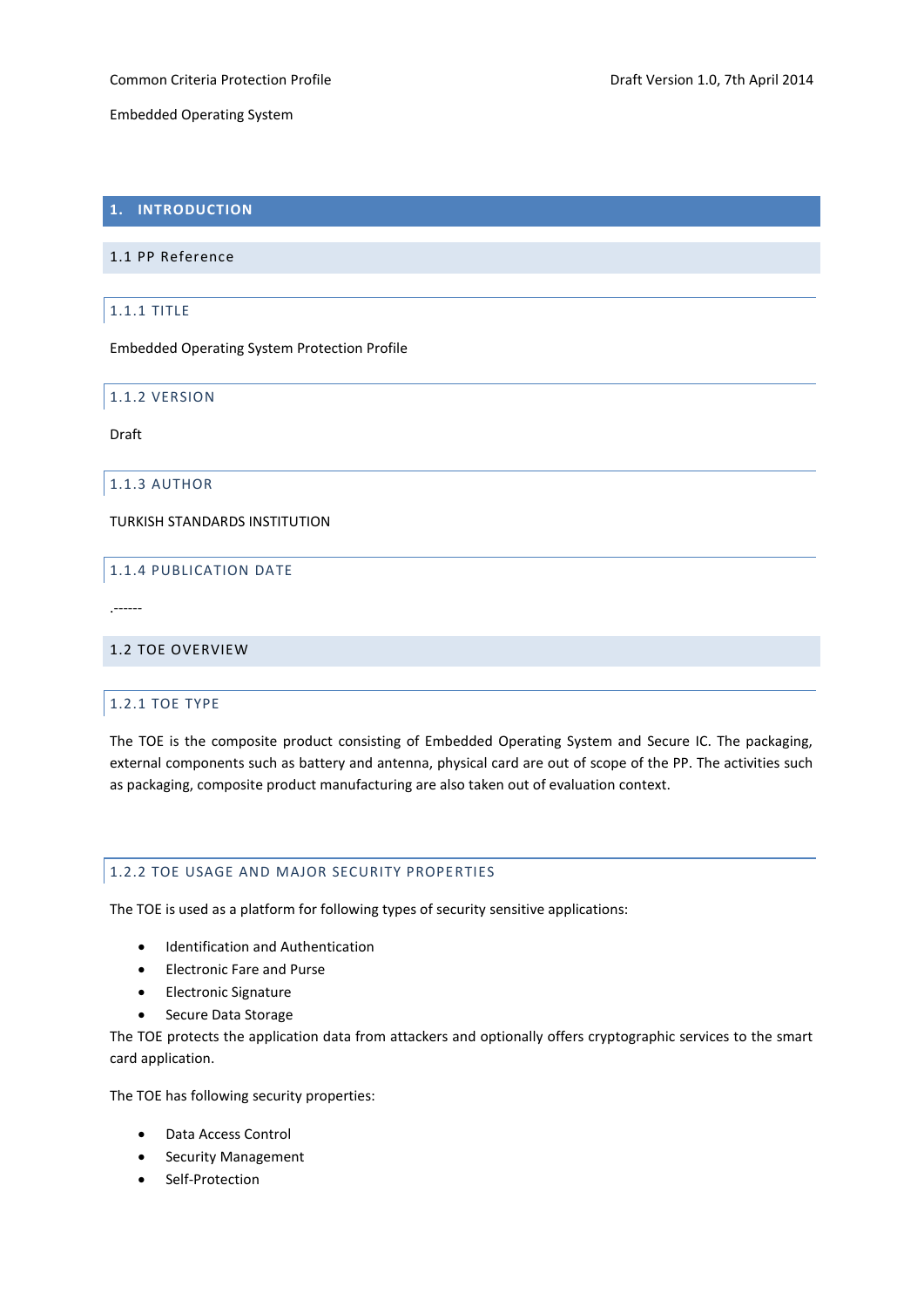Common Criteria Protection Profile Draft Version 1.0, 7th April 2014

Embedded Operating System

Cryptographic Support

<span id="page-7-0"></span>1.2.3 REQUIRED NON-TOE HARDWARE/SOFTWARE/FIRMWARE

None

## <span id="page-7-2"></span><span id="page-7-1"></span>1.3 TOE DEFINITION

## 1.3.1 THE TOE CONTENTS

The TOE consists of:

- Hardware of Security IC
- Security IC Dedicated Software
- IC Unique Identification Data + Configuration Data (optional)
- Embedded OS
- Security Guidance Documentation

**The Hardware:** The hardware consists of CPU, volatile and non-volatile memories, I/O components and security components.

**Security IC Dedicated Software:** Any software other than the embedded OS is the Security IC Dedicated Software. Security IC Dedicated Software consists of IC Dedicated Test Software, IC Dedicated Support Software and if embedded OS is stored on Flash Memory additionally Flash Loader Software.

**IC Unique Identification Data:** Unique identification is the requirement of the card issuer.

**Configuration Data** (optional)**:** IC manufacturers offer their consumers wide range of products with different sizes of memories and with different functionalities. They usually use the same physical product with different configurations to provide the range of products. Different configurations are implemented with mechanisms to disable the functionalities and with some configuration data that limits or blocks the memory size and/or functionalities. A vendor may not offer different configurations of same physical product, in this case configuration data does not exit, so it is optional.

**Security Guidance Documentation:** Contains the information about the secure usage of the TOE. The Security Guidance Documentation is also evaluated and if and if only a TOE is used accordingly to this security guidance it is considered as certified. Any failure in compliance to the security guidance will break the security certificate and the TOE can be assumed as in the evaluated configuration state.

## <span id="page-7-3"></span>1.3.2 THE TOE PHYSICAL VIEW

The Physical Hardware consists of:

- **CPU**
- Volatile and Non-Volatile Memories
- Security Components
- Communication Interfaces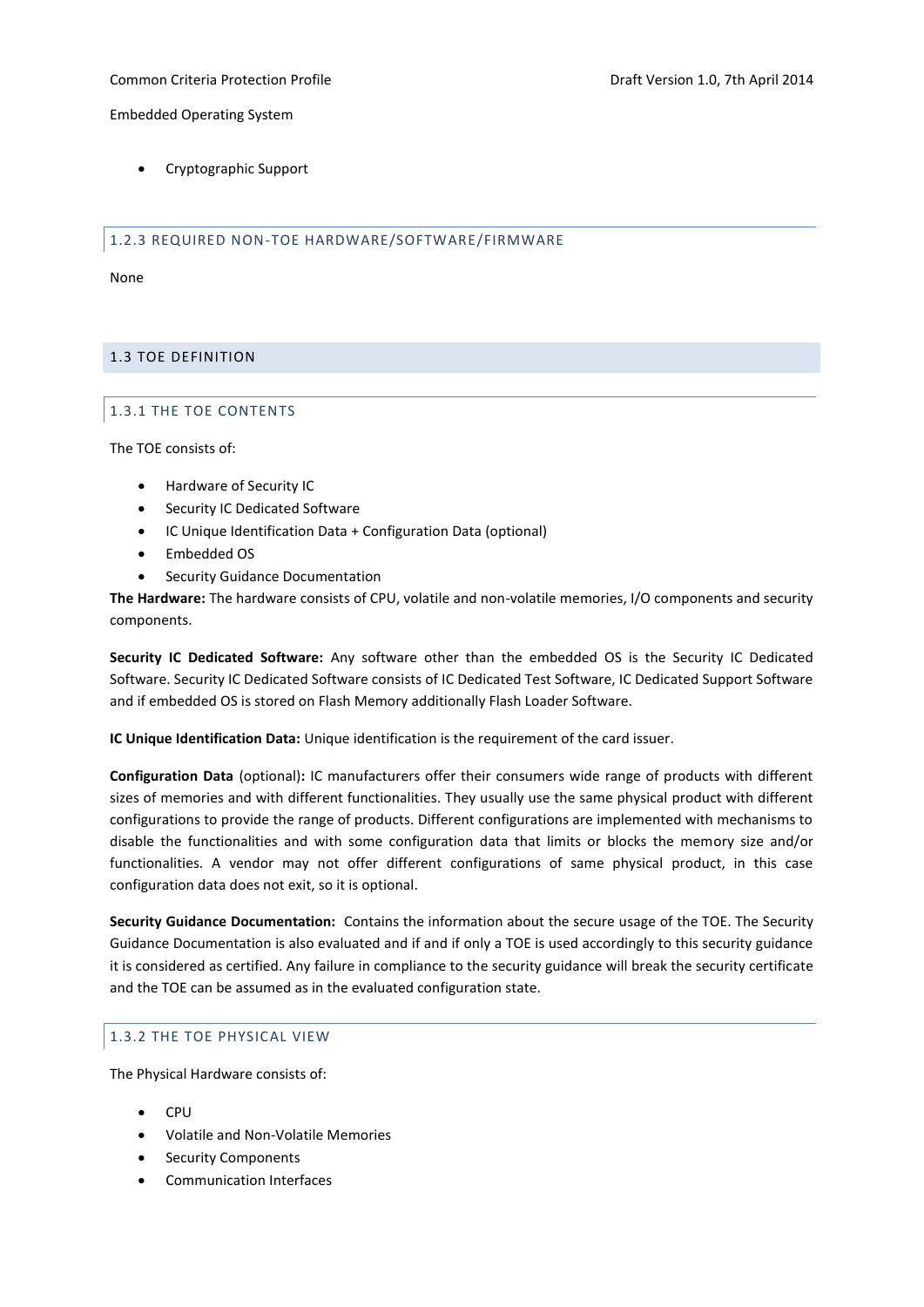

#### <span id="page-8-1"></span>**Figure 1: Secure IC Diagram**

Data Stored on the Non-Volatile Memories

- IC Dedicated Software
- Fmbedded OS
- Application Data
- Configuration Data
- Activation, Initialisation and Personalisation Data
- IC Unique Identification Data

Separately Delivered Item(s):

Guidance Documentation

#### <span id="page-8-0"></span>1.3.3 THE TOE LOGICAL VIEW

The logical view of the TOE is in the below figure 2. The Embedded OS, IC Dedicated Test Software, IC Dedicated Support Software and Security IC Hardware together form the TOE and set the boundaries of it. In the TOE interacts with the card issuer, card holder and the attacker and it protects the smart card application from the attacker. Before delivery to the card issuer, the TOE manufacturer interacts with the IC Dedicated Test Software and IC Dedicated Support Software.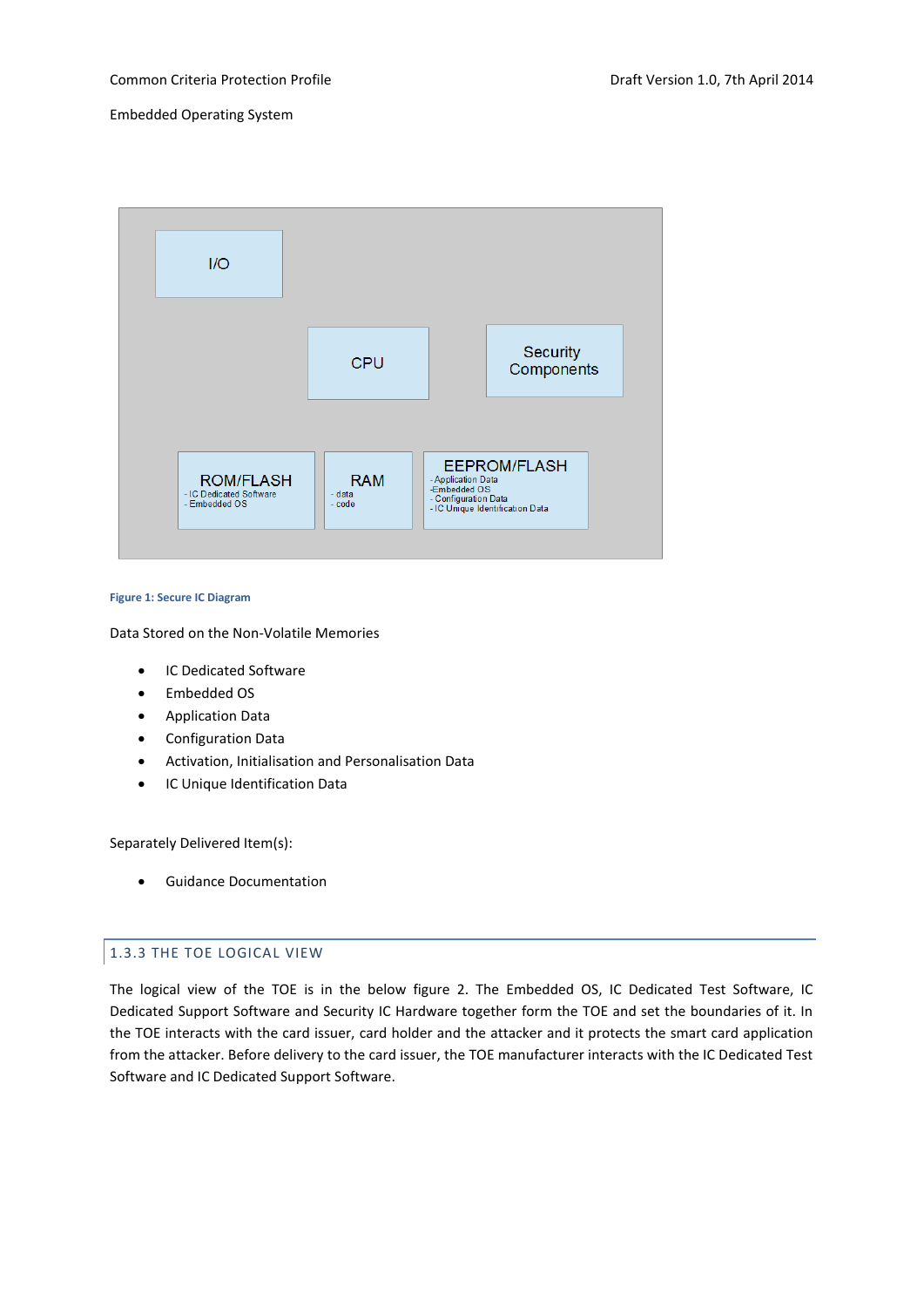

#### <span id="page-9-1"></span>**Figure 2: Logical View of the TOE**

## <span id="page-9-0"></span>1.3.4 LIFE-CYCLE MODEL

Life-cycle of the TOE can be divided into two main phases:

- ES Prior Phase
- ES Active System

Embedded operating system prior phase is described in the Security IC PP [Ref].

ES active phase is where the TOE's legitimate use is performed only through the interfaces provided by ES. ES active phase consists of five phases:

- Activation Phase
- Initialisation Phase
- Personalisation Phase
- Operational Phase
- Death Phase

In the activation phase, the TOE is received from the manufacturer and checked against if it is the genuine TOE. After the originality verification, the Activation Agent (acting on behalf of the Card Issuer) authenticates itself to the TOE, and the Initialisation and Personalisation authentication reference data are written to the TOE. Afterwards the TOE is taken to the initialisation phase.

Initialisation phase is when the application specific data are written to the TOE. The phase when each card specific data is written to the TOE is personalisation phase. After the personalisation phase the TOE is taken to the operational phase, in the operational phase the TOE is assumed that it is hostile environment. Death phase is where the TOE stops normal functioning because of its internal secure state is corrupted or authentication attacks are performed during the activation, initialisation or personalisation phases.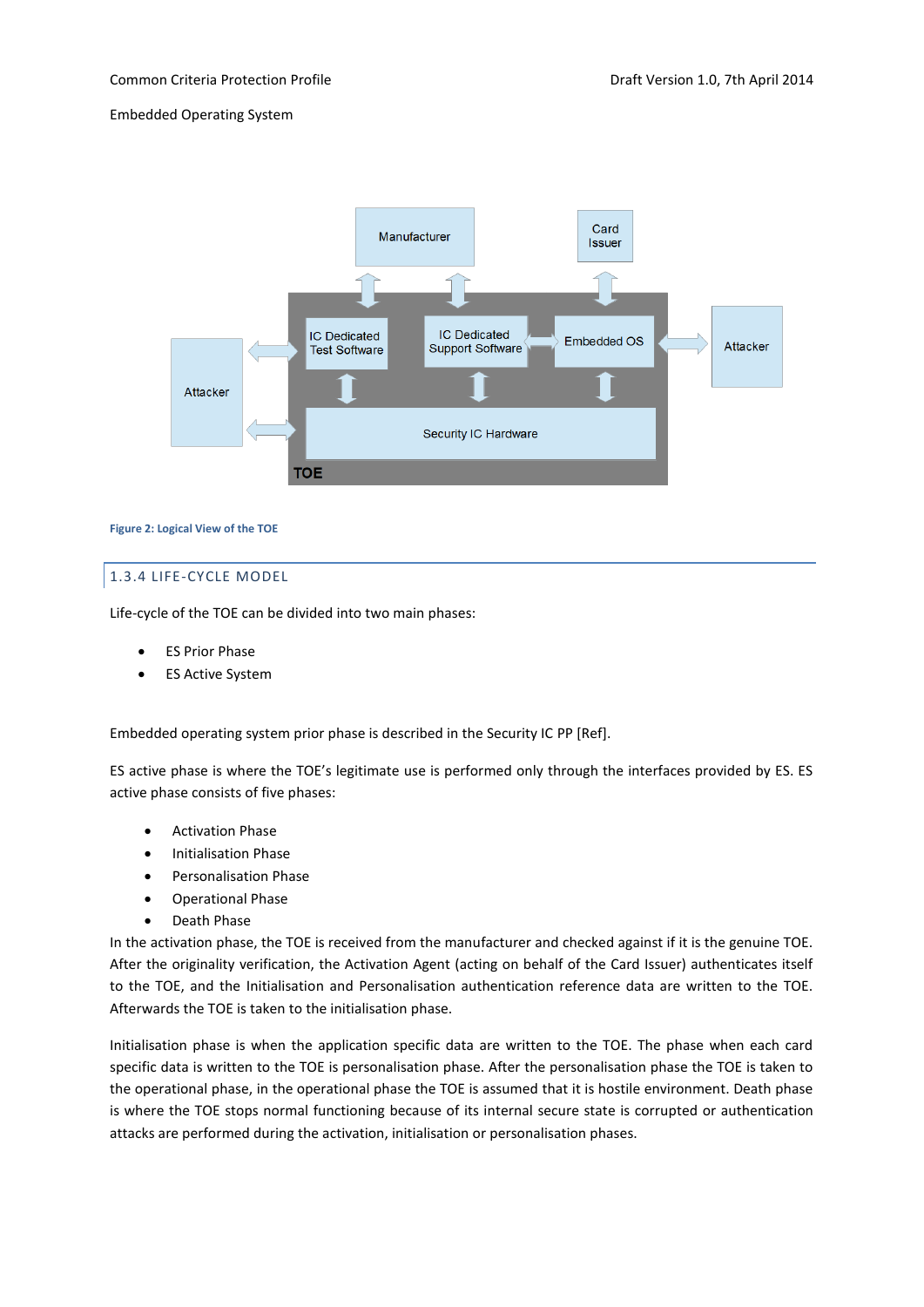## Common Criteria Protection Profile **Common Criteria Professor According Profile** Draft Version 1.0, 7th April 2014

Embedded Operating System

## <span id="page-10-0"></span>**2. CONFORMANCE CLAIMS**

## <span id="page-10-1"></span>2.1 CC CONFORMANCE CLAIM

This Protection Profile claims conformance to the

- Common Criteria for Information Technology Security Evaluation, Part 1: Introduction and General Model; CCMB-2012-09-001, Version 3.1, Revision 4, September 2012
- Common Criteria for Information Technology Security Evaluation, Part 2: Security Functional Requirements; CCMB-2012-09-002, Version 3.1, Revision 4, September 2012
- Common Criteria for Information Technology Security Evaluation, Part 3: Security Assurance Requirements; CCMB-2012-09-003, Version 3.1, Revision 1, September 2012

The

 Common Methodology for Information Technology Security Evaluation (CEM), Evaluation Methodology; CCMB-2012-09-004, Version 3.1, Revision 4, September 2012

has to be taken into account

## <span id="page-10-2"></span>2.2 PP CLAIM

This PP does not claim conformance to any other PP.

## <span id="page-10-3"></span>2.3 PACKAGE CLAIM

This PP is conforming to assurance package EAL5 augmented with ALC\_DVS.2 and AVA\_VAN.5 defined in CC Part 3.

## <span id="page-10-4"></span>2.4 CONFORMANCE STATEMENT

The Protection Profile requires **strict** conformance for the ST or PP claiming conformance to this PP.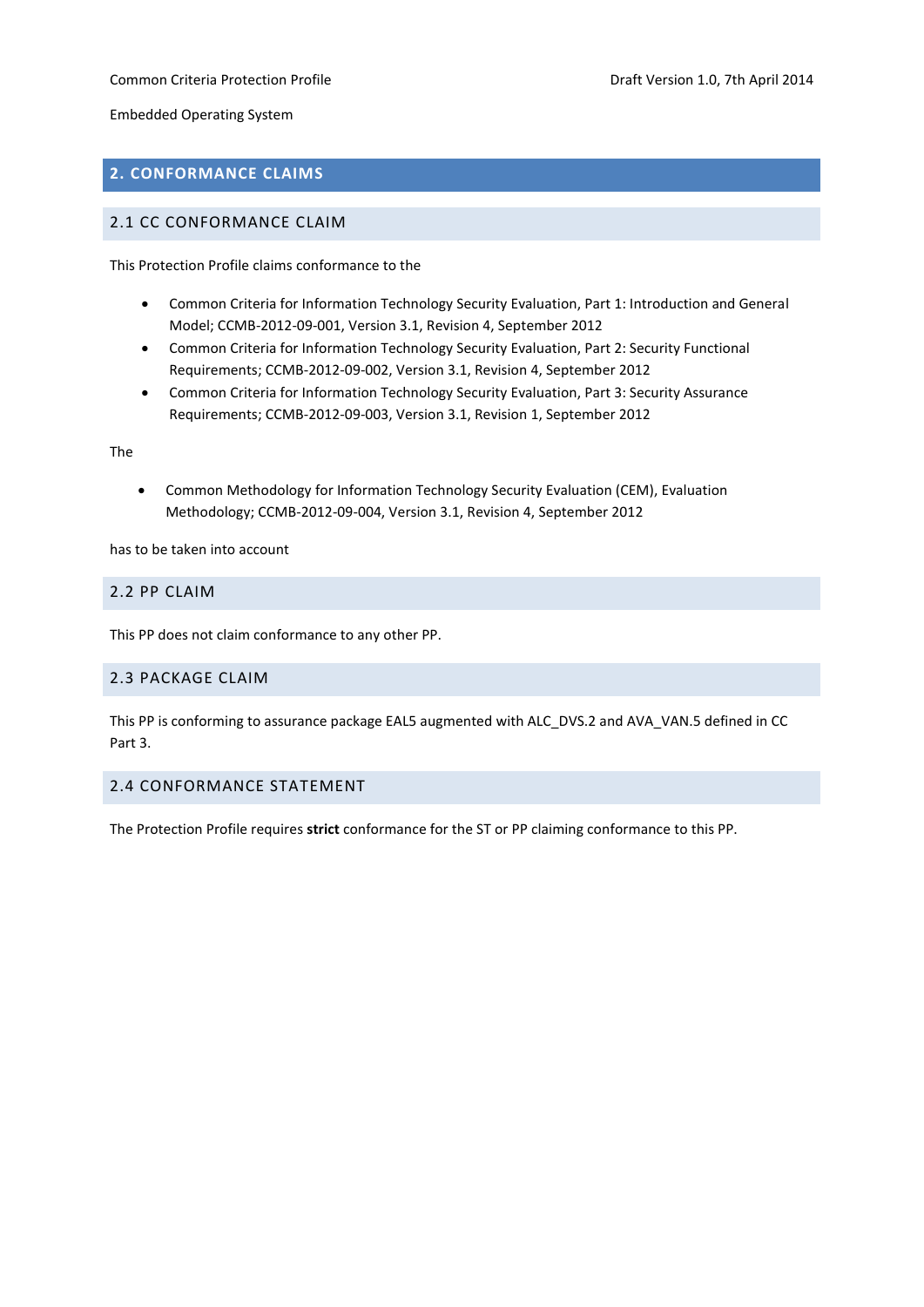## <span id="page-11-0"></span>**3. SECURITY PROBLEM DEFINITION**

## <span id="page-11-2"></span><span id="page-11-1"></span>3.1 INTRODUCTION

## 3.1.1 ASSETS AND SECURITY SERVICES

*Application Data:* Application data is the data belonging to the application and its management is performed via the *Application Data Access Control Policy* which is determined by the application and enforced by the ES.

*Random Number Generation:* The TOE provides to the users of it. Random numbers are essential for the security applications that ES serves for.

#### *TSF Data:*

The secondary assets are the *Unique Identification Data*, *Activation Authentication Reference Data, Personalisation and Initialisation Authentication Keys, TSF Code*.

## **Additional Items:**

Any security service and TSF data belonging to that security service may be added by ST author.

## <span id="page-11-3"></span>3.1.2 SUBJECTS AND EXTERNAL ENTITIES

*Manufacturer (Composite Product):* The roles of the IC Manufacturer, the ES Developer and the Composite Product Integrator are combined to the single subject within this PP. The TOE defined in the current PP is delivered to the card issuer as a whole product including the ES and the Secure IC.

*Card Issuer*: Card issuer performs the application development activity and all the other legitimate activities; including activation agent, initialisation agent, personalisation agent, card holder, the card administrator (optional role) and, the card holder; are assumed to be performed on behalf of card issuer.

*Activation Agent*: The legitimate entity that performs the activation activities.

*Initialisation Agent*: The legitimate entity that performs the initialisation activities.

*Personalisation Agent*: The legitimate entity that performs the personalisation activities.

*Terminal*: The external entity that the TOE communicates with. Whenever the communication environment is not assumed secure, the TOE and the terminal shall protect the communication channel between them.

*Card Holder*: Card holder is the legitimate holder of the TOE and the subject for whom the TOE is personalised for.

*Card Administrator (optional)*: The optional subject whom performs the administrative task(s) if any exists.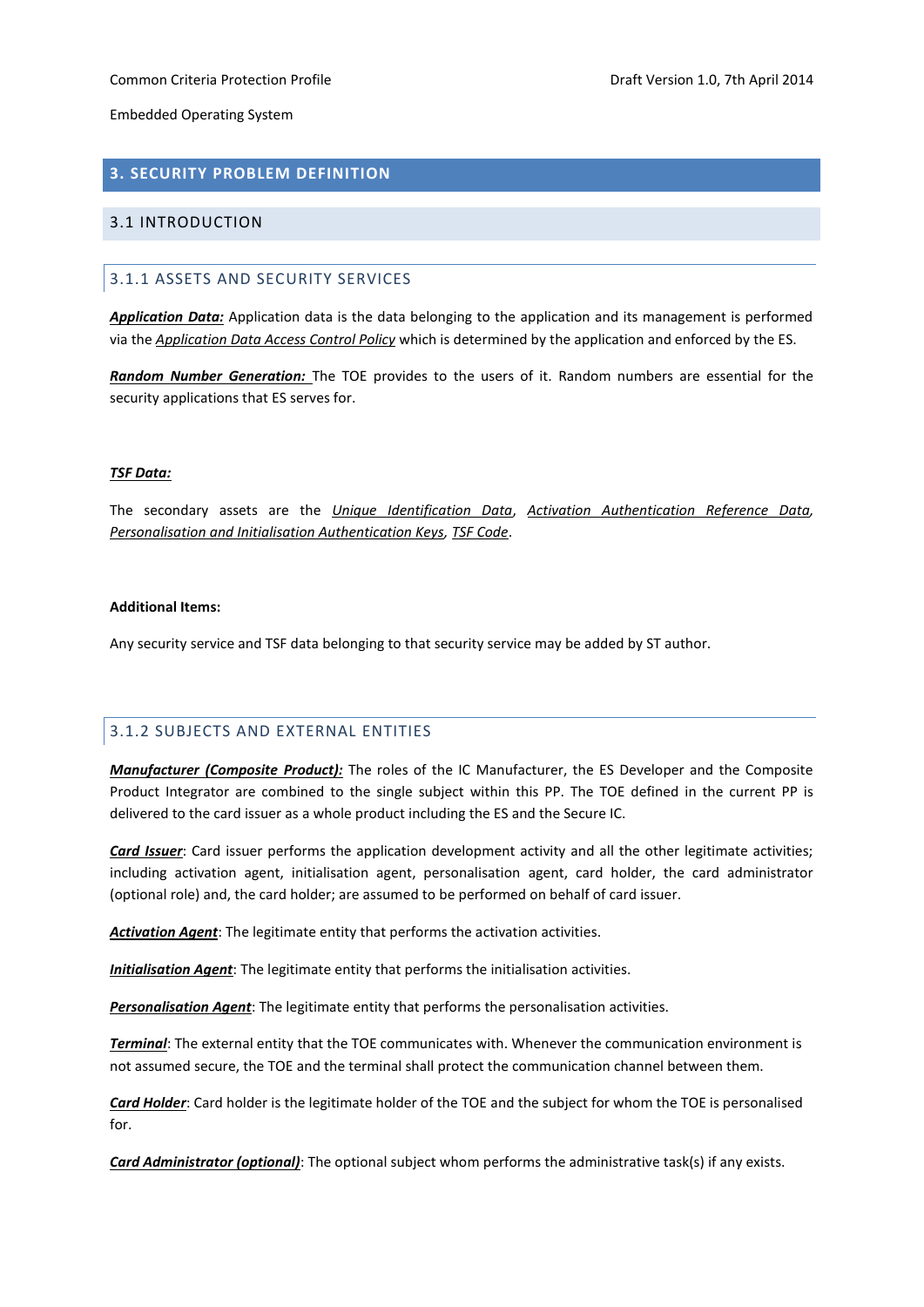*Attacker:* The attacker is the entity who tries to undermine the security policies of the card issuer. Attacker is assumed to possess *high attack potential*.

## <span id="page-12-1"></span><span id="page-12-0"></span>3.2 THREATS

## LOGICAL THREATS

**T.Unauthorized\_Management:** An attacker may illegitimately manage the TSF.

**T.Logical\_Data\_Access:** An attacker may illegitimately read out or change the application data.

**T.Logical\_Malfunction:** An attacker may cause the TSF to malfunction by sending unexpected input.

## <span id="page-12-2"></span>PROBING AND MANIPULATION THREATS:

**T.Probing\_on\_Data\_Storage:** An attacker may physically attack to the memories of the TOE to gain illicit access to the application data.

**T.Probing\_on\_Data\_Transfer:** An attacker may probe the internals of the TOE to gain illicit access to the application data.

**T.Manipulation\_on\_Data\_Storage:** An attacker may physically attack to the memories of the TOE to make changes to the application data.

**T.Manipulation\_on\_Data\_Transfer:** An attacker may physically attack to the internals of the TOE to make changes to the application that is transferred between internal parts of the TOE.

**T.Manipulation\_on\_Execution:** An attacker may physically attack to the TSF code operation to bypass the TSF.

**T.Manipulation\_on\_RND:** An attacker may physically attack to the random number entropy source to cause the TOE to generate random numbers with insufficient quality.

## <span id="page-12-3"></span>LEAKAGE AND EMISSION THREATS

**T.Information\_Leakage\_Surface:** An attacker may monitor and interpret the emissions emanated from the physical surface of the TOE to disclose the application data.

**T.Information\_Leakage\_Contacts:** An attacker may monitor the power consumption, timing of operation and other observables to interpret and get access to the application data.

## <span id="page-12-4"></span>ENVIRONMENTAL STRESS THREATS

**T.Environmental\_Stress\_Application:** Attacker may apply temperature, frequency, voltage outside of the standard operating conditions to force the TOE to malfunction.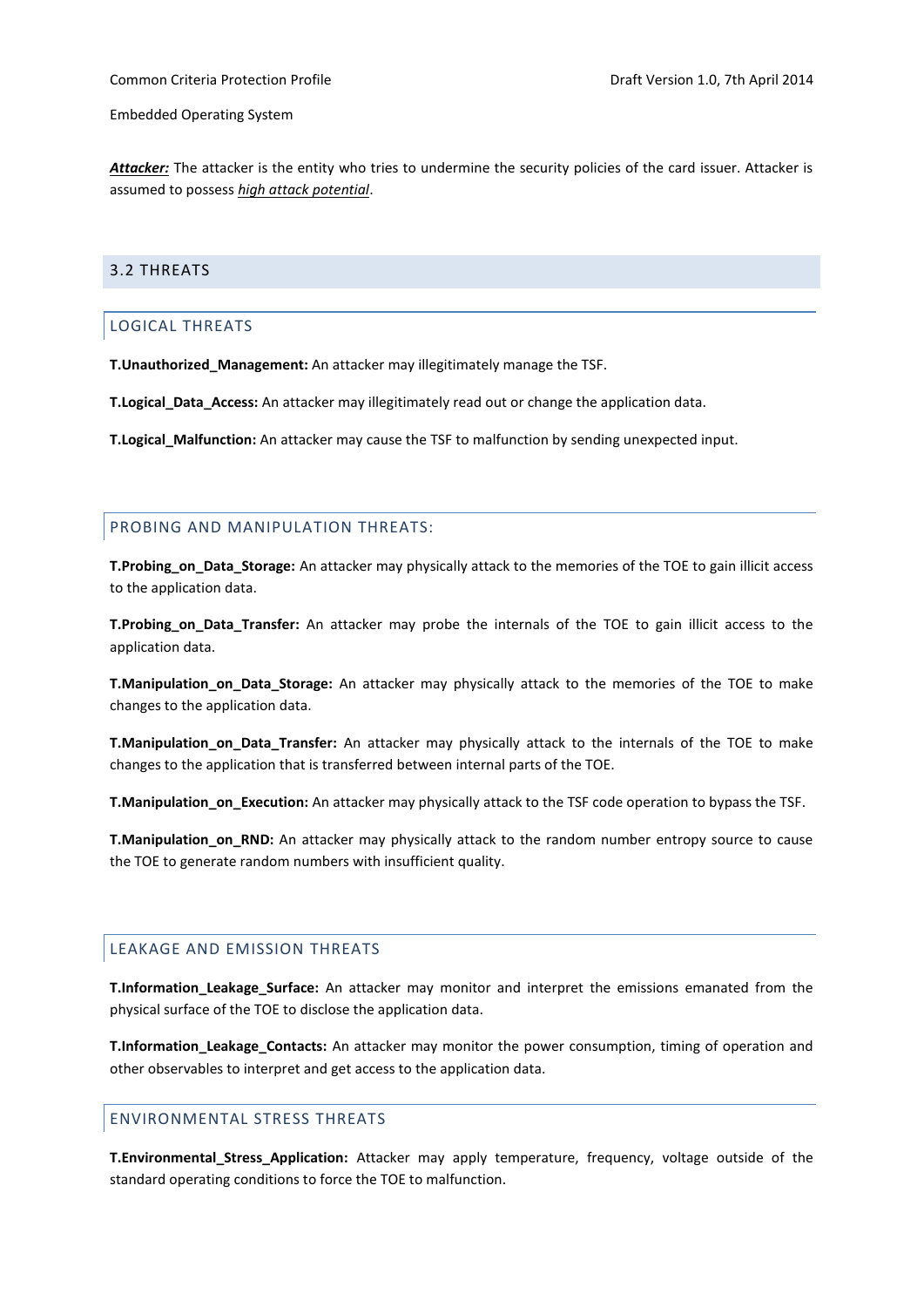## <span id="page-13-0"></span>FUNCTIONALITY ABUSE THREATS

**T.Abuse\_of\_the\_Test\_Functions:** Attacker may try to use the test functions to gain illicit access to the application data.

#### *THREAT FOR THE FLASH LOADER CONFIGURATION*

**T.Abuse\_of\_the\_Flash\_Loader:** Attacker may try to load an unauthentic ES to the ES by using the functionality of the Flash Loader. *(Applies to the Flash based TOEs)*

## <span id="page-13-1"></span>3.3 ORGANISATIONAL SECURITY POLICIES

**P.Security Management:** The TOE shall support Activation, Initialisation and Personalisation management functions and respective security management roles.

**P.IC\_Unique\_Identification\_Data:** The TOE should be uniquely identified by ES.

**P.Random\_Number\_Generation:** The TOE should provide random numbers to the ES.

*ORGANISATIONAL SECURITY POLICY FOR THE FLASH LOADER CONFIGURATION*

**P.Embedded\_OS\_Load:** The TOE should provide ES loading capability to the Card Issuer or the Manufacturer.

## <span id="page-13-2"></span>3.4 ASSUMPTIONS

**A.Communication\_Environment:** It is assumed that the environment where the legitimate actors and the TOE communicate is secure.

**A.Security\_Management:** The subjects that have the privileges of the security roles and the entities that create and write the authentication reference data and any confidential or integrity sensitive data acts responsively. Any authentication reference data is securely protected outside of the TOE.

**A.Responsible\_Application:** The application, that the TOE provides services and protection, specifies the data access policy properly and implements correctly to the TOE.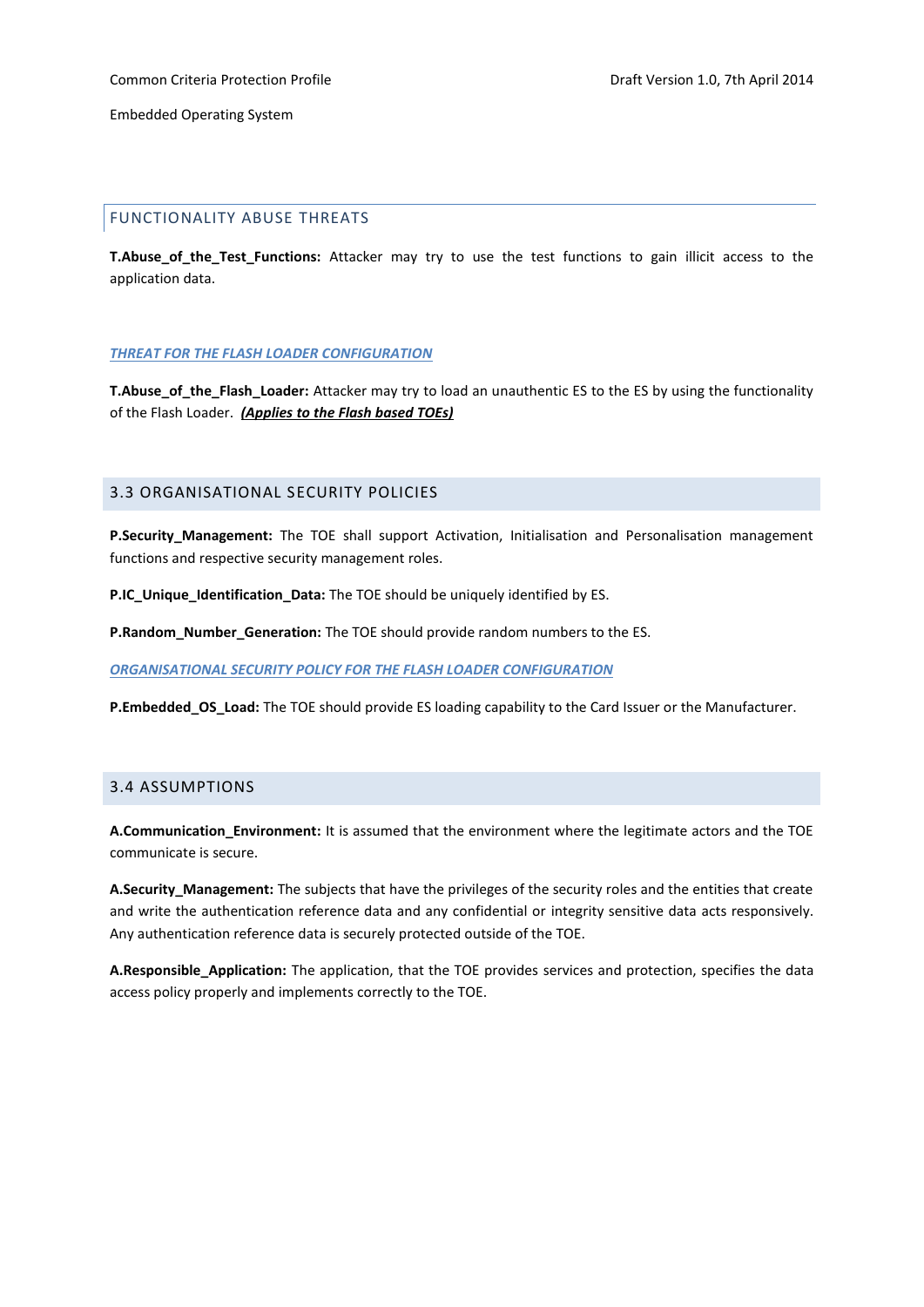## <span id="page-14-0"></span>**4. SECURITY OBJECTIVES**

## <span id="page-14-2"></span><span id="page-14-1"></span>4.1 SECURITY OBJECTIVES FOR THE TOE

## 4.1.1 LOGICAL PROTECTION

**OT.Logical\_Data\_Access:** The TOE must protect the data stored and processed on the TOE from unauthorized access through logical access.

**OT.Security\_Management:** The TOE must have activation, initialisation and personalisation management functions and protect these functions from abuse.

**OT.Residual\_Information\_Protection:** The TOE shall ensure that any previous information content of a resource is made unavailable upon deselecting that resource.

**OT.Recovery\_Environmental\_Stress:** The TOE shall preserve its internal integrity after an Environmental Stress Attack.

## <span id="page-14-3"></span>4.1.2 PROBING, MANIPULATION AND EMISSION THREATS:

**OT.Phy\_Data\_Access\_Control:** The TOE must protect the data stored and processed on the TOE from unauthorized access through physical probing. Access to the memories should only be granted via logical interface which is controlled by the embedded operating system. Unauthorized physical access covers the physical probing which may be performed by an attacker.

**OT.Data\_Integrity:** The TOE must detect the physical manipulation of the data stored on the TOE.

**OT.Internal\_TOE\_Transfer\_Confidentiality\_Protection:** The TOE must protect the confidentiality of the data transferred between internal parts of the TOE from probing.

**OT.Internal\_TOE\_Transfer\_Integrity\_Protection:** The TOE must protect the integrity of the transferred data between internal parts of the TOE.

**OT.TSF\_Operation\_Protection:** The TOE must have functionality to protect against any manipulation to the TSF operation.

**OT.Random\_Number\_Generation\_Protection:** The TOE must have functionality to protect the number random number generation functionality.

## <span id="page-14-4"></span>4.1.4 ENVIRONMENTAL STRESS THREATS

**OT.Environmental\_Stress\_Protection:** The TOE must have mechanism(s) to protect the TSF from environmental stress.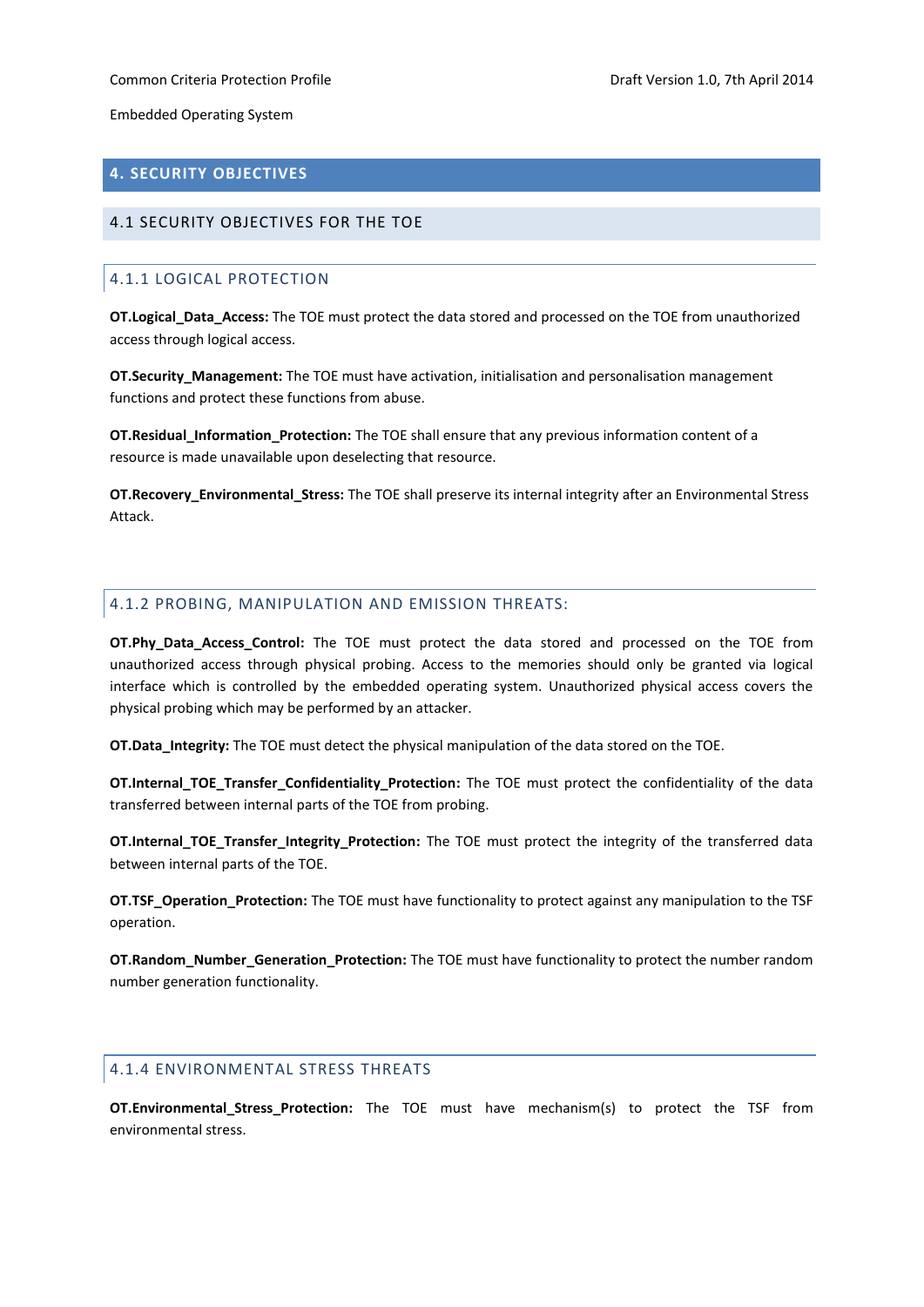#### <span id="page-15-0"></span>4.1.5 LEAKAGE THREATS

**OT.Side\_Channel\_Protection:** The TOE must have protection against T.Information\_Leakage\_Contacts.

## <span id="page-15-1"></span>4.1.6 ABUSE OF THE FUNCTIONALITY

**OT.Test\_Functions\_Disable\_Mechanism:** The TOE must have mechanism allowing the manufacturer to irreversibly disable the test functionality.

## <span id="page-15-2"></span>4.1.7 RANDOM NUMBER GENERATION

**OT.Random\_Number\_Generation:** The TOE should have mechanisms to provide random numbers to the embedded operating system.

## <span id="page-15-3"></span>4.1.8 UNIQUE IDENTIFICATION

**OT.Unique\_ID\_Storage:** The TOE must have functionality to store Unique Identification Data. This data should only be writable by the manufacturer.

#### *ADDITIONAL OBJECTIVES FOR THE FLASH LOADER CONFIGURATION*

**OT.Flash\_Loader\_Functionality:** The TOE must have embedded operating system loading functionality.

**OT.Flash\_Loader\_Authorization:** The TOE must allow only authenticated entities to use the flash loader.

<span id="page-15-4"></span>**OT.Flash\_Loader\_Disable\_Mechanism:** The TOE must have mechanism allowing the manufacturer and/or the card issuer to irreversibly disable the flash loader functionality.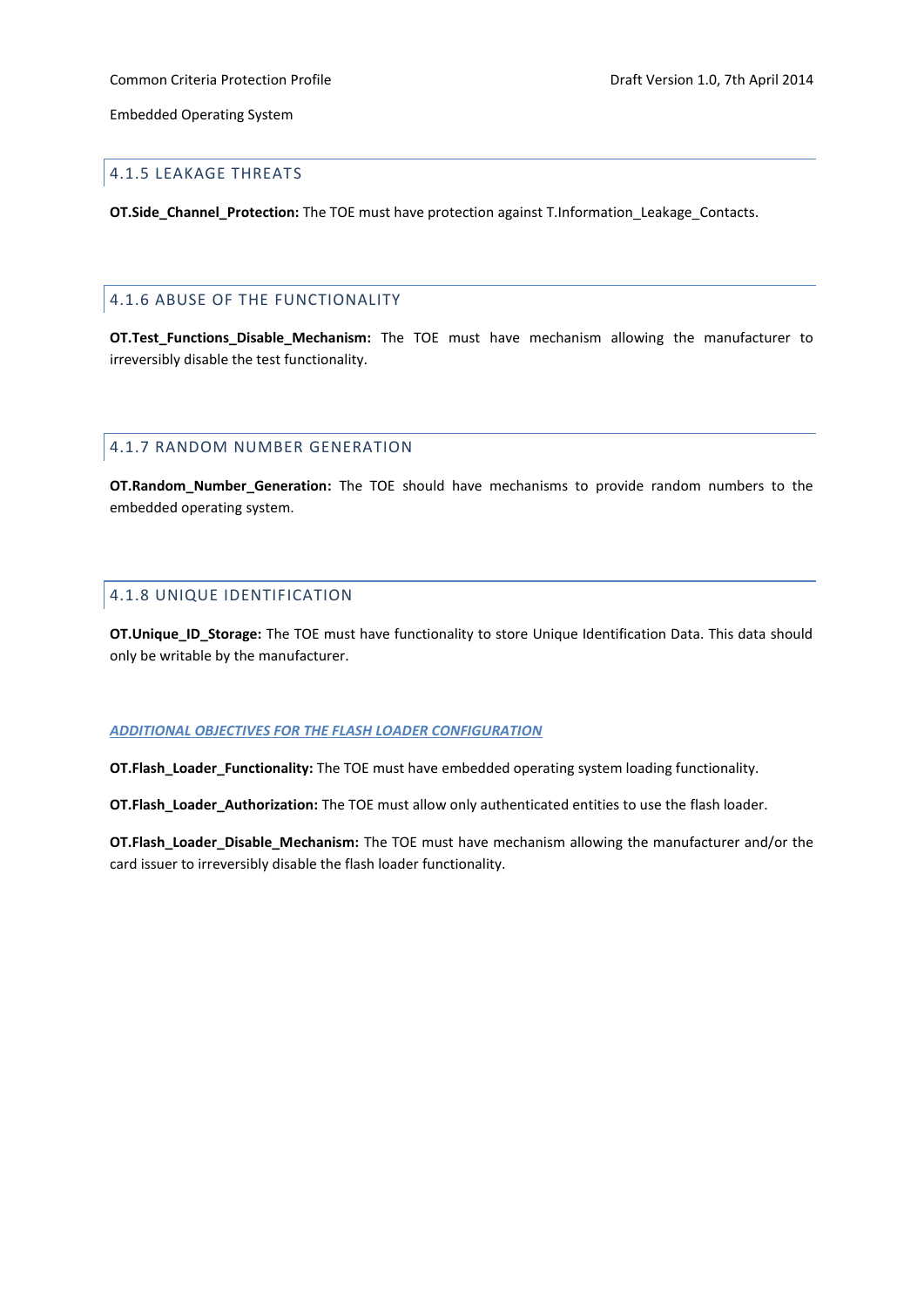## 4.2 SECURITY OBJECTIVES FOR THE ENVIRONMENT

**OE. Security Management:** The subjects that have the privileges of the security roles and the entities that create and write the authentication reference data and any confidential or integrity sensitive data should act responsively. Any authentication reference data should be securely protected outside of the TOE.

**OE.Responsible\_Application:** The application, that the TOE provides services and protection, should specify the data access policy properly and implement correctly to the TOE.

**OE.Secure\_Communication:** The environment that communication between the TOE and the legitimate actors takes place should be secure.

**OE.Test\_Functions\_Disable:** The manufacturer must ensure that for every TOE before delivery, test functionality has been disabled.

**OE.Unique\_Identification:** The manufacturer must use the unique ID storage mechanism of the TOE properly. The manufacturer must ensure that IDs written to the TOEs are unique.

#### *ADDITIONAL OBJECTIVES FOR THE FLASH LOADER CONFIGURATION*

**OE.Flash\_Loader\_Disable:** Depending on the life-cycle of the TOE, whether the manufacturer or the card issuer must ensure that any TOE that will be delivered, the flash loader functionality had been disabled.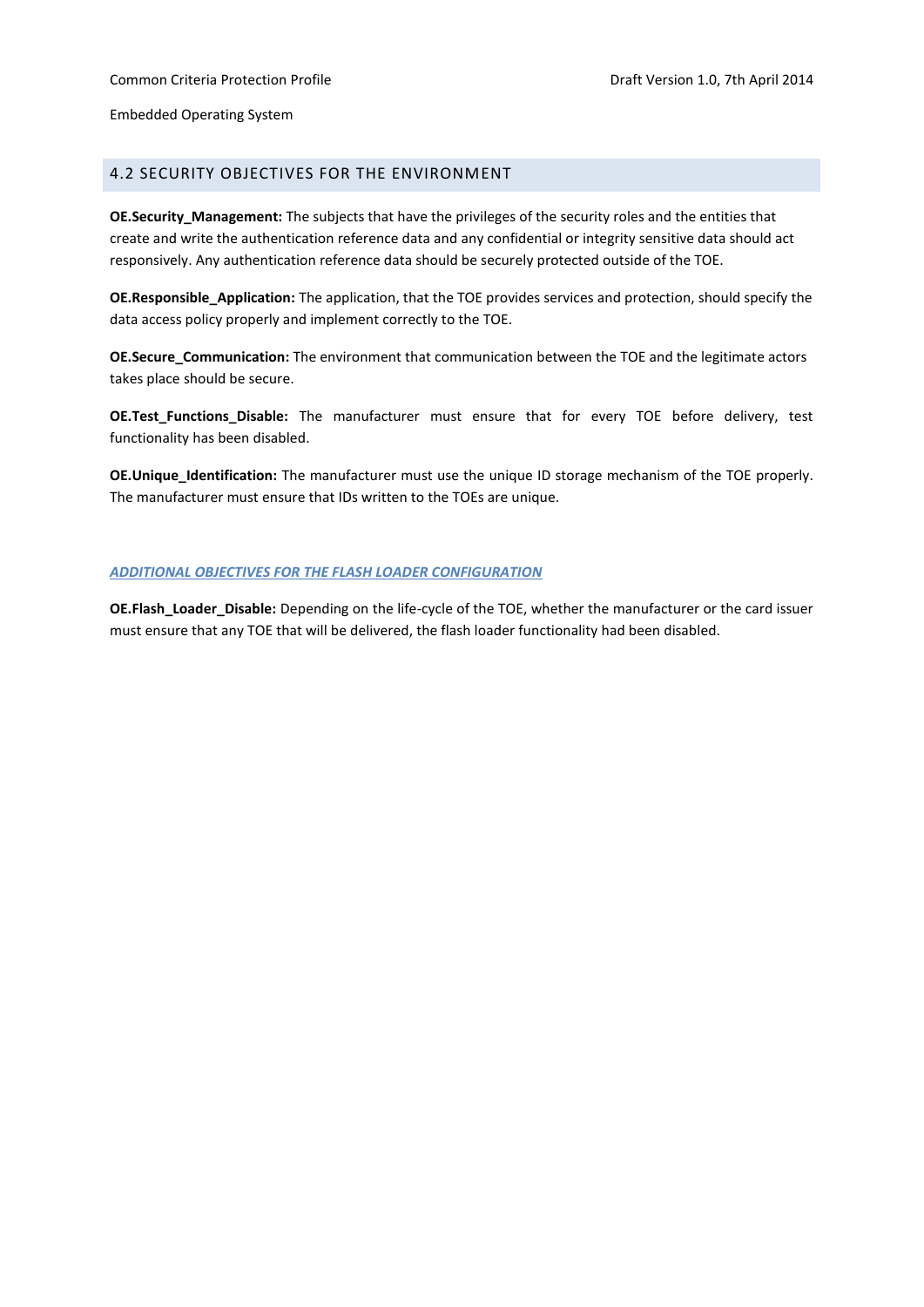## <span id="page-17-0"></span>4.3 SECURITY OBJECTIVES RATIONALE

## 4.3.1 SECURITY OBJECTIVES RATIONALE TABLE

The following table provides an overview for security objectives coverage.

| <b>No</b> | <b>SPD</b>                         | <b>SO</b>                                            |
|-----------|------------------------------------|------------------------------------------------------|
| 1.        | T.Unauthorized_Management          | OT.Security_Management, OE.Security_Management       |
| 2.        | T.Logical_Data_Access              | OT.Logical_Data_Access, OE.Responsible_Application   |
| 3.        | T.Logical Malfunction              | OT.Residual Information Protection                   |
| 4.        | T.Probing_on_Data_Storage          | OT. Phy_Data_Access_Control                          |
| 5.        | T.Probing_on_Data_Transfer         | OT.Internal_TOE_Transfer_Confidentiality_Protection  |
| 6.        | T.Manipulation_on_Data_Storage     | OT. Phy_Data_Access_Control, OT.Data_Integrity       |
| 7.        | T.Manipulation_on_Data_Transfer    | OT.Internal_TOE_Transfer_Confidentiality_Protection, |
|           |                                    | OT.Internal_TOE_Transfer_Integrity_Protection        |
| 8.        | T.Manipulation_on_Execution        | OT.TSF_Operation_Protection                          |
|           |                                    | OT.Residual_Information_Protection                   |
| 9.        | T.Manipulation_on_RND              | OT.Random_Number_Generation_Protection               |
| 10.       | T.Information_Leakage_Surface      | OT.Internal_TOE_Transfer_Confidentiality_Protection  |
| 11.       | T.Information_Leakage_Contacts     | OT.Side_Channel_Protection                           |
| 12.       | T.Environmental_Stress_Application | OT.Environmental_Stress_Protection                   |
|           |                                    | OT.Recovery_Environmental_Stress                     |
| 13.       | T.Abuse_of_the_Test_Functions      | OT.Test_Functions_Disable_Mechanism,                 |
|           |                                    | OE.Test_Functions_Disable                            |
| 14.       | P.Security_Management              | OT.Security_Management                               |
| 15.       | P.IC_Unique_Identification_Data    | OT.Unique_ID_Storage, OE.Unique_Identification       |
| 16.       | P.Random_Number_Generation         | OT.Random_Number_Generation                          |
| 17.       | A.Security_Management              | <b>OE.Security Management</b>                        |
| 18.       | A.Responsible_Application          | OE.Responsible_Application                           |
| 19.       | A.Communication_Environment        | OE.Secure_Communication                              |

<span id="page-17-1"></span>Table 1: Security Objectives Rationale

## *ADDITIONAL RATIONALE FOR THE FLASH LOADER CONFIGURATION*

| 1.   P.Embedded_OS_Load     | OT.Flash Loader Functionality      |
|-----------------------------|------------------------------------|
| T.Abuse of the Flash Loader | OT.Flash Loader Authorization,     |
|                             | OT.Flash Loader Disable Mechanism, |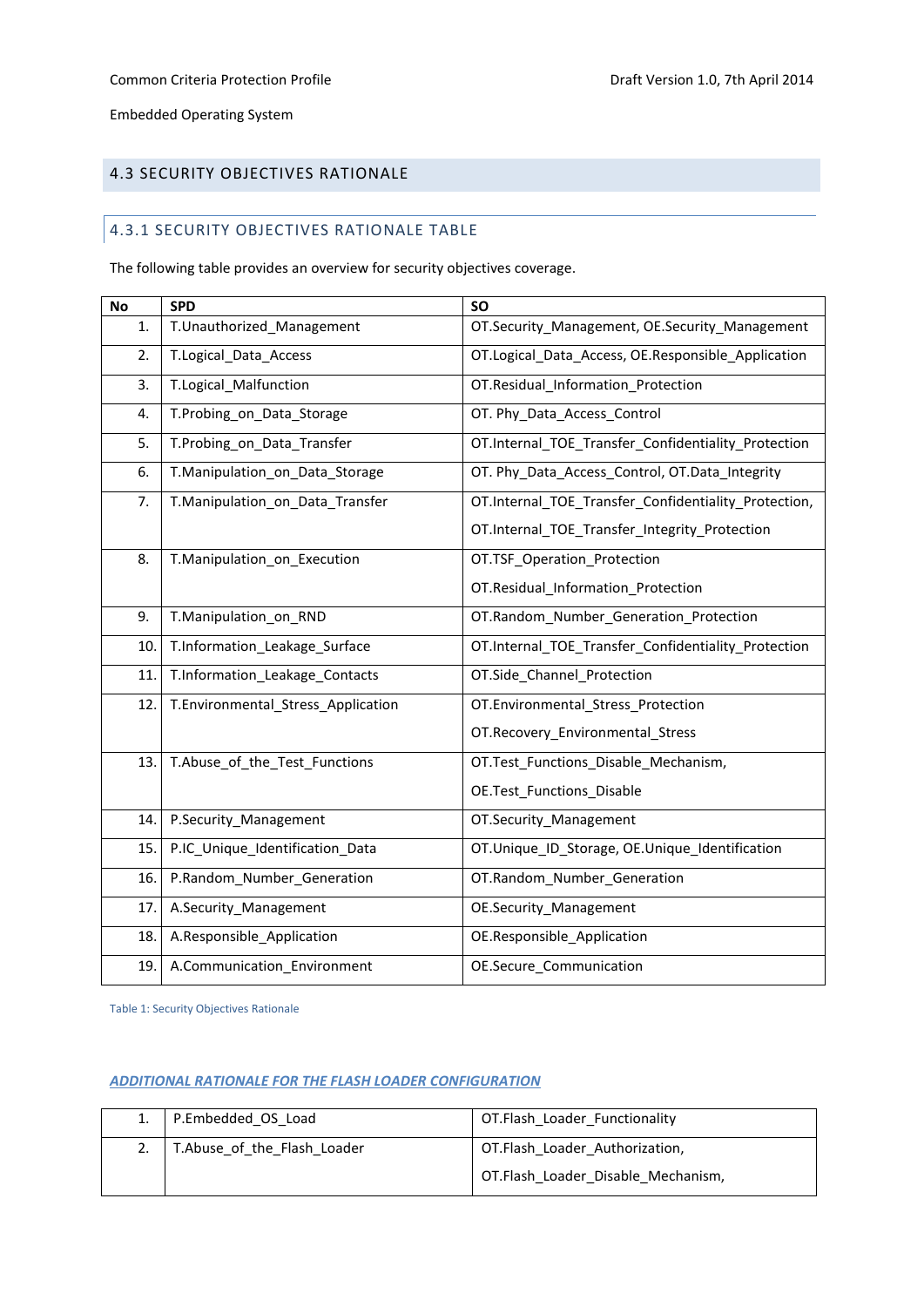|  | OE.Flash Loader Disable |
|--|-------------------------|
|  |                         |

<span id="page-18-1"></span>**Table 2:Additional Rationale for the Flash Loader**

## <span id="page-18-0"></span>4.3.2 SECURITY PROBLEM JUSTIFICATION

In this section justification of security problem by security objectives is given.

## **T.Unauthorized\_Management**

OT.Security Management puts the management functions and management roles and necessary authentication mechanisms in place. OE.Security\_Management protects the authentication reference data of the authentication mechanisms. So the objectives OT.Security Management and OE.Security Management address the threat.

## **T.Logical\_Data\_Access**

OT.Logical Data Access protects the user data from unauthorised access accordingly to the rules defined by the application. OE.Responsible Application determines the rules as it is to be to protect data from unauthorised access.

## **T.Logical\_Malfunction**

OT.Residual Information Protection clears any residual information and prevents the attackers to access any confidential data by causing malfunctions.

## **T.Probing\_On\_Data\_Storage**

OT.Phy\_Data\_Access\_Control protects the data stored and processed on the TOE from physical probing; and so the objective OT.Phy\_Data\_Access\_Control counters the threat T.Probing\_On\_Data\_Storage.

## **T.Probing\_on\_Data\_Transfer**

OT.Internal TOE Transfer Confidentiality Protection protects the confidentiality of the transferred data between internals of the TOE; and so it covers the threat T.Probing\_on\_Data\_Transfer.

## **T.Manipulation\_on\_Data\_Storage**

OT.Data\_Integrity protects the integrity of the data stored and processed on the TOE from physical manipulation. And the OT.Phy\_Data\_Access\_Control protects against reading the data, prevents the attacker knowing the physical location and content of the data. So with OT.Phy\_Data\_Access\_Control, even if OT.Data Integrity does not exist; an attacker may manipulate the data and can not foresee the changes he or she makes. OT.Data\_Integrity and OT.Phy\_Data\_Access\_Control covers this threat.

#### **T.Manipulation\_on\_Data\_Transfer**

OT.Internal\_TOE\_Transfer\_Integrity\_Protection protects the integrity of the data transferred between internal parts of the TOE from physical manipulation. And the OT.Internal\_TOE\_Transfer\_Confidentiality\_Protection prevents the attacker from compromising the data in transfer so making reasonable changes is not possible.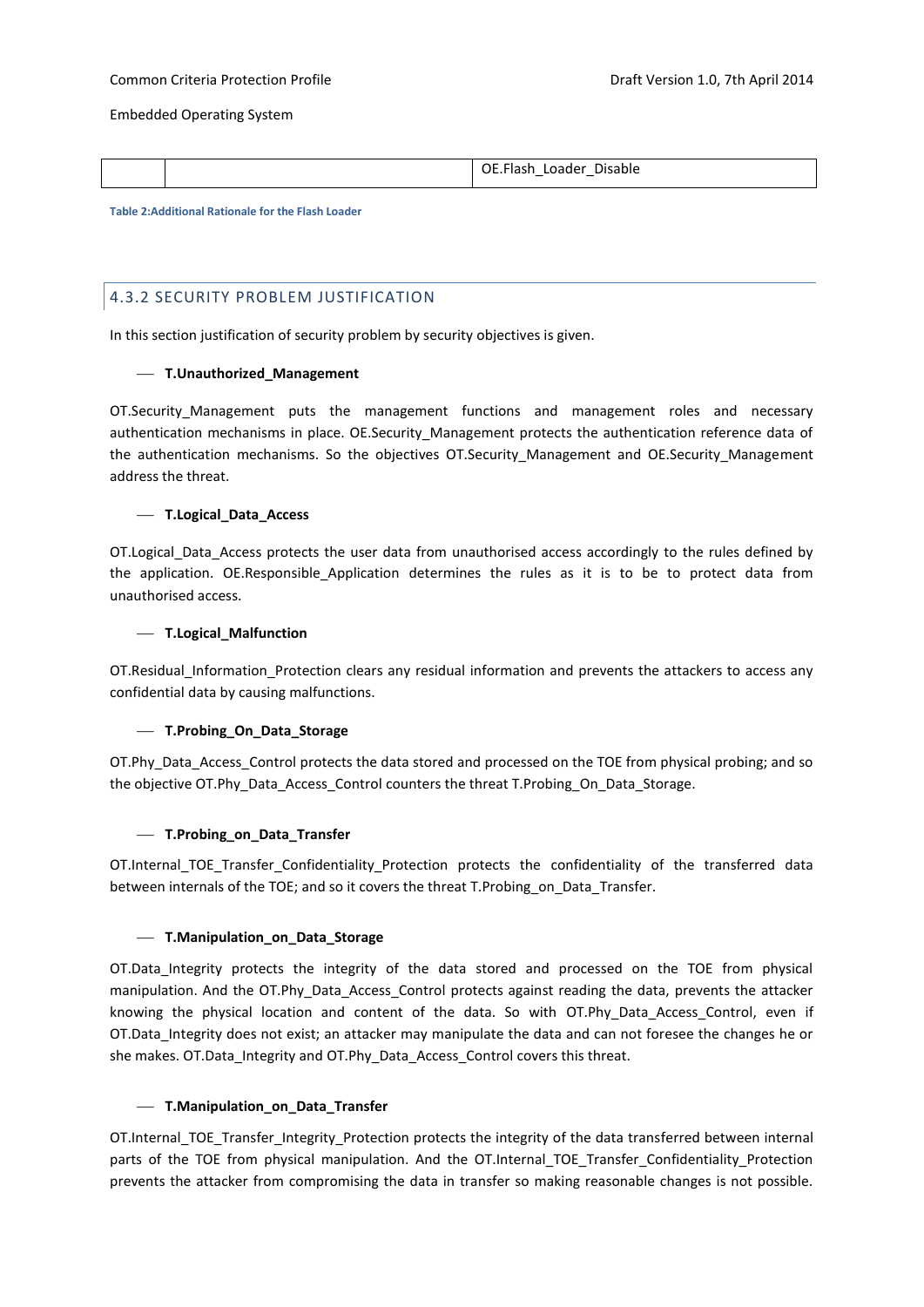So with OT.Phy\_Data\_Access\_Control, even if OT.Data\_Integrity does not exist; an attacker may manipulate the data and can not foresee the changes he or she makes. OT.Internal TOE\_Transfer\_Confidentiality\_Protection and OT.Internal\_TOE\_Transfer\_Integrity\_Protection covers this threat.

## **T.Manipulation\_on\_Execution**

OT.TSF Operation Protection protects the CPU operations from manipulation. So the objective OT.TSF Operation Protection covers T.Manipulation on Execution.

## **T.Manipulation\_on\_RND**

OT.Random Number Generation Protection protects the Random Number Generation functionality from manipulation. So the objective OT.Random\_Number\_Generation\_Protection covers T.Manipulation\_on\_RND.

## **T.Information\_Leakage\_Surface**

OT.Internal TOE Transfer Confidentiality Protection, protects the confidentiality of the transferred data, so interpretation of the emissions is not possible. OT.Internal\_TOE\_Transfer\_Confidentiality\_Protection covers this threat.

## **T.Information\_Leakage\_Contacts**

OT. Side Channel Protection cover the threat T. Information Leakage Contacts.

## **T.Environmental\_Stress\_Application**

OT.Environmental Stress Protection address the T.Environmental Stress Application. OT.Recovery\_Environmental\_Stress puts additional countermeasure in place by adding logical measures to preserve the TOE's internal integrity.

## **T.Abuse\_of\_the\_Test\_Functions**

OT.Test Functions Disable Mechanism, OE.Test Functions Disable

## **T.Abuse\_of\_the\_Flash\_Loader**

OT.Flash\_Loader\_Authorization prevents the usage of Flash Loader by unauthorized entities, so even if during delivery or within the card issuer facility attacker accesses to the TOE, he or she will not be able to use the flash loader to load an unauthentic embedded operating system. OT.Flash\_Loader\_Disable\_Mechanism enables the manufacturer or the card issuer to disable the flash loader functionality irreversebly. OE.Flash Loader Disable declares that the manufacturer or the card issuer (depending on the life-cycle model) to disable the flash loader before delivery from their facility. So the objectives OT.Flash\_Loader\_Authorization, OT.Flash\_Loader\_Disable\_Mechanism, and OE.Flash\_Loader\_Disable together covers this threat.

#### **P.Security\_Management**

OT.Security Management puts the Activation, Initialisation and Personalisation management functions and respective security management roles in place.

## **P.IC\_Unique\_Identification\_Data**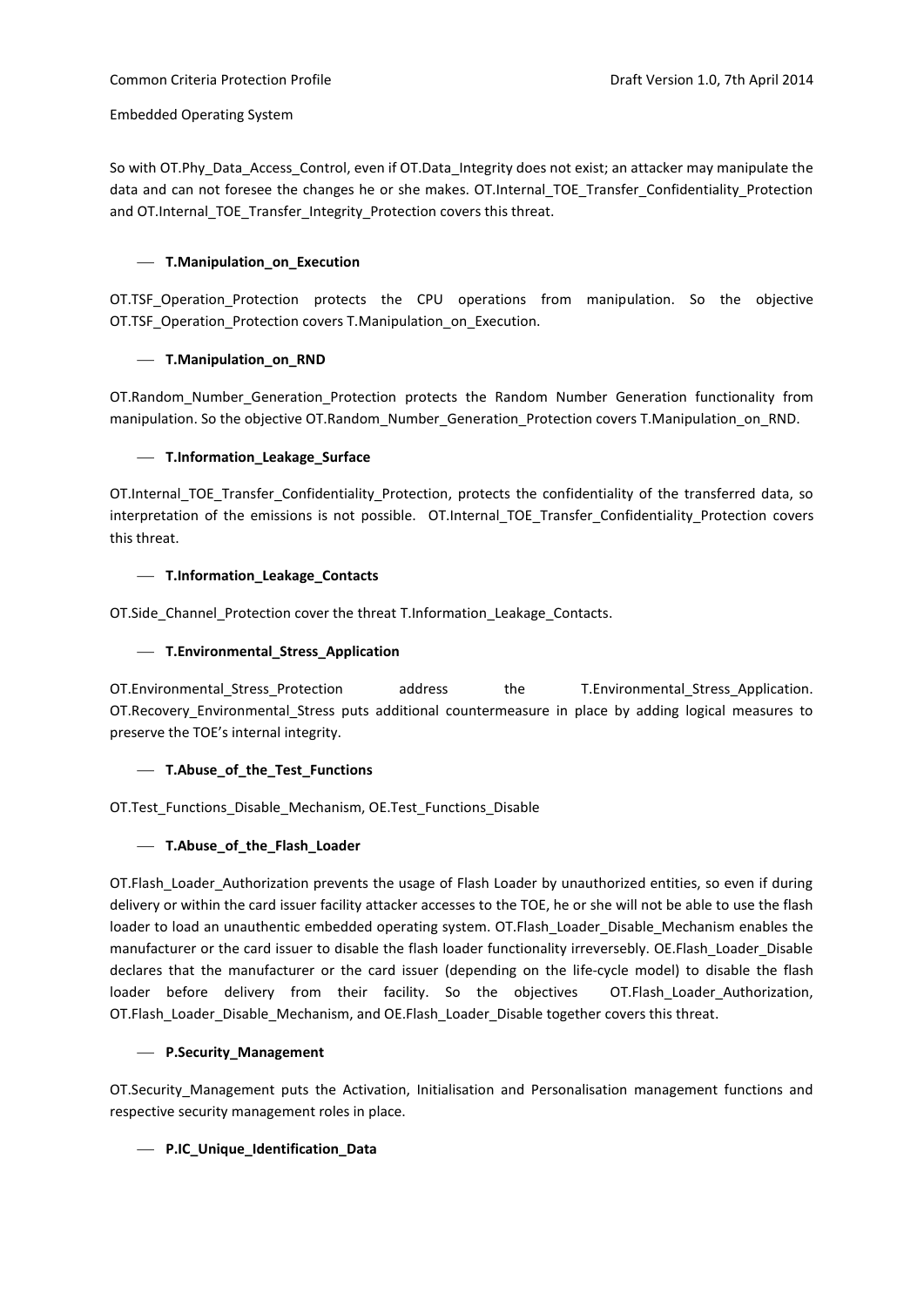## Common Criteria Protection Profile **Common Criteria Protection Profile** Draft Version 1.0, 7th April 2014

Embedded Operating System

OT.Unique\_ID\_Storage enables the TOE to have ID storage capability and OE.Unique\_Identification requires that manufacturer creates a unique identification data for the TOE and writes it to the TOE before delivery to the card issuer. So OT.Unique\_ID\_Storage and OE.Unique\_Identification covers the P.IC Unique Identification Data

## **P.Random\_Number\_Generation**

OT.Random\_Number\_Generation covers the policy P.Random\_Number\_Generation.

## **P.Embedded\_OS\_Load**

OT.Flash\_Loader\_Functionality covers the policy P.Embedded\_OS\_Load.

## **A.Communication\_Environment**

OE.Secure\_Communication cover the assumption.

## **A.Security\_Management**

OE.Security Management cover the responsible behaviour of the security management roles.

## **A.Responsible\_Application**

OE.Responsible\_Application cover the application's correctly specification and implementation of data access policies.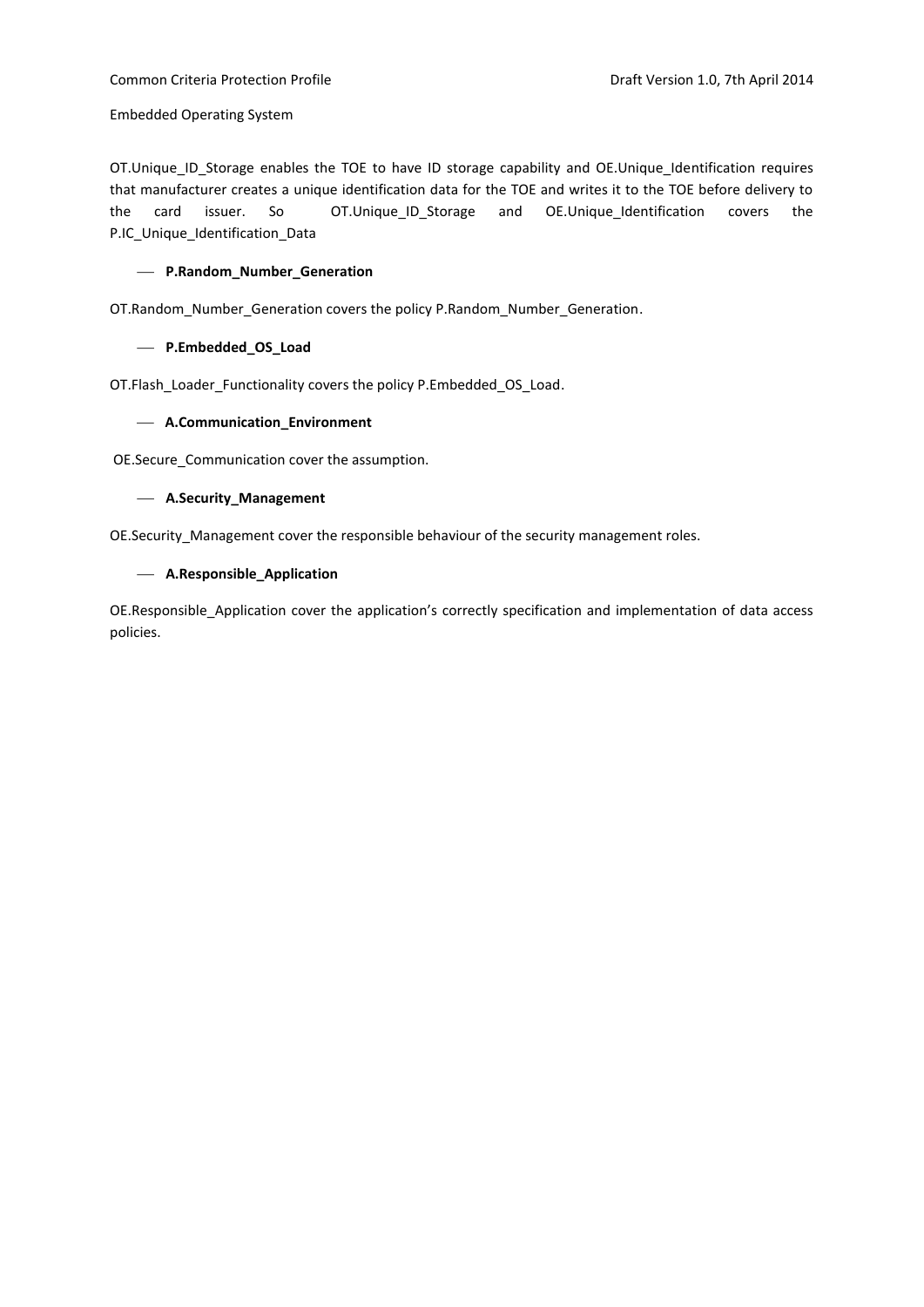## Common Criteria Protection Profile **Common Criteria Professor According Profile** Draft Version 1.0, 7th April 2014

1

Embedded Operating System

## <span id="page-21-0"></span>**5. EXTENDED COMPONENTS**

Following components are added:

- FCS\_RND.1
- FPT\_SCP.1

## <span id="page-21-2"></span><span id="page-21-1"></span>5.1 CLASS FCS CRYPTOGRAPHIC SUPPORT

## FAMILY FCS\_RND GENERATION OF RANDOM NUMBERS

Family behavior

This family defines quality requirements for the generation of random numbers which are intended to be used for cryptographic purposes.

Component leveling:

FCS\_RND Generation of random numbers

FCS RND.1 Generation of random numbers requires that random numbers meet a defined quality metric.

Management: FCS\_RND.1

There are no management activities foreseen.

Audit: FCS\_RND.1

There are no actions defined to be auditable.

## **FCS\_RND.1 Quality metric for random numbers**

- Hierarchical to: No other components.
- Dependencies: No dependencies.
- FCS RND.1.1 The TSF shall provide a mechanism to generate random numbers that meet [assignment: a defined quality metric].

## <span id="page-21-4"></span><span id="page-21-3"></span>5.2 CLASS FPT PROTECTION OF THE TSF

## FAMILY FPT\_SCP SIDE CHANNEL PROTECTION

The TOE shall prevent attacks against the TOE and other secret data where the attack is based on external observable physical phenomena of the TOE. Examples of such attacks are evaluation of TOE's simple power analysis (SPA), differential power analysis (DPA), timing attacks, etc. This family describes the functional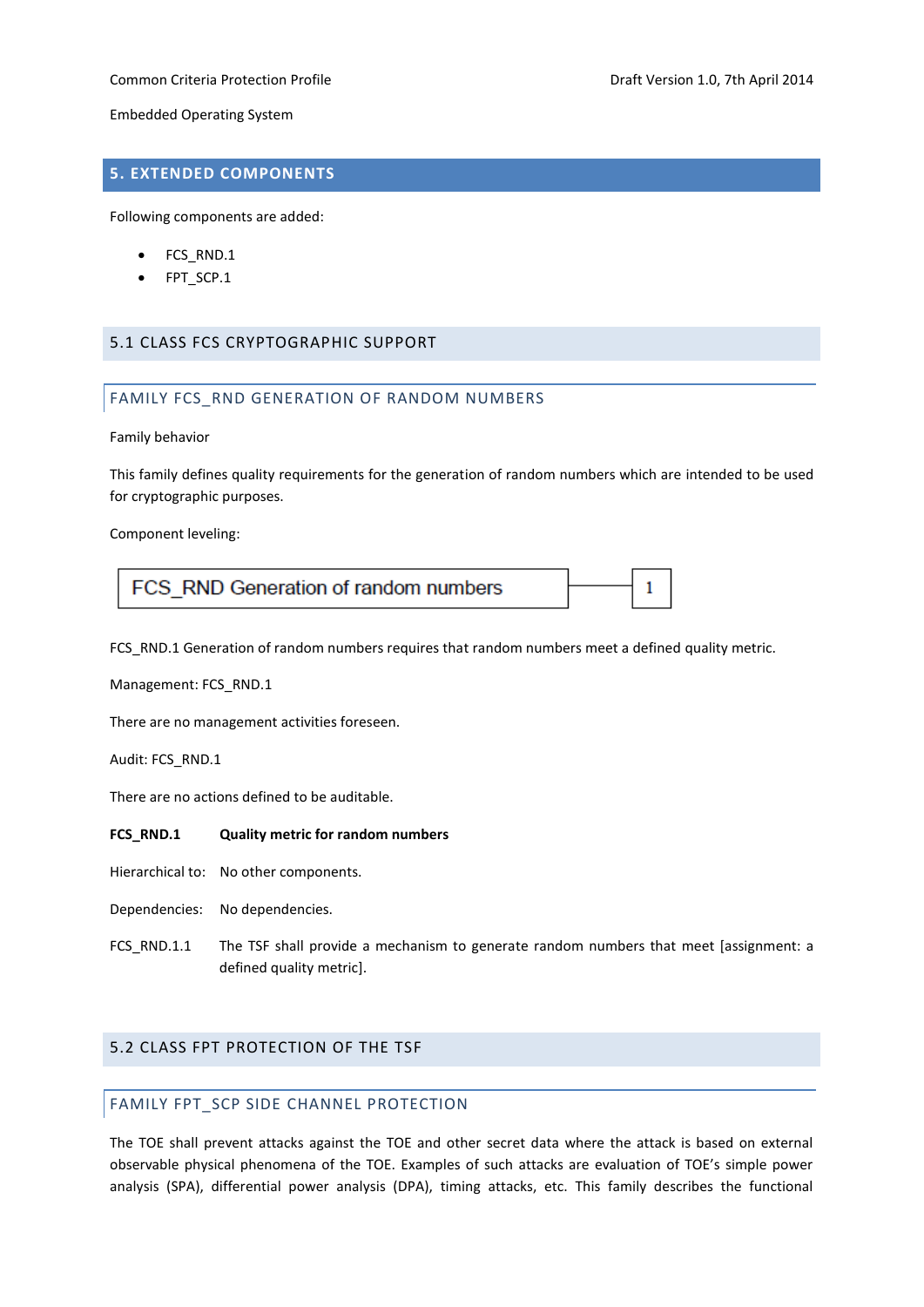## Common Criteria Protection Profile **Common Criteria Professor According Profile** Draft Version 1.0, 7th April 2014

Embedded Operating System

requirements for the limitation of intelligible emanations which are not directly addressed by any other component of CC part 2.

The family "Side Channel Protection (FPT\_SCP)" is specified as follows.

Family behavior:

This family defines requirements to mitigate information leakage through time and power analysis.

#### Component leveling:

| FPT SCP: Side Channel Protection |  |  |
|----------------------------------|--|--|
|----------------------------------|--|--|

FPT\_SCP.1 Side channel protection requires to not emit interface emanation enabling access to TSF data or user data.

## Management: FPT\_SCP.1

There are no management activities foreseen.

Audit: FPT\_SCP.1

There are no actions defined to be auditable.

#### **FPT\_SCP.1 Side Channel Protection**

Hierarchical to: No other components.

- Dependencies: No dependencies.
- FPT\_SCP.1 The TSF shall ensure [assignment: type of users] are unable to use the following interface [assignment: type of connection] to gain access to [assignment: list of types of TSF data] and [assignment: list of types of user data].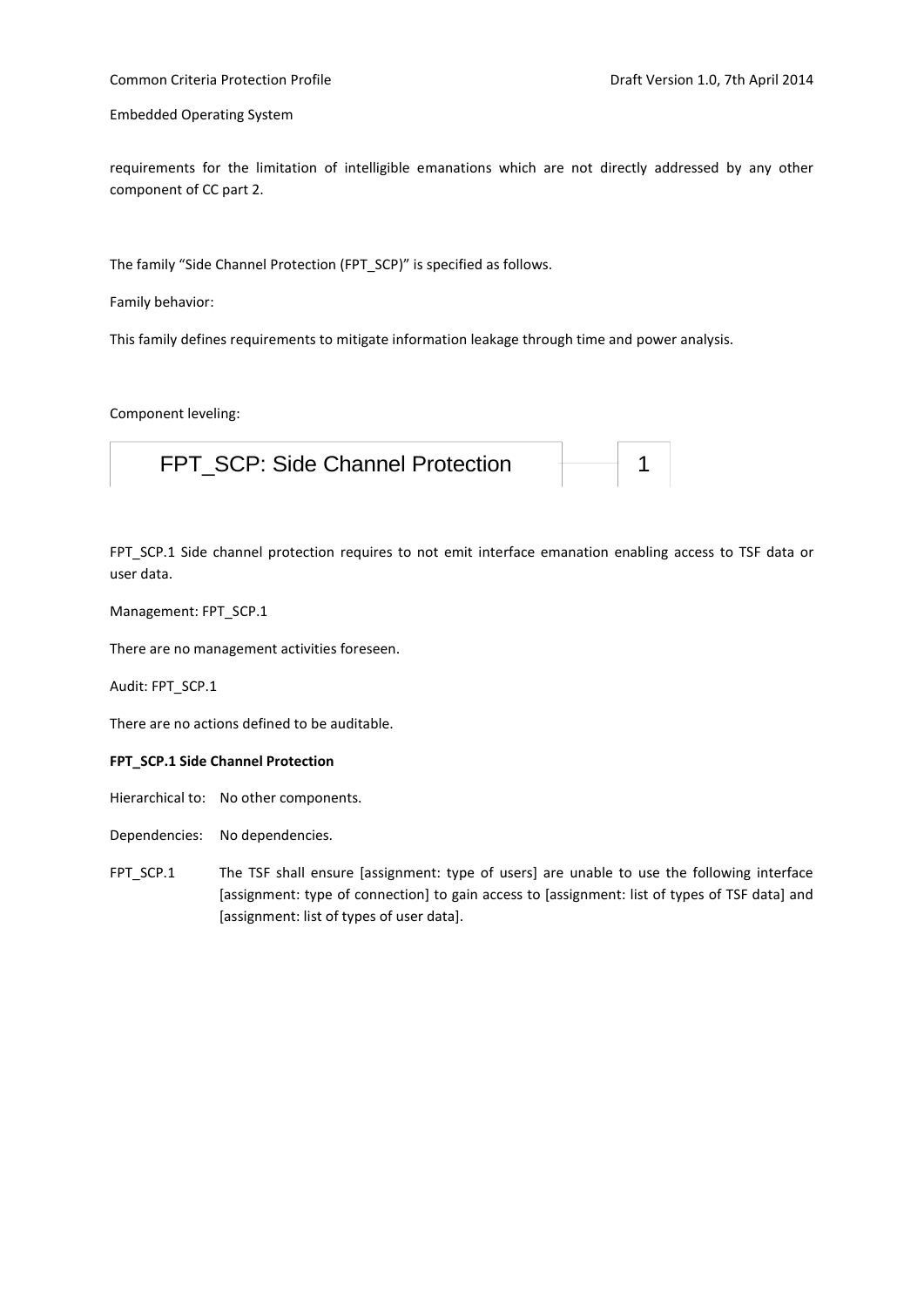## <span id="page-23-0"></span>**6. SECURITY REQUIREMENTS**

## <span id="page-23-2"></span><span id="page-23-1"></span>6.1 SECURITY FUNCTIONAL REQUIREMENTS

## 6.1.1 PHYSICAL AND LOGICAL DATA ACCESS CONTROL AND TRANSFER PROTECTION

Two types of access categories exist, and they are *Physical Access* and *Logical Access*. Physical access is performed by the Physical Access Control Policy and the logical access is performed by two policies: *Pre-Operational Data Access Control Policy* and *Application Data Access Control Policy*. Pre-operational data access control policy is the policy that enables the activation, initialisation and personalisation of the TOE. Application data access control policy is active during operational phase and consists of rules of the application.

## 6.1.1.1 PRE-OPERATIONAL DATA ACCESS CONTROL POLICY

Pre-operational data access policy is related with the embedded operating system, these policies enable the Security Management Policy and protect the application data during pre-operational phases.

#### **FDP\_ACC.1/Pre-Operational Subset access control – Pre-Operational Access Control**

**Hierarchical to:** No other components

**Dependencies:** FDP\_ACF.1 Security attribute based access control *fulfilled* by FDP\_ACF.1/Pre-Operational

**FDP\_ACC.1.1** The TSF shall enforce the *Pre-Operational Data Access Control SFP*<sup>1</sup> on *attacker, activation agent, initialization agent, personalisation agent, application and read, write, delete operations*<sup>2</sup> .

#### **FDP\_ACF.1/Pre-Operational Security attribute based access control – Pre-Operational Access Control**

Hierarchical to: No other components.

Dependencies: FDP\_ACC.1 Subset access control *fulfilled* by FDP\_ACC.1/Pre-Operational

FMT\_MSA.3 Static attribute initialization *not fulfilled* but justified

FDP\_ACF.1.1 The TSF shall enforce the [assignment: access control SFP] $3$  to objects based on the following: [assignment: list of subjects and objects controlled under the indicated SFP, and for each, the SFP-relevant security attributes, or named groups of SFP-relevant security attributes]<sup>4</sup>.

1

<sup>1</sup> [assignment: access control SFP]

 $2$  [assignment: list of subjects, objects, and operations among subjects and objects covered by the SFP]

<sup>3</sup> [assignment: access control SFP]

<sup>4</sup> [assignment: list of subjects and objects controlled under the indicated SFP, and for each, the SFP-relevant security attributes, or named groups of SFP-relevant security attributes]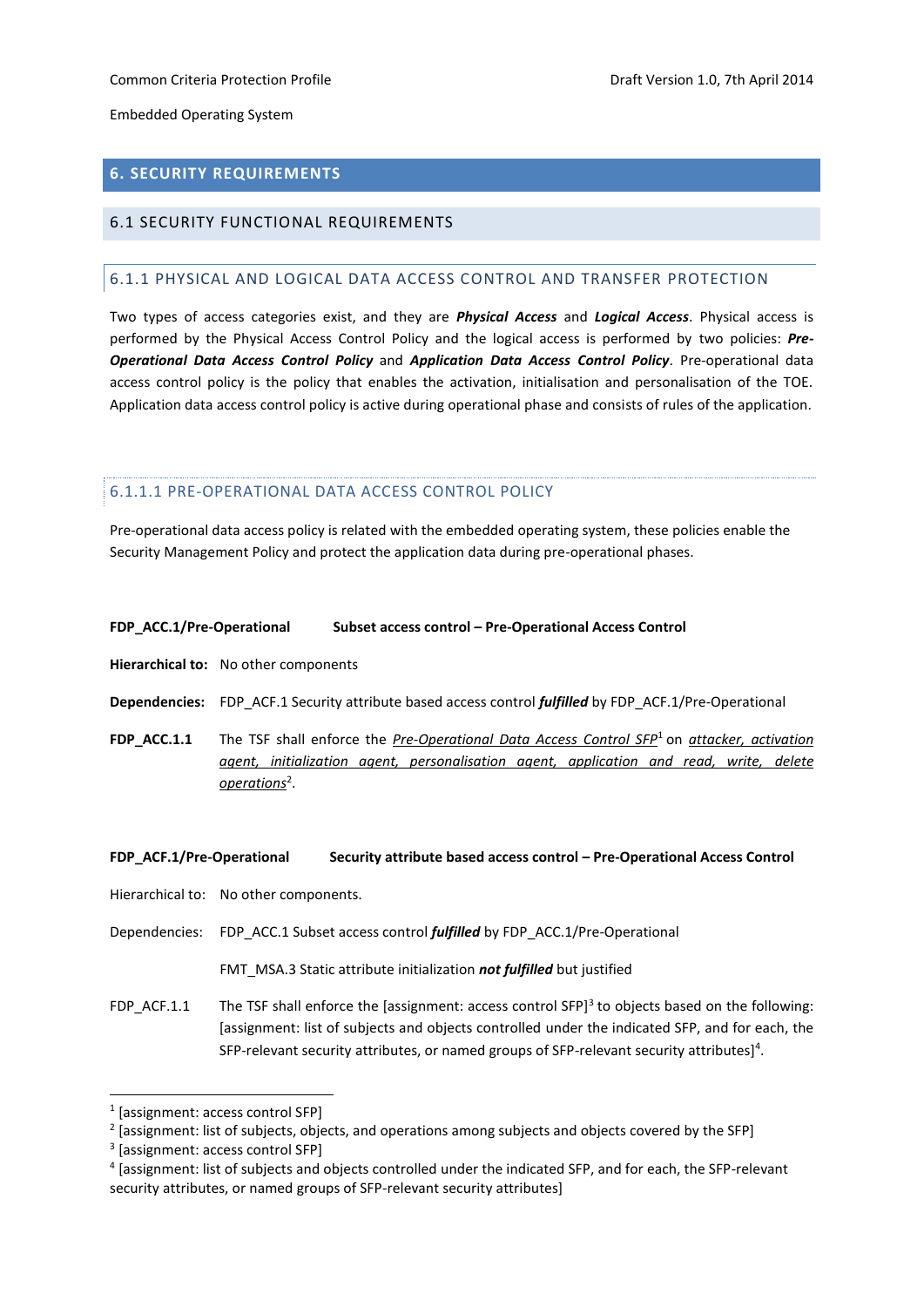- FDP\_ACF.1.2 The TSF shall enforce the following rules to determine if an operation among controlled subjects and controlled objects is allowed: [assignment: rules governing access among controlled subjects and controlled objects using controlled operations on controlled objects]<sup>5</sup>.
- FDP ACF.1.3 The TSF shall explicitly authorise access of subjects to objects based on the following additional rules: [assignment: rules, based on security attributes, that explicitly authorise access of subjects to objects]<sup>6</sup>.
- FDP\_ACF.1.4 The TSF shall explicitly deny access of subjects to objects based on the following additional rules: [assignment: rules, based on security attributes, that explicitly deny access of subjects to objects]<sup>7</sup>.

## 6.1.1.2 APPLICATION DATA ACCESS CONTROL POLICY

#### **FDP\_ACC.1/Application Subset access control – Application Data Access Control**

- **Hierarchical to:** No other components
- **Dependencies:** FDP\_ACF.1 Security attribute based access control *fulfilled* by FDP\_ACF.1/Application
- **FDP\_ACC.1.1** The TSF shall enforce the *Application Data Access Control*<sup>8</sup> on *[assignment: list of subjects]*, *Application Data*, and *read, write, delete operations*<sup>9</sup> .

#### **FDP\_ACF.1/Application Security attribute based access control – Application Data Access Control**

- Hierarchical to: No other components.
- Dependencies: FDP\_ACC.1 Subset access control *fulfilled* by FDP\_ACC.1/Application

FMT\_MSA.3 Static attribute initialization *fulfilled* by FMT\_MSA.3

- FDP\_ACF.1.1 The TSF shall enforce the [assignment: access control SFP]<sup>10</sup> to objects based on the following: [assignment: list of subjects and objects controlled under the indicated SFP, and for each, the SFP-relevant security attributes, or named groups of SFP-relevant security attributes]<sup>11</sup>.
- FDP\_ACF.1.2 The TSF shall enforce the following rules to determine if an operation among controlled subjects and controlled objects is allowed: [assignment: rules governing access among

<sup>&</sup>lt;sup>5</sup> [assignment: rules governing access among controlled subjects and controlled objects using controlled operations on controlled objects]

 $^6$  [assignment: rules, based on security attributes, that explicitly authorise access of subjects to objects]

<sup>&</sup>lt;sup>7</sup> [assignment: rules, based on security attributes, that explicitly deny access of subjects to objects]

<sup>8</sup> [assignment: access control SFP]

 $^9$  [assignment: list of subjects, objects, and operations among subjects and objects covered by the SFP]

<sup>&</sup>lt;sup>10</sup> [assignment: access control SFP]

<sup>11</sup> [assignment: list of subjects and objects controlled under the indicated SFP, and for each, the SFP-relevant security attributes, or named groups of SFP-relevant security attributes]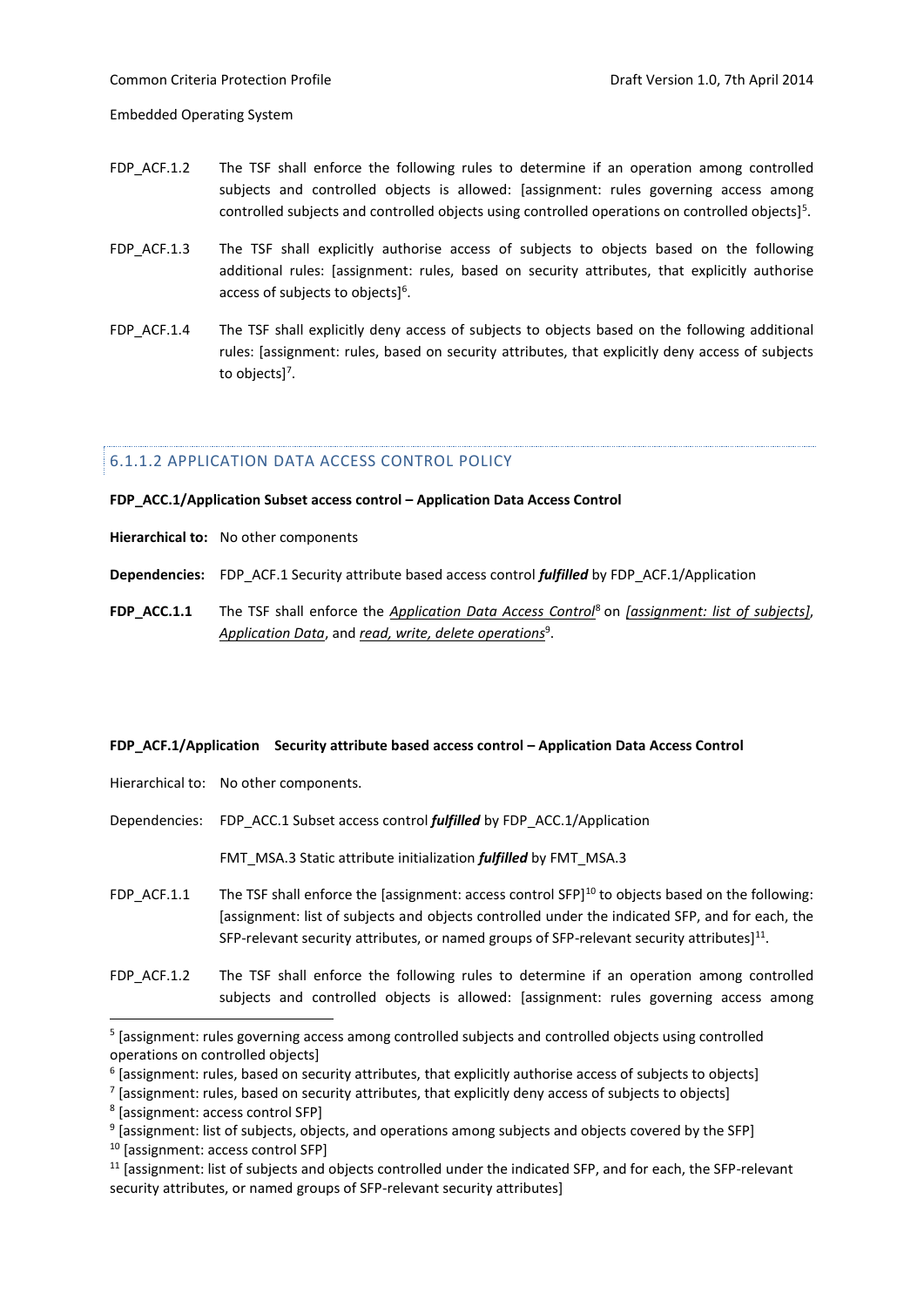controlled subjects and controlled objects using controlled operations on controlled objects]<sup>12</sup>.

- FDP ACF.1.3 The TSF shall explicitly authorise access of subjects to objects based on the following additional rules: [assignment: rules, based on security attributes, that explicitly authorise access of subjects to objects] $^{13}$ .
- FDP\_ACF.1.4 The TSF shall explicitly deny access of subjects to objects based on the following additional rules: [assignment: rules, based on security attributes, that explicitly deny access of subjects to objects]<sup>14</sup>.

## 6.1.1.3 PHYSICAL DATA ACCESS CONTROL POLICY

Probing threat can be modelled as the attacker tries to access to the physical memories and/or tries to monitor data traffic between the internal parts of the TOE. The security objectives "Data Access Control", and "Internal TOE Transfer Confidentiality Protection" states that the TOE should provide protection against this kind of threat. These objectives can be achieved by the enforcement of the *Physical Data Access Policy* which briefly states: "The TSF shall not allow only the attacker to physically access all data stored on memories and transmitted between internal parts of the TOE".

Physical Data Access Policy is enforced by the three SFRs: FDP\_ACC.2, FDP\_ACF.1 and FDP\_ITT.1. Both FDP\_ACF.1 and FDP\_ITT.1 are performing the denial of access to the attacker by encrypting the data and allowing access to the embedded operating system by decrypting it. So they depend on the cryptographic operations (key generation, encryption and decryption, key destruction). FCS\_CKM.1, FCS\_CKM.4 and FCS\_COP.1 is also added to the Protection against Probing SFRs.

## **FDP\_ACC.1/Physical Subset access control – Physical Access Control**

- **Dependencies:** FDP\_ACF.1 Security attribute based access control *fulfilled* by FDP\_ACF.1/Physical
- **FDP\_ACC.1.1** The TSF shall enforce the *Physical Data Access Control SFP* <sup>15</sup> on *attacker, application data and physical access*<sup>16</sup> .

 $12$  [assignment: rules governing access among controlled subjects and controlled objects using controlled operations on controlled objects]

 $13$  [assignment: rules, based on security attributes, that explicitly authorise access of subjects to objects]

 $14$  [assignment: rules, based on security attributes, that explicitly deny access of subjects to objects]

<sup>15</sup> [assignment: access control SFP]

<sup>&</sup>lt;sup>16</sup> [assignment: list of subjects, objects, and operations among subjects and objects covered by the SFP]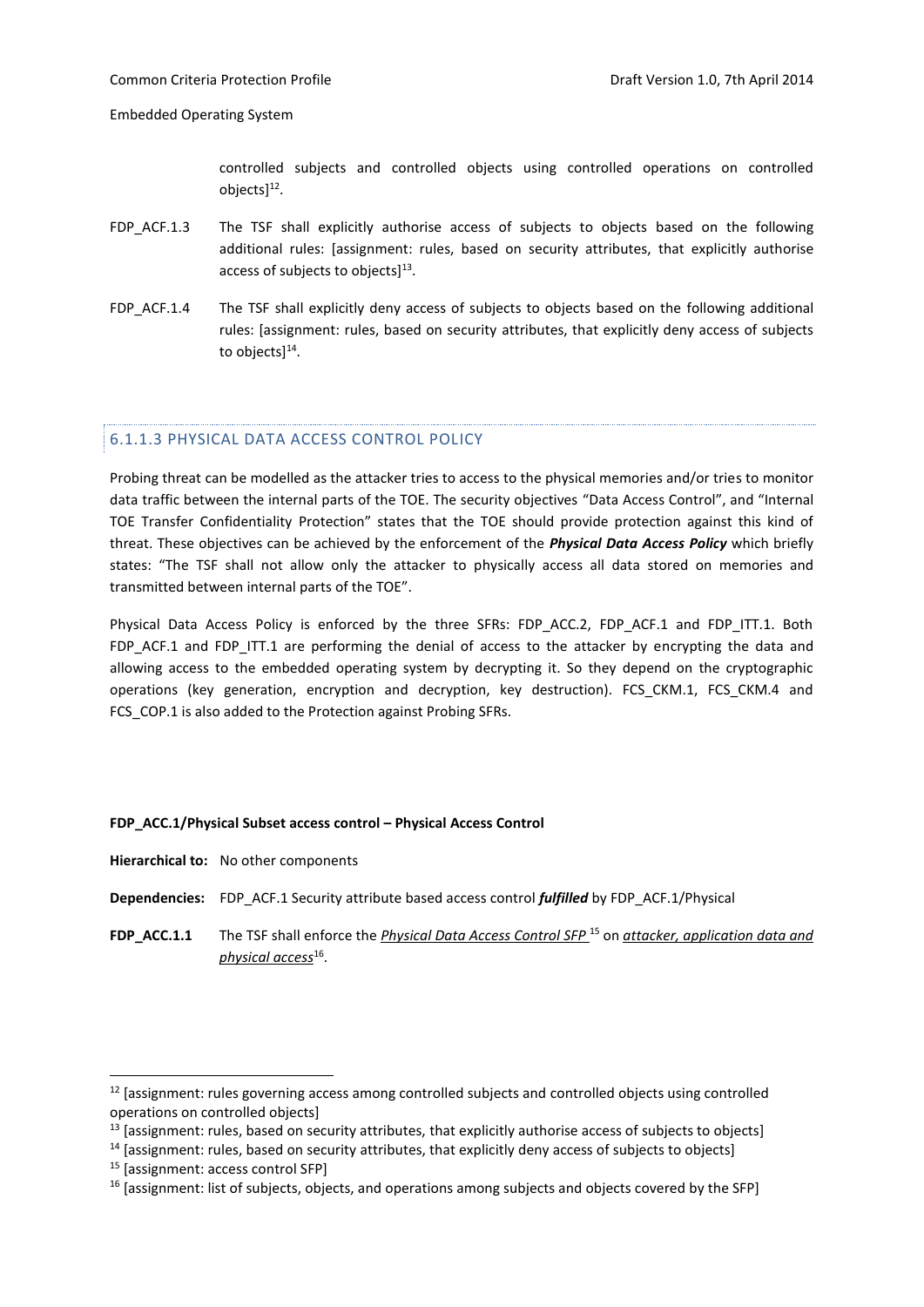#### **FDP\_ACF.1/Physical Security attribute based access control**

**Hierarchical to:** No other components.

**Dependencies:** FDP\_ACC.1 Subset access control *fulfilled* by FDP\_ACC.1/Physical

FMT\_MSA.3 Static attribute initialisation *not fulfilled* but justified

- FDP\_ACF.1.1 The TSF shall enforce the *Physical Data Access Control SFP*<sup>17</sup> to objects based on the following: *Attacker and Application Data*, *type of user*] 18 .
- FDP ACF.1.2 The TSF shall enforce the following rules to determine if an operation among controlled subjects and controlled objects is allowed:
	- *Physical access is not allowed to the attacker*

*[assignment: rules governing access among controlled subjects and controlled objects using controlled operations on controlled objects]*<sup>19</sup>

- FDP ACF.1.3 The TSF shall explicitly authorise access of subjects to objects based on the following additional rules: *none*<sup>20</sup>.
- FDP\_ACF.1.4 The TSF shall explicitly deny access of subjects to objects based on the following additional rules: *if the subject is attacker the physical access is explicitly denied*. 21

## **FDP\_ITT.1 Basic internal transfer protection**

Hierarchical to: No other components.

- Dependencies: [FDP\_ACC.1 Subset access control, or FDP\_IFC.1 Subset information flow control] fulfilled by FDP\_ACC.1/Physical
- FDP\_ITT.1.1 The TSF shall enforce the *Physical Data Access Policy*<sup>22</sup> to prevent the *disclosure, and modification*<sup>23</sup> of user data when it is transmitted between physically-separated parts of the TOE.

## **FDP\_ITT.1 also prevents any confidential data leak through emanations through the physical surface of the IC.**

<sup>17</sup> [assignment: access control SFP]

<sup>&</sup>lt;sup>18</sup> [assignment: list of subjects and objects controlled under the indicated SFP, and for each, the SFP-relevant security attributes, or named groups of SFP-relevant security attributes]

 $19$  [assignment: rules governing access among controlled subjects and controlled objects using controlled operations on controlled objects]

<sup>&</sup>lt;sup>20</sup> [assignment: rules, based on security attributes, that explicitly authorise access of subjects to objects]

 $21$  [assignment: rules, based on security attributes, that explicitly deny access of subjects to objects].

 $22$  [assignment: access control SFP(s) and/or information flow control SFP(s)]

<sup>&</sup>lt;sup>23</sup> [selection: disclosure, modification, loss of use]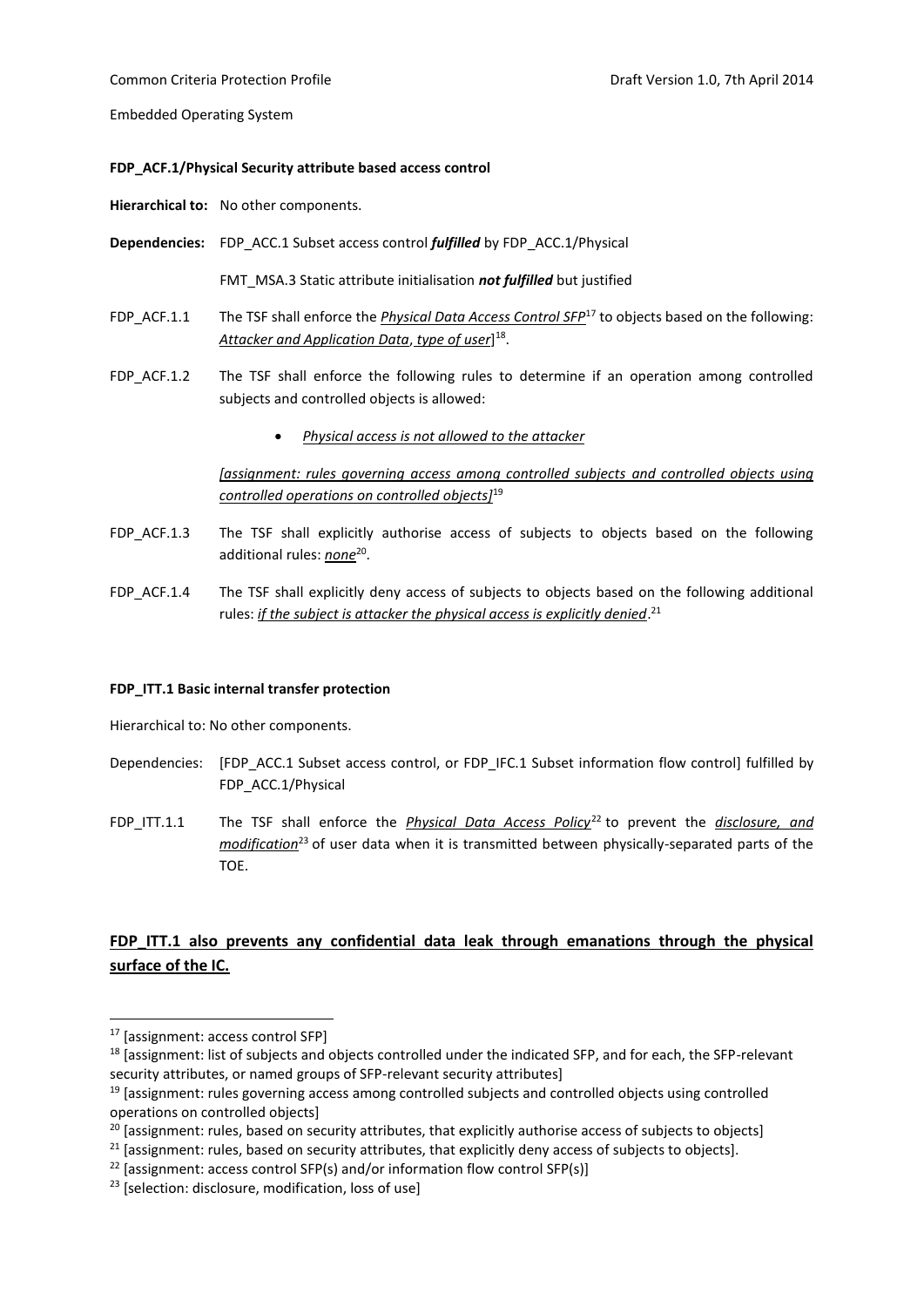## 6.1.1.3.1 CRYPTOGRAPHIC SUPPORT TO DATA ACCESS CONTROL AND TRANSFER PROTECTION

## **FCS\_CKM.1/SP Cryptographic key generation – Storage Protection**

- Hierarchical to: No other components.
- Dependencies: [FCS\_CKM.2 Cryptographic key distribution, or FCS\_COP.1 Cryptographic operation] *fulfilled* by FCS\_COP.1/SP

FCS\_CKM.4 Cryptographic key destruction *fulfilled* by FCS\_CKM.4

FCS CKM.1.1 The TSF shall generate cryptographic keys in accordance with a specified cryptographic key generation algorithm [assignment: cryptographic key generation algorithm] $^{24}$  and specified cryptographic key sizes [assignment: cryptographic key sizes]<sup>25</sup> that meet the following: [assignment: list of standards]<sup>26</sup>.

## **FCS\_CKM.1/TP Cryptographic key generation – Transfer Protection**

- Hierarchical to: No other components.
- Dependencies: [FCS\_CKM.2 Cryptographic key distribution, or FCS\_COP.1 Cryptographic operation] *fulfilled* by FCS\_COP.1/TP

FCS\_CKM.4 Cryptographic key destruction *fulfilled* by FCS\_CKM.4

FCS CKM.1.1 The TSF shall generate cryptographic keys in accordance with a specified cryptographic key generation algorithm [assignment: cryptographic key generation algorithm]<sup>27</sup> and specified cryptographic key sizes [assignment: cryptographic key sizes]<sup>28</sup> that meet the following: [assignment: list of standards]<sup>29</sup>.

## **FCS\_CKM.4 Cryptographic key destruction**

Hierarchical to: No other components.

<sup>&</sup>lt;sup>24</sup> [assignment: cryptographic key generation algorithm]

<sup>&</sup>lt;sup>25</sup> [assignment: cryptographic key sizes]

<sup>&</sup>lt;sup>26</sup> [assignment: list of standards]

<sup>&</sup>lt;sup>27</sup> [assignment: cryptographic key generation algorithm]

<sup>28</sup> [assignment: cryptographic key sizes]

<sup>&</sup>lt;sup>29</sup> [assignment: list of standards]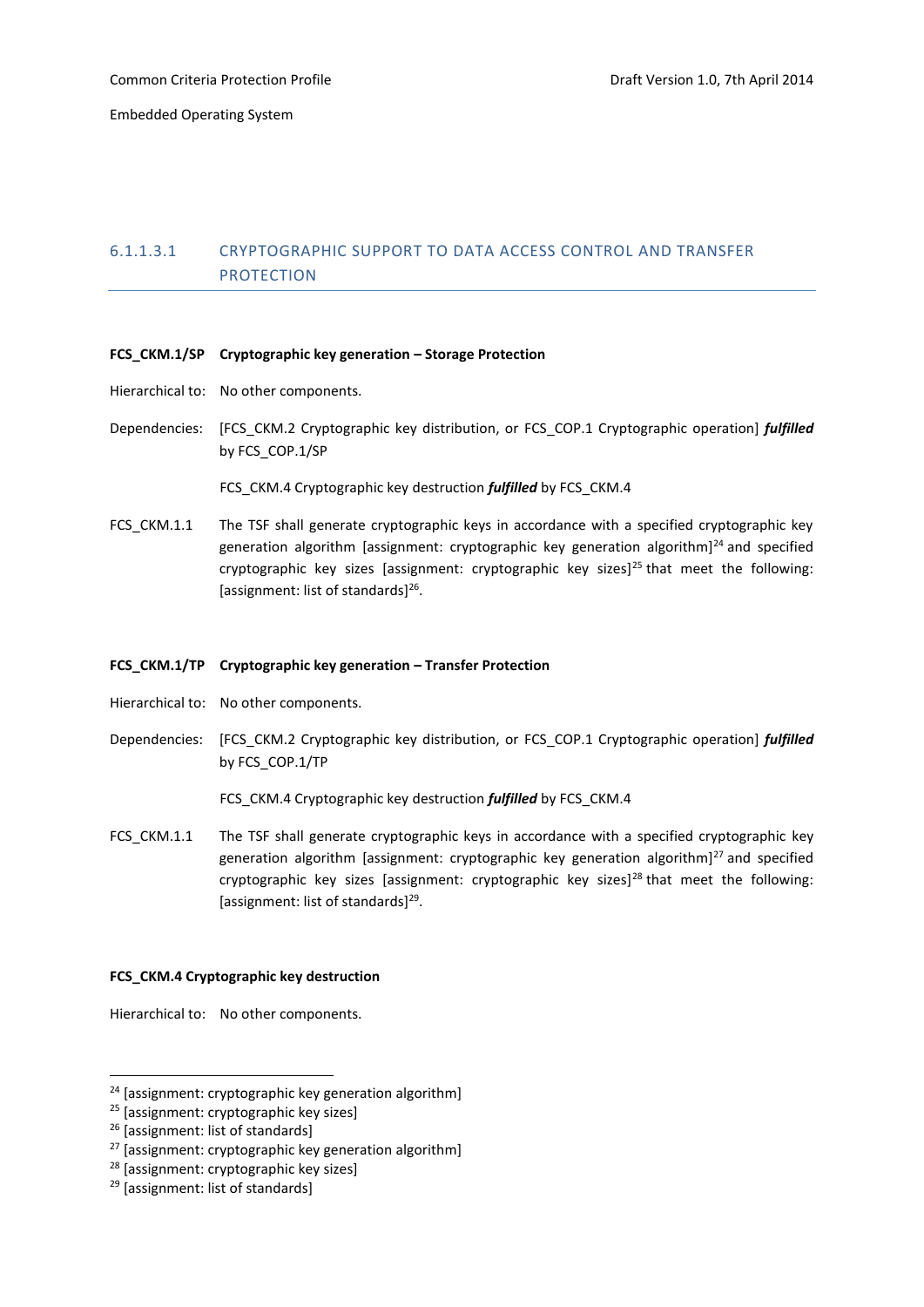- Dependencies: [FDP\_ITC.1 Import of user data without security attributes, or FDP\_ITC.2 Import of user data with security attributes, or FCS\_CKM.1 Cryptographic key generation] *fulfilled* by FCS\_CKM.1
- FCS CKM.4.1 The TSF shall destroy cryptographic keys in accordance with a specified cryptographic key destruction method [assignment: cryptographic key destruction method] $^{30}$  that meets the following: [assignment: list of standards]<sup>31</sup>.

## **FCS\_COP.1/SP Cryptographic operation – Storage Protection**

Hierarchical to: No other components.

Dependencies: [FDP ITC.1 Import of user data without security attributes, or FDP ITC.2 Import of user data with security attributes, or FCS\_CKM.1 Cryptographic key generation] *fulfilled* by FCS\_CKM.1/SP

FCS\_CKM.4 Cryptographic key destruction *fulfilled* by FCS\_CKM.4

FCS\_COP.1.1 The TSF shall perform *encryption and decryption* <sup>32</sup> in accordance with a specified cryptographic algorithm [assignment: cryptographic algorithm]<sup>33</sup> and cryptographic key sizes [assignment: cryptographic key sizes]  $34$  that meet the following: [assignment: list of standards]<sup>35</sup>.

#### **FCS\_COP.1/TP Cryptographic operation – Transfer Protection**

Hierarchical to: No other components.

Dependencies: [FDP\_ITC.1 Import of user data without security attributes, or FDP\_ITC.2 Import of user data with security attributes, or FCS\_CKM.1 Cryptographic key generation] *fulfilled* by FCS\_CKM.1/TP

FCS\_CKM.4 Cryptographic key destruction *fulfilled* by FCS\_CKM.4

FCS\_COP.1.1 The TSF shall perform *encryption and decryptio*<sup>36</sup> in accordance with a specified cryptographic algorithm [assignment: cryptographic algorithm] $37$  and cryptographic key sizes [assignment: cryptographic key sizes]<sup>38</sup> that meet the following: [assignment: list of standards]<sup>39</sup>.

1

<sup>&</sup>lt;sup>30</sup> [assignment: cryptographic key destruction method]

<sup>31</sup> [assignment: list of standards]

<sup>&</sup>lt;sup>32</sup> [assignment: list of cryptographic operations]

<sup>33</sup> [assignment: cryptographic algorithm]

<sup>&</sup>lt;sup>34</sup> [assignment: cryptographic key sizes]

<sup>&</sup>lt;sup>35</sup> [assignment: list of standards]

<sup>36</sup> [assignment: list of cryptographic operations]

<sup>&</sup>lt;sup>37</sup> [assignment: cryptographic algorithm]

<sup>38</sup> [assignment: cryptographic key sizes]

<sup>39</sup> [assignment: list of standards]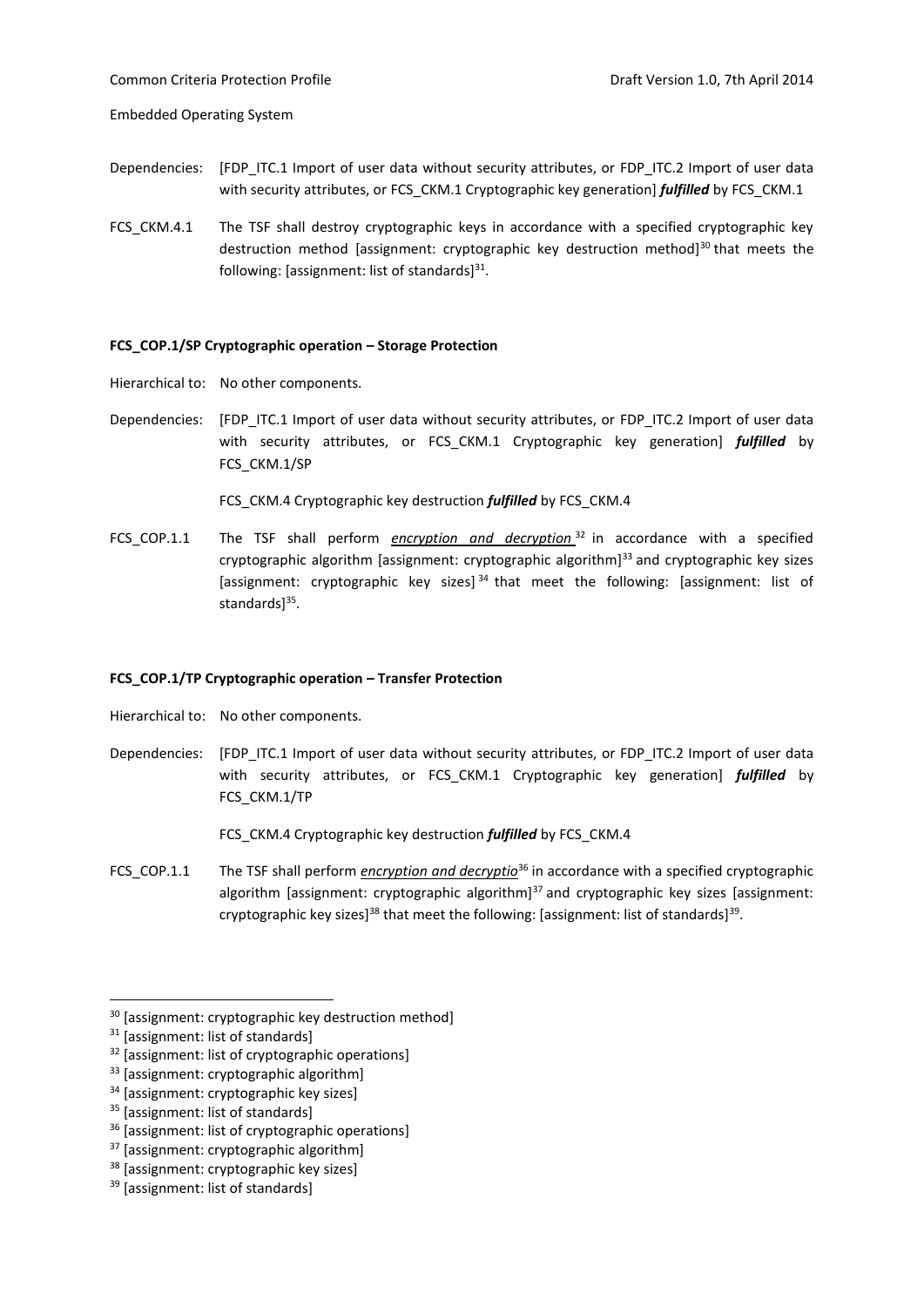## Common Criteria Protection Profile Draft Version 1.0, 7th April 2014

Embedded Operating System

#### **FPT\_SCP.1 Side Channel Protection**

- Hierarchical to: No other components.
- Dependencies: No dependencies.
- FPT SCP.1 The TSF shall ensure *attackers*<sup>40</sup> are unable to use the following interface *physical contacts*<sup>41</sup> to gain access to *Data Storage Protection keys, Data Transfer Protection keys<sup>42</sup> and Stored Data and Transferred Data*<sup>43</sup> .

## <span id="page-29-0"></span>6.1.2 SECURITY MANAGEMENT

#### **FMT\_MSA.1 Management of security attributes**

- Hierarchical to: No other components.
- Dependencies: [FDP\_ACC.1 Subset access control, or FDP\_IFC.1 Subset information flow control] *fulfilled* by FDP\_ACC.1/Application

FMT\_SMR.1 Security roles *fulfilled* FMT\_SMR.1

FMT\_SMF.1 Specification of Management Functions *fulfilled* FMT\_SMF.1

FMT\_MSA.1.1 The TSF shall enforce the *Application Data Access Control SFP*<sup>44</sup> to restrict the ability to [selection: change\_default, query, modify, delete, [assignment: other operations]]<sup>45</sup> the security attributes [assignment: list of security attributes]<sup>46</sup> to [assignment: the authorised identified roles]<sup>47</sup>.

#### **FMT\_MSA.3 Static attribute initialisation**

- Hierarchical to: No other components.
- Dependencies: FMT\_MSA.1 Management of security attributes *fulfilled* by FMT\_MSA.1

FMT\_SMR.1 Security roles *fulfilled* by FMT\_SMR.1

<sup>40</sup> [assignment: type of users]

<sup>41</sup> [assignment: type of connection]

<sup>42</sup> [assignment: list of types of TSF data]

<sup>43 [</sup>assignment: list of types of user data]

<sup>44</sup> [assignment: access control SFP(s), information flow control SFP(s)]

 $45$  [selection: change default, query, modify, delete, [assignment: other operations]]

<sup>46</sup> [assignment: list of security attributes]

<sup>47</sup> [assignment: the authorised identified roles]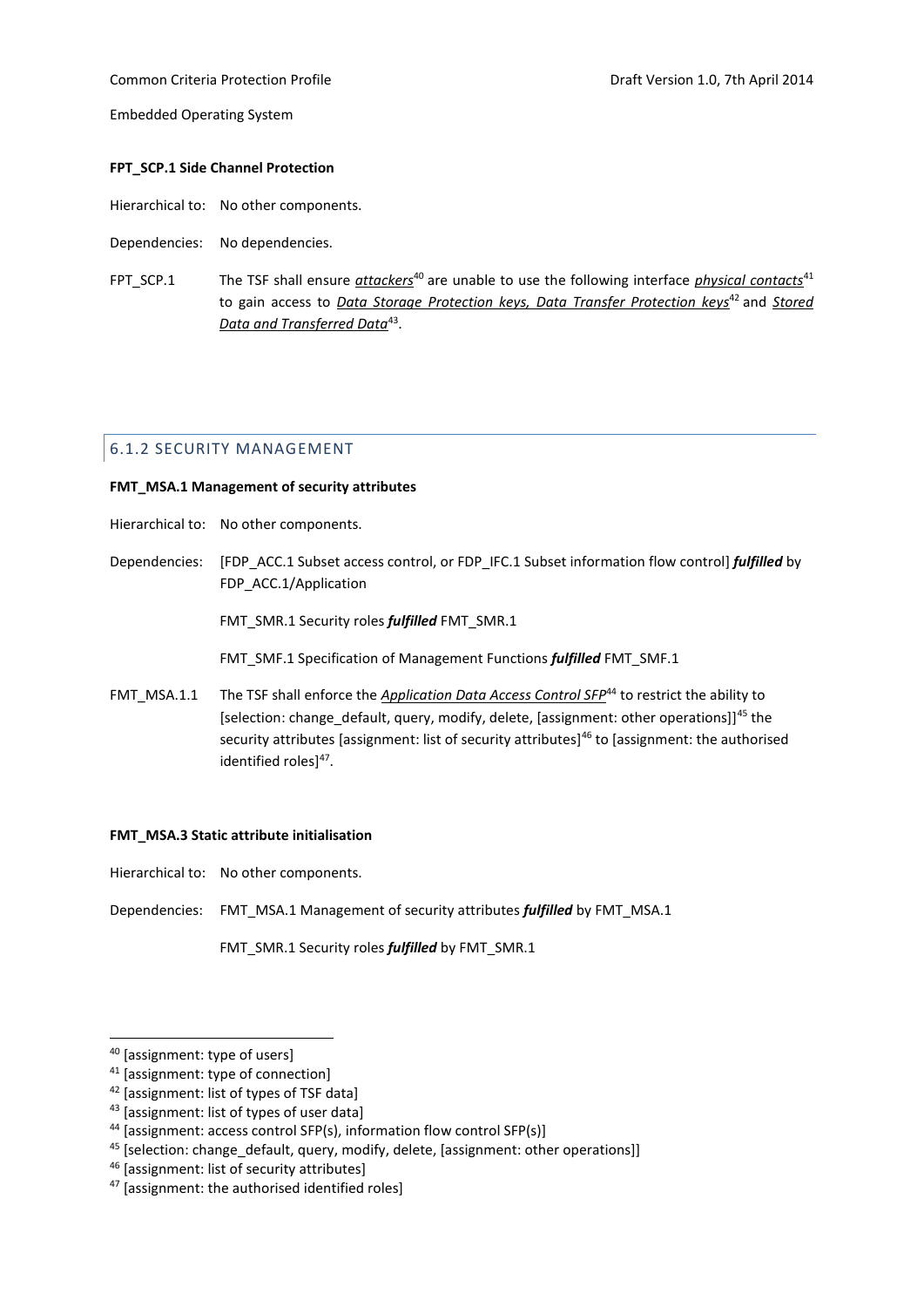Common Criteria Protection Profile Draft Version 1.0, 7th April 2014

Embedded Operating System

- FMT\_MSA.3.1 The TSF shall enforce the *Application Data Access Control SFP*<sup>48</sup> to provide [selection, choose one of: restrictive, permissive, [assignment: other property]]<sup>49</sup> default values for security attributes that are used to enforce the SFP.
- FMT\_MSA.3.2 The TSF shall allow the [assignment: the authorised identified roles]<sup>50</sup> to specify alternative initial values to override the default values when an object or information is created.

## **FMT\_MTD.1/Ini\_Per\_Data\_Write Management of TSF data – Writing of Initialisation and Personalisation Data**

- Hierarchical to: No other components.
- Dependencies: FMT\_SMR.1 Security roles *fulfilled* by FMT\_SMR.1

FMT\_SMF.1 Specification of Management Functions *fulfilled* by FMT\_SMF.1

FMT\_MTD.1.1 The TSF shall restrict the ability to *write*<sup>51</sup> the *Initialisation and Personalisation Agent Authentication Reference Data*<sup>52</sup> to the *Activation Agent*<sup>53</sup> .

## **FPT\_ITT.1 Basic internal TSF data transfer protection**

- Hierarchical to: No other components.
- Dependencies: No dependencies.
- FPT ITT.1.1 The TSF shall protect TSF data from *disclosure and modification*<sup>54</sup> when it is transmitted between separate parts of the TOE.

## **FMT\_SMF.1 Specification of Management Functions**

Hierarchical to: No other components.

1

<sup>48</sup> [assignment: access control SFP, information flow control SFP]

<sup>&</sup>lt;sup>49</sup> [selection, choose one of: restrictive, permissive, [assignment: other property]]

<sup>&</sup>lt;sup>50</sup> [assignment: the authorised identified roles]

 $51$  [selection: change default, query, modify, delete, clear, [assignment: other operations]]

<sup>52</sup> [assignment: list of TSF data]

<sup>&</sup>lt;sup>53</sup> [assignment: the authorised identified roles]

<sup>54</sup> [selection: disclosure, modification]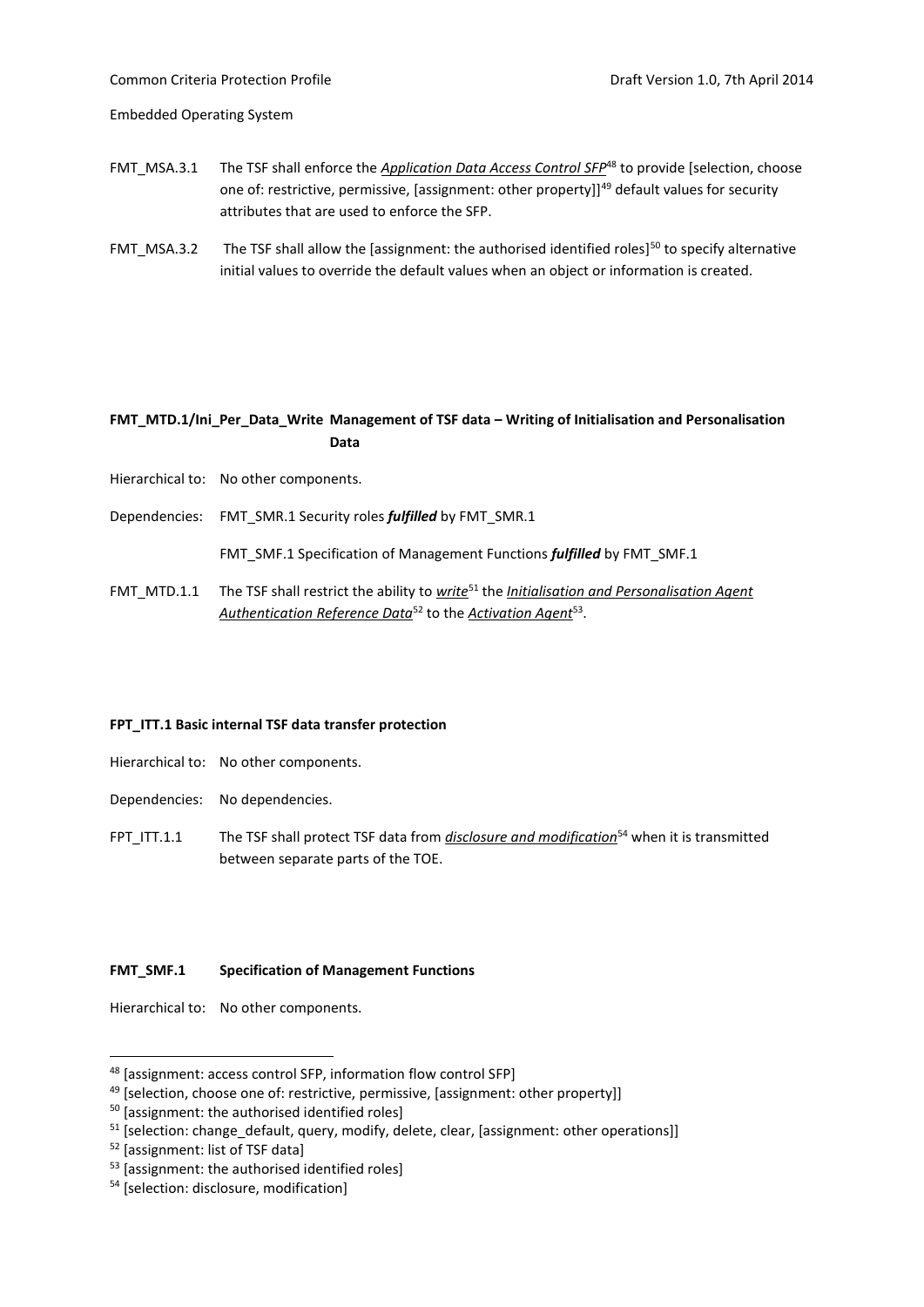Dependencies: No dependencies.

FMT\_SMF.1.1 The TSF shall be capable of performing the following management functions:

- *Disabling the manufacturing test functions*
- *Write once the IC Identification data*
- *Embedded OS Loading*
- *Embedded OS Loading Locking*
- *Activation*
- *Initialisation*
- *Personalisation*
- $\bullet$  [assignment: list of management functions to be provided by the TSF]<sup>55</sup>.

## **Application Note:**

Embedded OS Loading, Embedded OS Loading Locking is valid for Flash Loader Configuration For the ROM based configuration they do not exist.

## **FMT\_SMR.1 Security roles**

Hierarchical to: No other components.

Dependencies: FIA\_UID.1 Timing of identification not fulfilled but justified

FMT\_SMR.1.1 The TSF shall maintain the roles

- *Manufacturer*
- *Activation Agent*
- *Initialisation Agent*
- *Personalisation Agent*
- $\bullet$  [assignment: the authorised identified roles]<sup>56</sup>.

FMT\_SMR.1.2 The TSF shall be able to associate users with roles.

## <span id="page-31-0"></span>6.1.3 USER IDENTIFICATION AND AUTHENTICATION

## **FIA\_AFL.1/Flash Authentication failure handling\* (See below Application Note)**

Hierarchical to: No other components.

Dependencies: FIA\_UAU.1 Timing of authentication fulfilled by FIA\_UAU.1

<sup>&</sup>lt;sup>55</sup> [assignment: list of management functions to be provided by the TSF]

<sup>56</sup> [assignment: the authorised identified roles]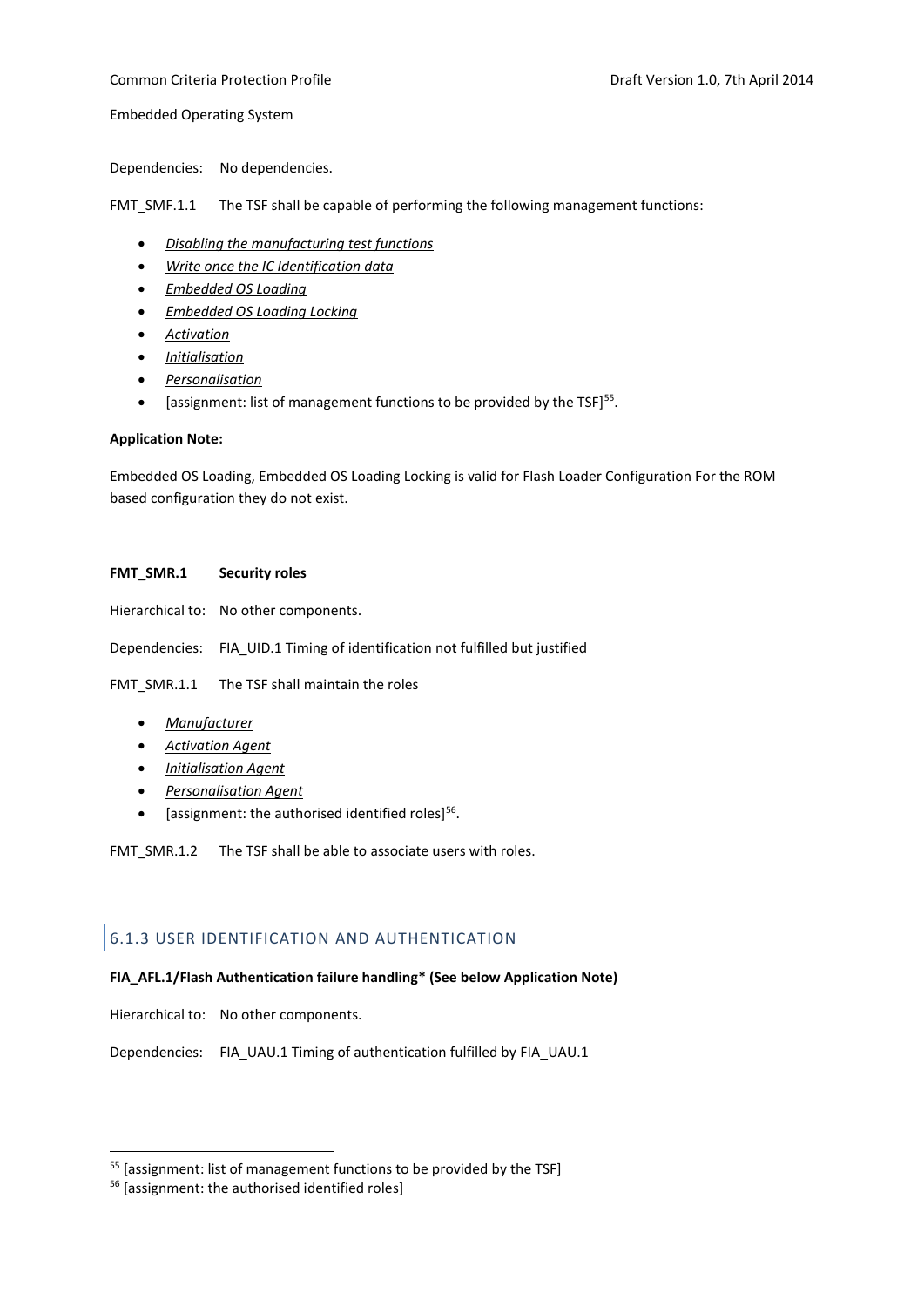- FIA\_AFL.1.1 The TSF shall detect when [selection: [assignment: positive integer number], an administrator configurable positive integer within [assignment: range of acceptable values]]<sup>57</sup> unsuccessful authentication attempts occur related to *Flash Loader Authentication*<sup>58</sup> .
- FIA\_AFL.1.2 When the defined number of unsuccessful authentication attempts has been [selection: met, surpassed]<sup>59</sup>, the TSF shall [assignment: list of actions]<sup>60</sup>.

**\*Application Note:** Present only for flash loader configuration

## **FIA\_AFL.1/Activation Authentication failure handling**

Hierarchical to: No other components.

- Dependencies: FIA\_UAU.1 Timing of authentication fulfilled by FIA\_UAU.1
- FIA AFL.1.1 The TSF shall detect when [selection: [assignment: positive integer number], an administrator configurable positive integer within [assignment: range of acceptable values]] $61$  unsuccessful authentication attempts occur related to **Activation Agent Authentication**<sup>62</sup>.
- FIA AFL.1.2 When the defined number of unsuccessful authentication attempts has been [selection: met, surpassed]<sup>63</sup>, the TSF shall [assignment: list of actions]<sup>64</sup>.

## **FIA\_AFL.1/Initialisation Authentication failure handling**

Hierarchical to: No other components.

- Dependencies: FIA\_UAU.1 Timing of authentication *fulfilled* by FIA\_UAU.1
- FIA AFL.1.1 The TSF shall detect when [selection: [assignment: positive integer number], an administrator configurable positive integer within [assignment: range of acceptable values]]<sup>65</sup> unsuccessful authentication attempts occur related to *Initialisation Agent Authentication*<sup>66</sup>.
- FIA AFL.1.2 When the defined number of unsuccessful authentication attempts has been [selection: met, surpassed]<sup>67</sup>, the TSF shall [assignment: list of actions]<sup>68</sup>.

<sup>57</sup> [selection: [assignment: positive integer number], an administrator configurable positive integer within [assignment: range of acceptable values]]

<sup>58</sup> [assignment: list of authentication events]

<sup>59</sup> [selection: met, surpassed]

<sup>60</sup> [assignment: list of actions]

 $61$  [selection: [assignment: positive integer number], an administrator configurable positive integer within [assignment: range of acceptable values]]

<sup>62</sup> [assignment: list of authentication events]

<sup>&</sup>lt;sup>63</sup> [selection: met, surpassed]

<sup>64</sup> [assignment: list of actions]

 $65$  [selection: [assignment: positive integer number], an administrator configurable positive integer within

<sup>[</sup>assignment: range of acceptable values]]

<sup>&</sup>lt;sup>66</sup> [assignment: list of authentication events]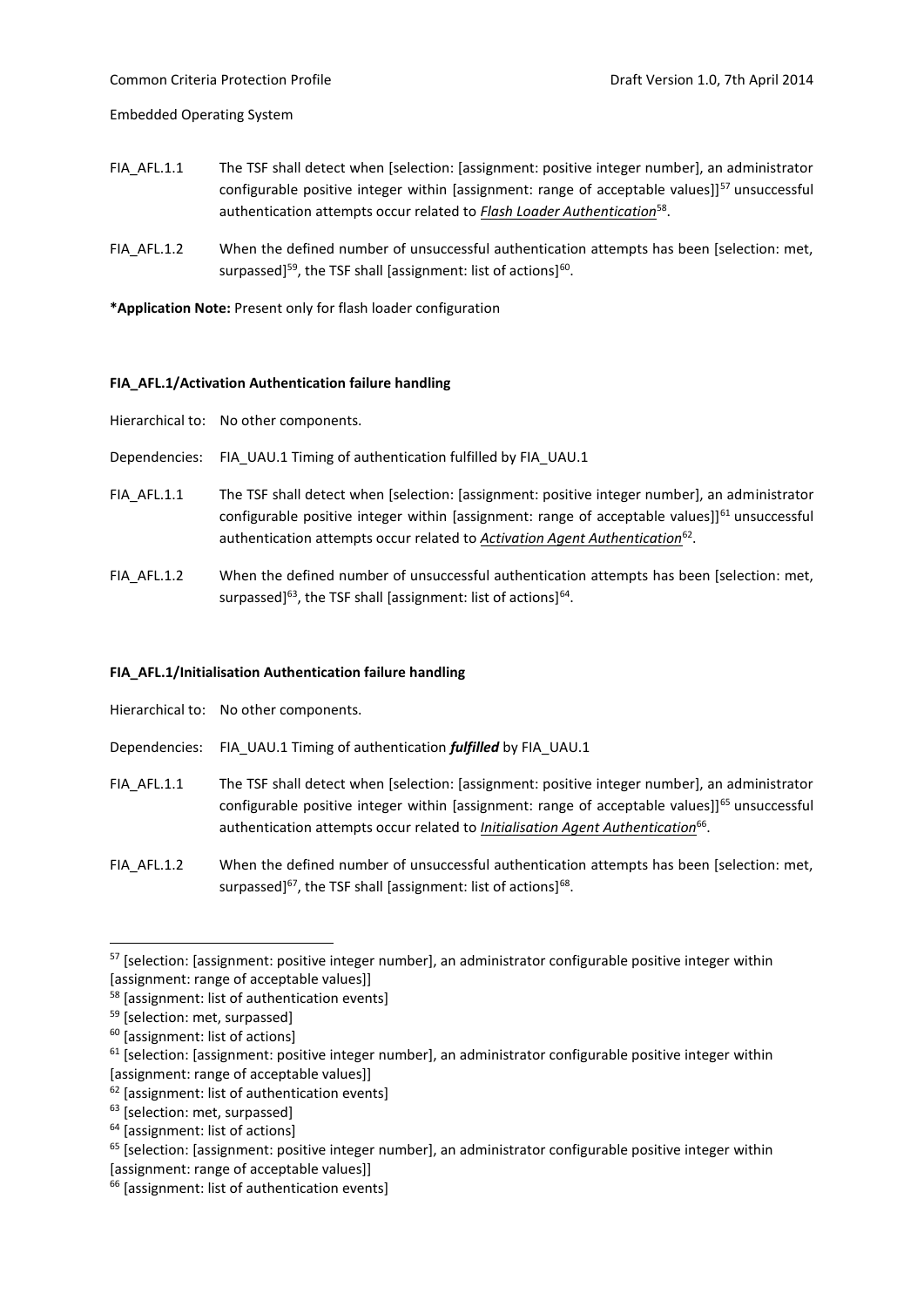## **FIA\_AFL.1/Personalisation Authentication failure handling**

Hierarchical to: No other components.

Dependencies: FIA\_UAU.1 Timing of authentication *fulfilled* by FIA\_UAU.1

- FIA AFL.1.1 The TSF shall detect when [selection: [assignment: positive integer number], an administrator configurable positive integer within [assignment: range of acceptable values]]<sup>69</sup> unsuccessful authentication attempts occur related to *Personalisation Agent Authentication*<sup>70</sup> .
- FIA\_AFL.1.2 When the defined number of unsuccessful authentication attempts has been [selection: met, surpassed] $^{71}$ , the TSF shall [assignment: list of actions] $^{72}$ .

#### **FIA\_UID.1 Timing of identification**

- Hierarchical to: No other components.
- Dependencies: No dependencies.
- FIA\_UID.1.1 The TSF shall allow *IC Identification data write and read; and Test Functions disable* <sup>73</sup> on behalf of the user to be performed before the user is identified.
- FIA UID.1.2 The TSF shall require each user to be successfully identified before allowing any other TSFmediated actions on behalf of that user.

#### **FIA\_UAU.1 Timing of authentication**

|             | Hierarchical to: No other components.                                                                                                                                      |
|-------------|----------------------------------------------------------------------------------------------------------------------------------------------------------------------------|
|             | Dependencies: FIA UID.1 Timing of identification fulfilled by FIA UID.1                                                                                                    |
| FIA UAU.1.1 | The TSF shall allow IC Identification data write and read; Test Functions disable <sup>74</sup> on behalf of<br>the user to be performed before the user is authenticated. |
| FIA UAU.1.2 | The TSF shall require each user to be successfully authenticated before allowing any other<br>TSF-mediated actions on behalf of that user.                                 |

<sup>&</sup>lt;sup>67</sup> [selection: met, surpassed]

 $\overline{a}$ 

- <sup>70</sup> [assignment: list of authentication events]
- <sup>71</sup> [selection: met, surpassed]
- <sup>72</sup> [assignment: list of actions]
- <sup>73</sup> [assignment: list of TSF-mediated actions]

<sup>68</sup> [assignment: list of actions]

 $69$  [selection: [assignment: positive integer number], an administrator configurable positive integer within [assignment: range of acceptable values]]

<sup>74</sup> [assignment: list of TSF mediated actions]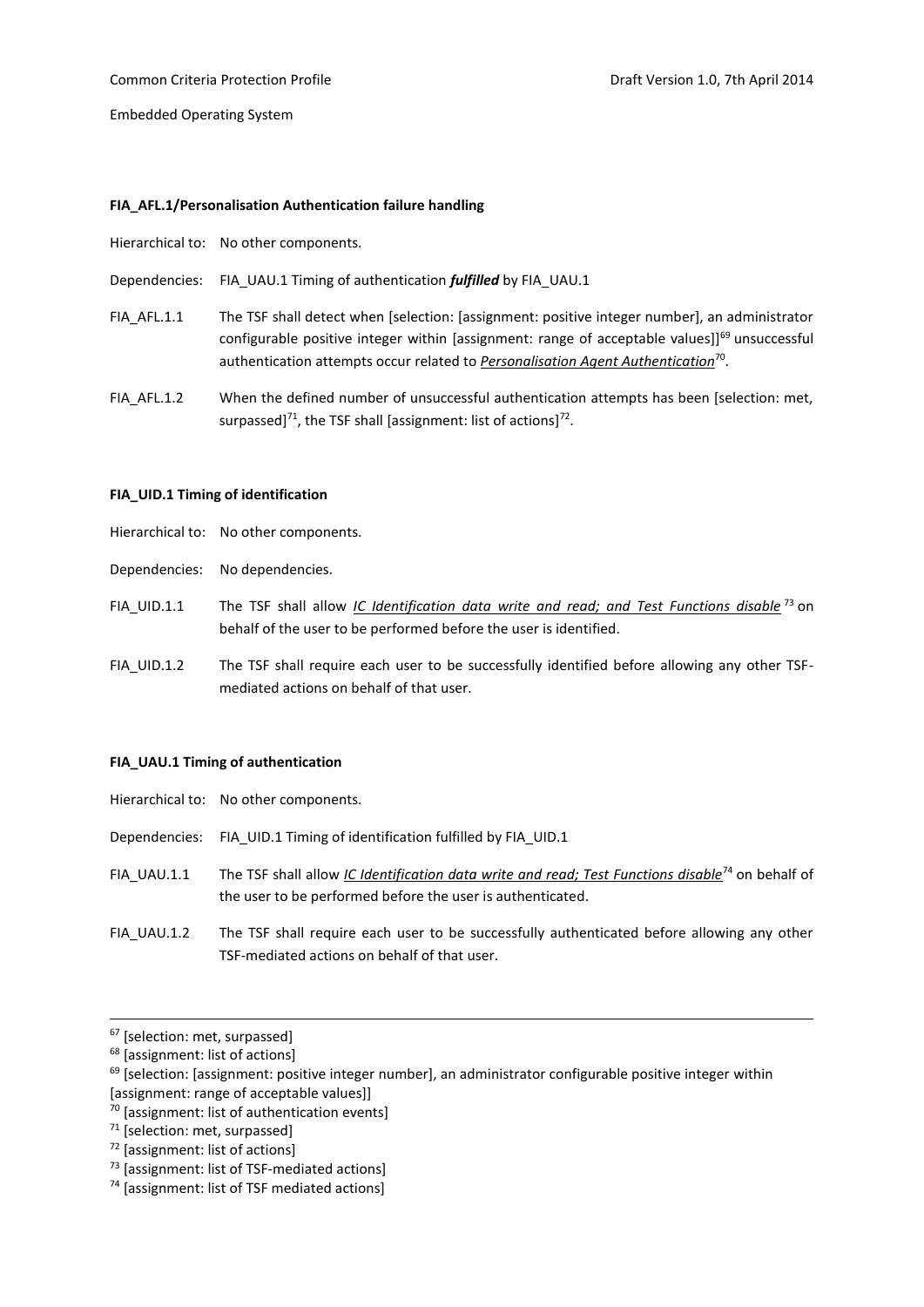Common Criteria Protection Profile **Common Criteria Professor According Profile** Draft Version 1.0, 7th April 2014

Embedded Operating System

## **FIA\_UAU.5 Multiple authentication mechanisms**

- Hierarchical to: No other components.
- Dependencies: No dependencies.
- FIA\_UAU.5.1 The TSF shall provide
	- *Flash Loader Authentication Mechanism\**
	- *Activation Agent Authentication Mechanism*
	- *Initialisation Agent Authentication*
	- *Personalisation Agent Authentication*
	- *and other authentication mechanisms*<sup>75</sup>

to support user authentication.

## FIA UAU.5.2 The TSF shall authenticate any user's claimed identity according to the

- *Flash Loader Authentication Mechanism authenticates the Card Issuer or the Manufacturer\**
- *Activation Agent authenticates mechanism the Activation Agent*
- *Initialisation Agent Authentication mechanism authenticates the Initialisation Agent*
- *Personalisation Agent Authentication mechanism authenticates the Personalisation Agent*
- *And other rules*<sup>76</sup>

**\*Application Note:** Flash loader authentication mechanism exists only for the flash loader configuration.

## <span id="page-34-0"></span>6.1.4 RESIDUAL INFORMATION PROTECTION

## **FDP\_RIP.2 Full residual information protection**

- Hierarchical to: FDP\_RIP.1 Subset residual information protection
- Dependencies: No dependencies.

<u>.</u>

FDP\_RIP.2.1 The TSF shall ensure that any previous information content of a resource is made unavailable upon the [selection: allocation of the resource to, deallocation of the resource from] $^{77}$  all objects.

 $75$  [assignment: list of multiple authentication mechanisms]

 $76$  assignment: rules describing how the multiple authentication mechanisms provide authentication]

 $77$  [selection: allocation of the resource to, deallocation of the resource from]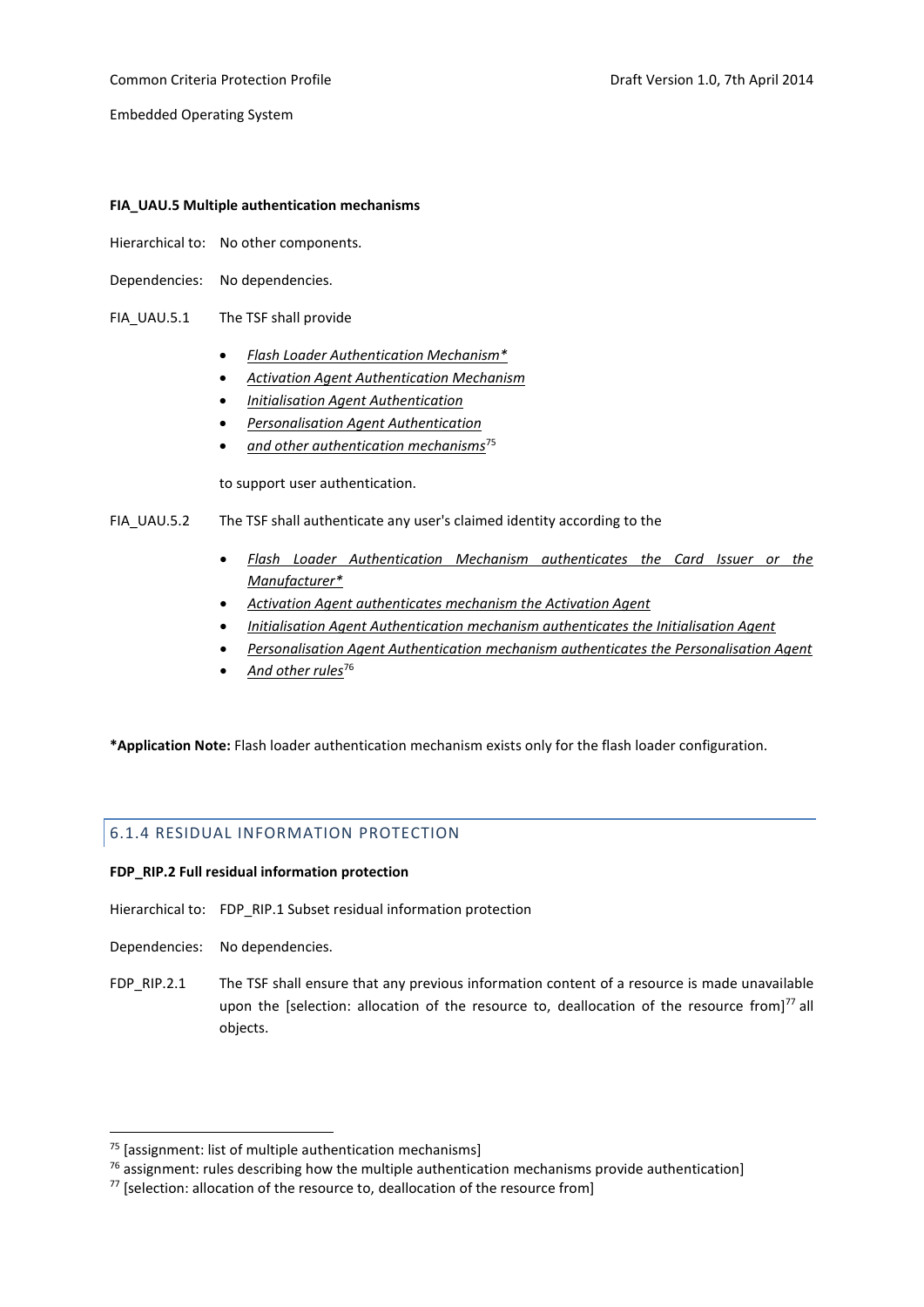## <span id="page-35-0"></span>6.1.5 RECOVERY FROM ENVIRONMENTAL STRESS

#### **FDP\_ROL.1 Basic rollback**

- Hierarchical to: No other components.
- Dependencies: [FDP\_ACC.1 Subset access control, or FDP\_IFC.1 Subset information flow control] *fulfilled* by FDP\_ACC.1/Pre-Operational
- FDP\_ROL.1.1 The TSF shall enforce *Pre-Operational Data Access Control SFP*<sup>78</sup> to permit the rollback of the [assignment: list of operations]<sup>79</sup> on the [assignment: information and/or list of objects]<sup>80</sup>.
- FDP\_ROL.1.2 The TSF shall permit operations to be rolled back within the [assignment: boundary limit to which rollback may be performed]<sup>81</sup>.

#### **FPT\_RCV.4 Function recovery**

- Hierarchical to: No other components.
- Dependencies: No dependencies.
- FPT\_RCV.4.1 The TSF shall ensure that [assignment: list of functions and failure scenarios]<sup>82</sup> have the property that the function either completes successfully, or for the indicated failure scenarios, recovers to a consistent and secure state.

## <span id="page-35-1"></span>6.1.6 PROTECTION AGAINST MANIPULATION

## **FDP\_SDI.2 Stored data integrity monitoring and action**

- Hierarchical to: FDP\_SDI.1 Stored data integrity monitoring
- Dependencies: No dependencies.
- FDP SDI.2.1 The TSF shall monitor user data stored in containers controlled by the TSF for [assignment: integrity errors]<sup>83</sup> on all objects, based on the following attributes: *for all application data*<sup>84</sup>.

 $78$  [assignment: access control SFP(s) and/or information flow control SFP(s)]

<sup>79 [</sup>assignment: list of operations]

<sup>80</sup> [assignment: information and/or list of objects]

 $81$  [assignment: boundary limit to which rollback may be performed]

<sup>82</sup> [assignment: list of functions and failure scenarios]

<sup>83 [</sup>assignment: integrity errors]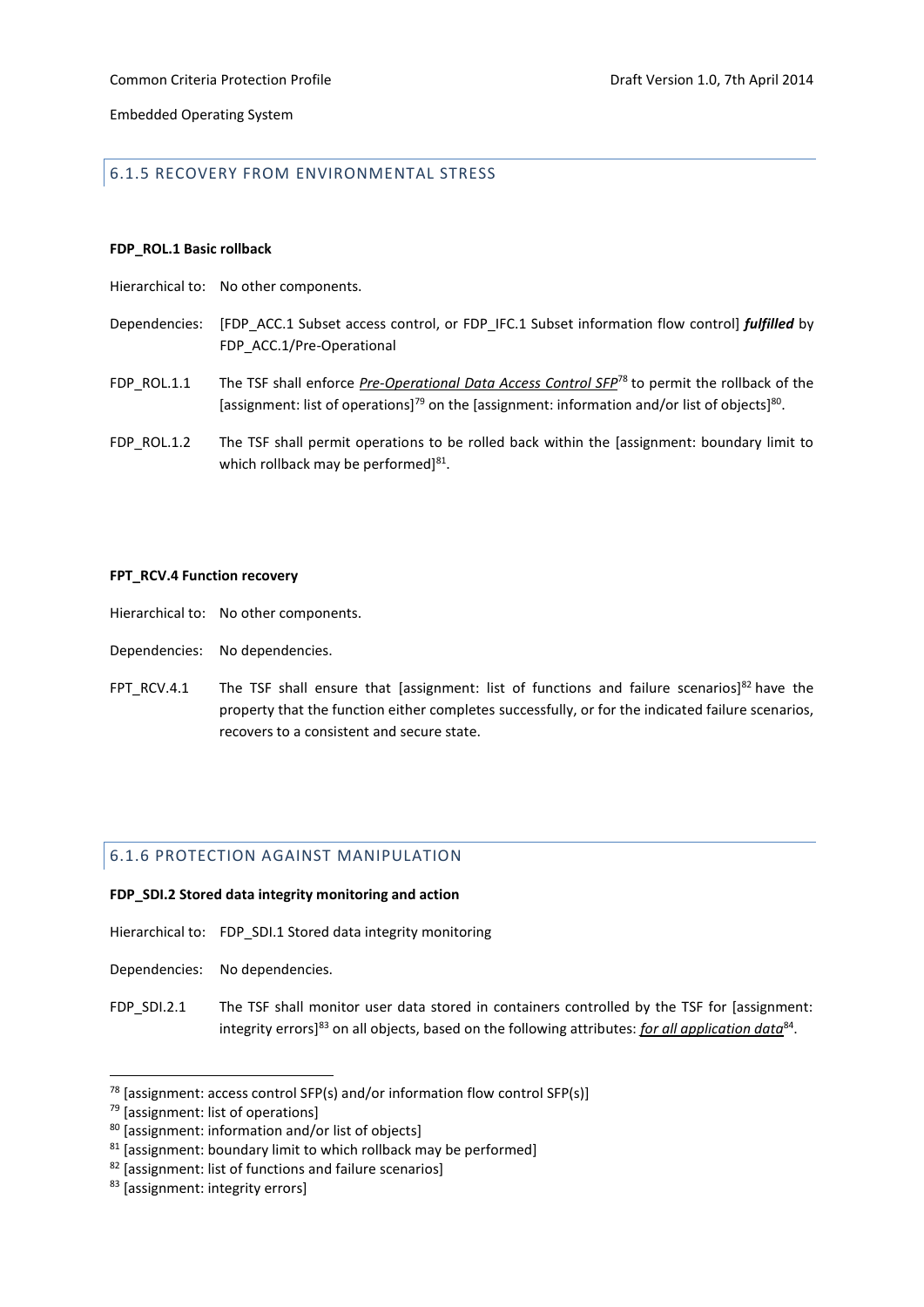FDP\_SDI.2.2 Upon detection of a data integrity error, the TSF shall [assignment: action to be taken]<sup>85</sup>.

#### **FDP\_ITT.3 Integrity monitoring**

- Hierarchical to: No other components.
- Dependencies: [FDP\_ACC.1 Subset access control, or

FDP IFC.1 Subset information flow control] *fulfilled* by FDP ACC.1/Physical

FDP\_ITT.1 Basic internal transfer protection *fulfilled* by FDP\_ITT.1

- FDP\_ITT.3.1 The TSF shall enforce the *Physical Data Access Policy*<sup>86</sup> to monitor user data transmitted between physically-separated parts of the TOE for the following errors: [assignment: integrity errors]<sup>87</sup>.
- FDP ITT.3.2 Upon detection of a data integrity error, the TSF shall [assignment: specify the action to be taken upon integrity error]<sup>88</sup>.

#### **FPT\_TST.1 TSF testing**

- Hierarchical to: No other components.
- Dependencies: No dependencies.
- FPT\_TST.1.1 The TSF shall run a suite of self tests [selection: during initial start-up, periodically during normal operation, at the request of the authorised user, at the conditions [assignment: conditions under which self test should occur]]<sup>89</sup> to demonstrate the correct operation of *CPU Operation and Random Number Generator*<sup>90</sup> .
- FPT\_TST.1.2 The TSF shall provide authorised users with the capability to verify the integrity of *TSF data*<sup>91</sup>.
- FPT\_TST.1.3 The TSF shall provide authorised users with the capability to verify the integrity of *TSF*<sup>92</sup>.

## <span id="page-36-0"></span>6.1.7 ADDITIONAL PROTECTION AGAINST PHYSICAL ATTACKS

 $\overline{a}$ 

- $89$  [selection: during initial start-up, periodically during normal operation, at the request of the authorised user,
- at the conditions[assignment: conditions under which self test should occur]]

<sup>84 [</sup>assignment: user data attributes].

<sup>85 [</sup>assignment: action to be taken]

<sup>86 [</sup>assignment: access control SFP(s) and/or information flow control SFP(s)]

<sup>87</sup> [assignment: integrity errors]

<sup>88 [</sup>assignment: specify the action to be taken upon integrity error]

<sup>&</sup>lt;sup>90</sup> [selection: [assignment: parts of TSF], the TSF]

<sup>91</sup> [selection: [assignment: parts of TSF data], TSF data]

<sup>92 [</sup>selection: [assignment: parts of TSF], TSF]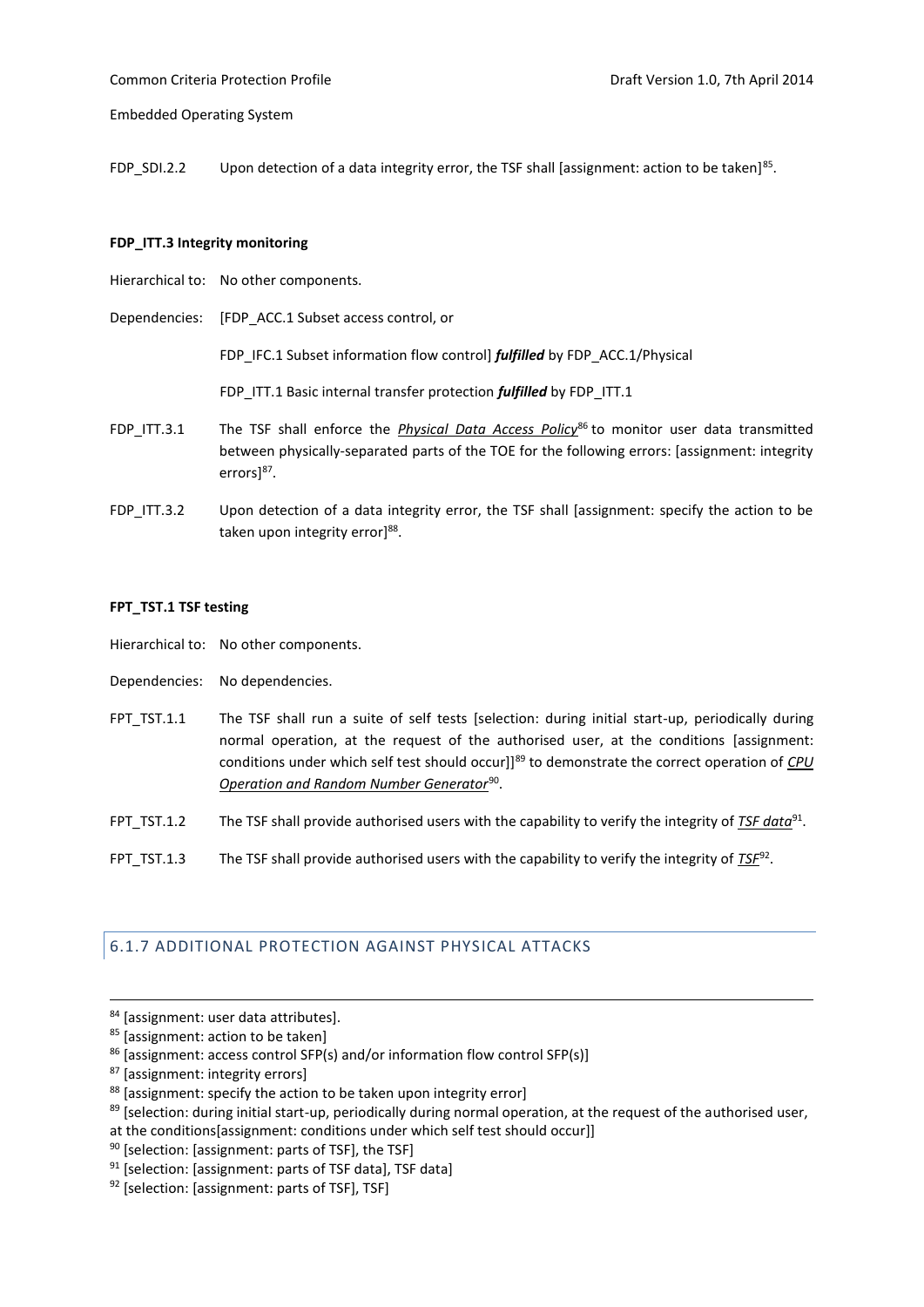## Common Criteria Protection Profile Draft Version 1.0, 7th April 2014

Embedded Operating System

Memory and bus encryption and also error detection is not sufficient against physical attacks since still attacker may attack to these encryption and error detection mechanisms so additional physical protection is necessary.

First of all FPT\_PHP.3 is necessary for the protection of the TSF.

## **FPT\_PHP.3 Resistance to physical attack**

- Hierarchical to: No other components.
- Dependencies: No dependencies.
- FPT PHP.3.1 The TSF shall resist *physical probing and manipulation*<sup>93</sup> to the [assignment: list of TSF devices/elements]<sup>94</sup> by responding automatically such that the SFRs are always enforced.

## <span id="page-37-0"></span>6.1.8 PROTECTION FROM ENVIRONMENTAL STRESS

- **FPT\_FLS.1 Failure with preservation of secure state**
- Hierarchical to: No other components.
- Dependencies: No dependencies.
- FPT\_FLS.1.1 The TSF shall preserve a secure state when the following types of failures occur: *exposure to operating conditions which may not be tolerated* <sup>95</sup> .

## <span id="page-37-1"></span>6.1.9 ABUSE OF THE TEST FUNCTIONS

**FMT\_MOF.1/Test Management of security functions behaviour**

Hierarchical to: No other components.

Dependencies: FMT\_SMR.1 Security roles *fulfilled* by FMT\_SMR.1

FMT\_SMF.1 Specification of Management Functions *fulfilled* by FMT\_SMF.1

FMT\_MOF.1.1 The TSF shall restrict the ability to *disable*<sup>96</sup> the functions *the manufacturing test functions*<sup>97</sup> to <u>the Manufacturer<sup>98</sup>.</u>

**Refinement: Once test functions are disabled, the TSF should irreversibly and permanently disable the test functions, so that their abuse during the usage of the TOE by embedded OS is not possible.**

<sup>93 [</sup>assignment: physical tampering scenarios]

<sup>&</sup>lt;sup>94</sup> [assignment: list of TSF devices/elements]

<sup>&</sup>lt;sup>95</sup> [assignment: list of types of failures in the TSF]

 $96$  [selection: determine the behaviour of, disable, enable, modify the behaviour of]

<sup>97 [</sup>assignment: list of functions]

<sup>98 [</sup>assignment: the authorised identified roles]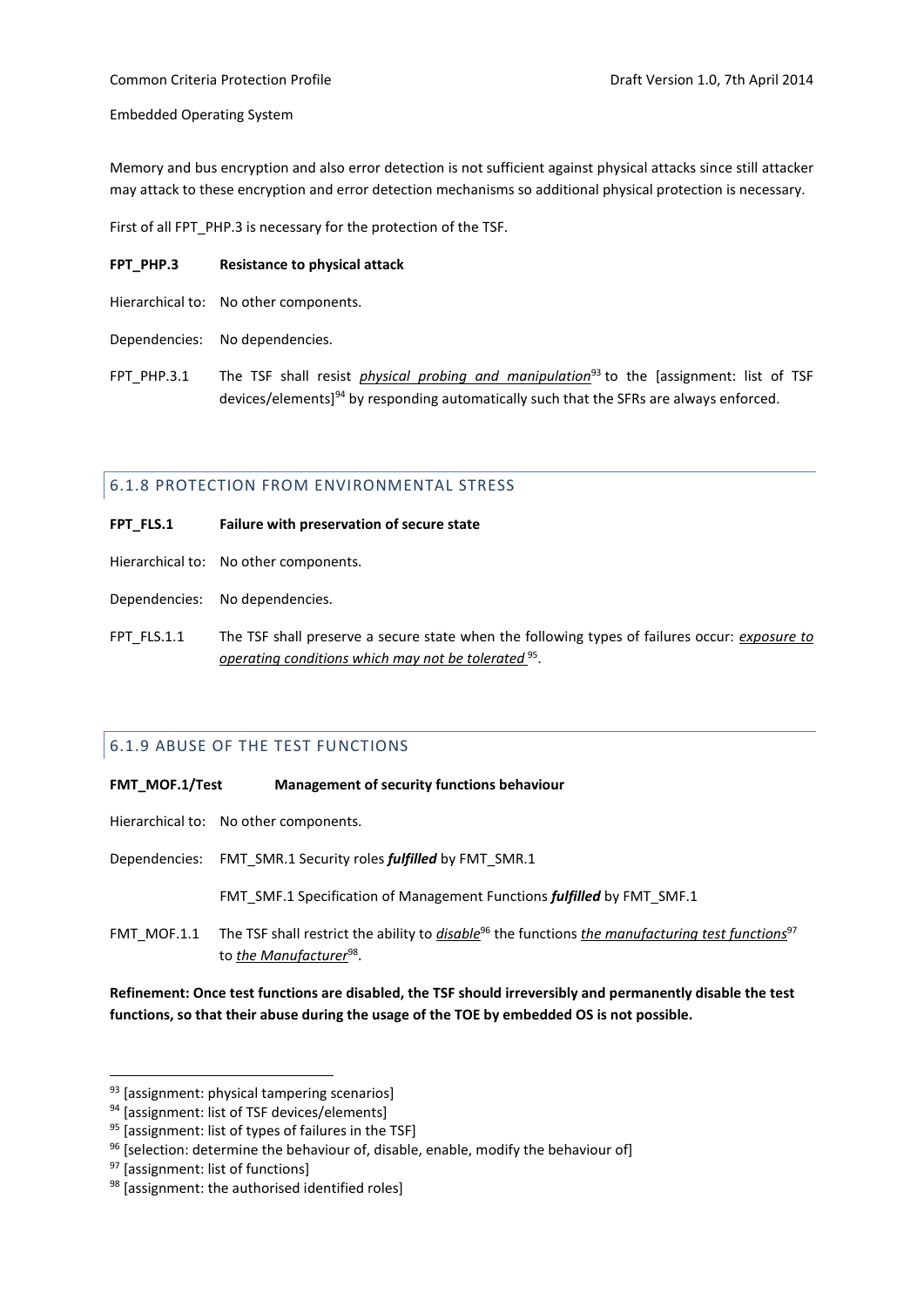## <span id="page-38-0"></span>6.1.10 IC UNIQUE IDENTIFICATION DATA

#### **FMT\_MTD.1/ID Management of TSF data - Identification**

- Hierarchical to: No other components.
- Dependencies: FMT\_SMR.1 Security roles *fulfilled* by FMT\_SMR.1

FMT\_SMF.1 Specification of Management Functions *fulfilled* by FMT\_SMF.1

FMT\_MTD.1.1 The TSF shall restrict the ability to *write once* <sup>99</sup> the *IC Identification Data*<sup>100</sup> to the *Manufacturer*<sup>101</sup> .

## <span id="page-38-1"></span>6.1.11 RANDOM NUMBER GENERATION

- **FCS\_RND.1 Quality metric for random numbers**
- Hierarchical to: No other components.
- Dependencies: No dependencies.
- FCS RND.1.1 The TSF shall provide a mechanism to generate random numbers that meet [assignment: a defined quality metric]<sup>102</sup>.

## <span id="page-38-2"></span>6.1.12 ADDITIONAL SFRS FOR THE FLASH LOADER CONFIGURATION

#### **FMT\_MTD.1/ES Management of TSF data – Embedded OS**

- Hierarchical to: No other components.
- Dependencies: FMT\_SMR.1 Security roles *fulfilled* by FMT\_SMR.1

FMT\_SMF.1 Specification of Management Functions *fulfilled by* FMT\_SMF.1

FMT\_MTD.1.1 The TSF shall restrict the ability to *write*<sup>103</sup> the *Embedded OS*<sup>104</sup> to the *Manufacturer and the Card Issuer*<sup>105</sup> .

1

 $99$  [selection: change default, query, modify, delete, clear, [assignment: other operations]]

<sup>100 [</sup>assignment: list of TSF data]

 $101$  [assignment: the authorised identified roles]

<sup>&</sup>lt;sup>102</sup> [assignment: a defined quality metric]

<sup>&</sup>lt;sup>103</sup> [selection: change default, query, modify, delete, clear, [assignment: other operations]]

<sup>104</sup> [assignment: list of TSF data]

<sup>105</sup> [assignment: the authorised identified roles]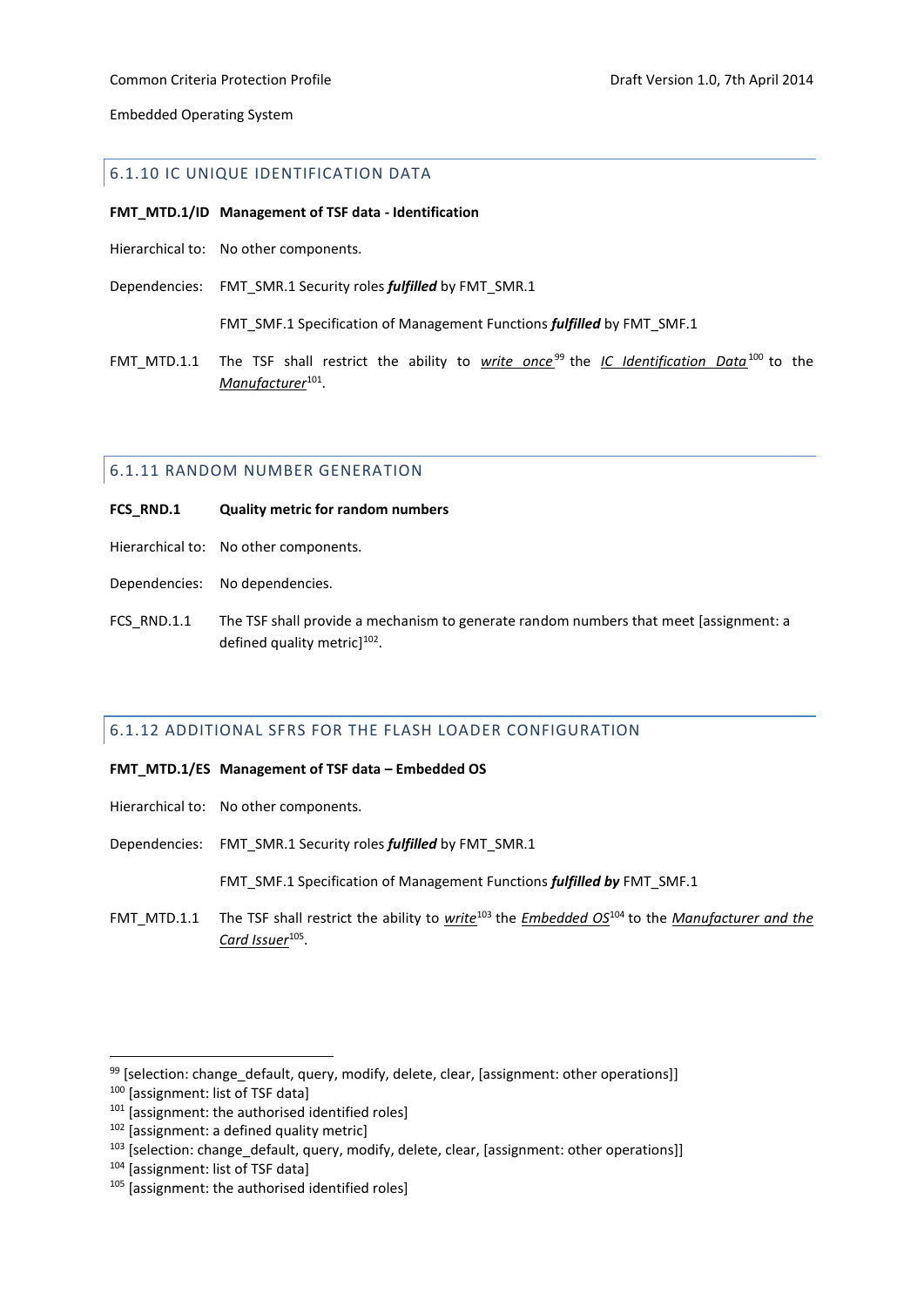#### **FMT\_MOF.1/FL Management of security functions behavior – Flash Loader**

Hierarchical to: No other components.

Dependencies: FMT\_SMR.1 Security roles *fulfilled* by FMT\_SMR.1

FMT\_SMF.1 Specification of Management Functions *fulfilled* by FMT\_SMF.1

FMT\_MOF.1.1 The TSF shall restrict the ability to *disable*<sup>106</sup> the functions *Embedded OS Loading*<sup>107</sup> to *Manufacturer and the Card Issuer*<sup>108</sup> .

## <span id="page-39-0"></span>6.2 ASSURANCE REQUIREMENTS

Security Assurance Requirements for the TOE for the evaluation of the TOE are those taken from the Evaluation Assurance Level 5 (EAL5) and augmented by taking the following components:

- ALC DVS.2 Sufficiency of security measures
- AVA\_VAN.5. Advanced methodical vulnerability analysis

<u>.</u>

 $106$  [selection: determine the behaviour of, disable, enable, modify the behaviour of]

<sup>&</sup>lt;sup>107</sup> [assignment: list of functions]

<sup>&</sup>lt;sup>108</sup> [assignment: the authorised identified roles]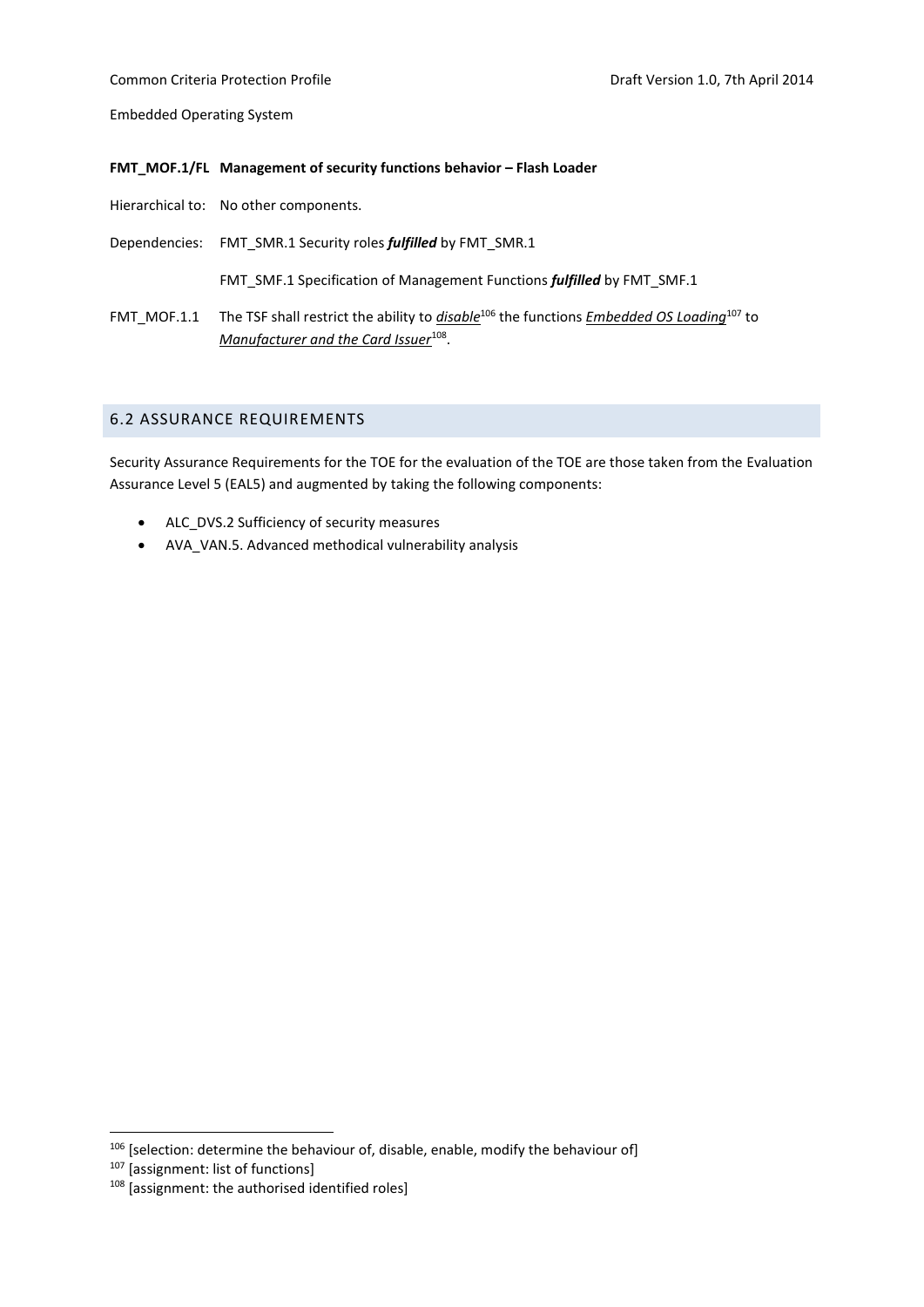## <span id="page-40-0"></span>6.3 SECURITY REQUIREMENTS RATIONALE

## <span id="page-40-1"></span>6.3.1 SFRS RATIONALE TABLE

|                           | OT.Logical_Data_Access | OT.Security_Management | OT.Residual_Information_Protection | OT.Recovery_Environmental_Stress | OT.Phy_Data_Access_Control | OT.Data_Integrity | OT.Internal_TOE_Transfer_Confidentiality_Protection | OT.Internal_TOE_Transfer_Integrity_Protection | OT.TSF_Operation_Protection | OT.Random_Number_Generation_Protection | OT.Environmental_Stress_Protection | OT.Side_Channel_Protection | OT.Test_Functions_Disable_Mechanism | OT.Random_Number_Generation | OT.Unique_ID_Storage |
|---------------------------|------------------------|------------------------|------------------------------------|----------------------------------|----------------------------|-------------------|-----------------------------------------------------|-----------------------------------------------|-----------------------------|----------------------------------------|------------------------------------|----------------------------|-------------------------------------|-----------------------------|----------------------|
| FDP_ACC.1/Pre-Operational | $\pmb{\mathsf{X}}$     |                        |                                    |                                  |                            |                   |                                                     |                                               |                             |                                        |                                    |                            |                                     |                             |                      |
| FDP_ACF.1/Pre-Operational | $\pmb{\mathsf{X}}$     |                        |                                    |                                  |                            |                   |                                                     |                                               |                             |                                        |                                    |                            |                                     |                             |                      |
| FDP_ACC.1/Application     | $\pmb{\mathsf{X}}$     |                        |                                    |                                  |                            |                   |                                                     |                                               |                             |                                        |                                    |                            |                                     |                             |                      |
| FDP_ACF.1/Application     | X                      |                        |                                    |                                  |                            |                   |                                                     |                                               |                             |                                        |                                    |                            |                                     |                             |                      |
| FDP_ACC.1/Physical        |                        |                        |                                    |                                  | Χ                          | X                 |                                                     |                                               |                             |                                        |                                    |                            |                                     |                             |                      |
| FDP_ACF.1/Physical        |                        |                        |                                    |                                  | X                          | X                 |                                                     |                                               |                             |                                        |                                    |                            |                                     |                             |                      |
| $FDP_ITT.1$               |                        |                        |                                    |                                  |                            |                   | $\pmb{\mathsf{X}}$                                  | X                                             |                             |                                        |                                    |                            |                                     |                             |                      |
| FCS_CKM.1/SP              |                        |                        |                                    |                                  | Χ                          | X                 |                                                     |                                               |                             |                                        |                                    |                            |                                     |                             |                      |
| FCS_CKM.1/TP              |                        |                        |                                    |                                  |                            |                   | X                                                   |                                               |                             |                                        |                                    |                            |                                     |                             |                      |
| FCS_CKM.4                 |                        |                        |                                    |                                  | X                          | X                 | X                                                   |                                               |                             |                                        |                                    |                            |                                     |                             |                      |
| FCS_COP.1/SP              |                        |                        |                                    |                                  | X                          | X                 |                                                     |                                               |                             |                                        |                                    |                            |                                     |                             |                      |
| FCS_COP.1/TP              |                        |                        |                                    |                                  |                            |                   | X                                                   |                                               |                             |                                        |                                    |                            |                                     |                             |                      |
| FPT_SCP.1                 |                        |                        |                                    |                                  |                            |                   |                                                     |                                               |                             |                                        |                                    | X                          |                                     |                             |                      |
| FMT_MSA.1                 |                        |                        |                                    |                                  |                            |                   |                                                     |                                               |                             |                                        |                                    |                            |                                     |                             |                      |
| FMT_MSA.3                 |                        |                        |                                    |                                  |                            |                   |                                                     |                                               |                             |                                        |                                    |                            |                                     |                             |                      |
| FMT_MTD.1/Ini_Per_Data_   |                        | X                      |                                    |                                  |                            |                   |                                                     |                                               |                             |                                        |                                    |                            |                                     |                             |                      |
| FPT ITT.1                 |                        |                        |                                    |                                  | X                          |                   | X                                                   | X                                             |                             |                                        |                                    |                            |                                     |                             |                      |
| FMT_SMF.1                 |                        | Χ                      |                                    |                                  |                            |                   |                                                     |                                               |                             |                                        |                                    |                            | X                                   | X                           |                      |
| FMT_SMR.1                 |                        | X                      |                                    |                                  |                            |                   |                                                     |                                               |                             |                                        |                                    |                            | X                                   | X                           |                      |
| FIA_AFL.1/Activation      |                        | X                      |                                    |                                  |                            |                   |                                                     |                                               |                             |                                        |                                    |                            |                                     |                             |                      |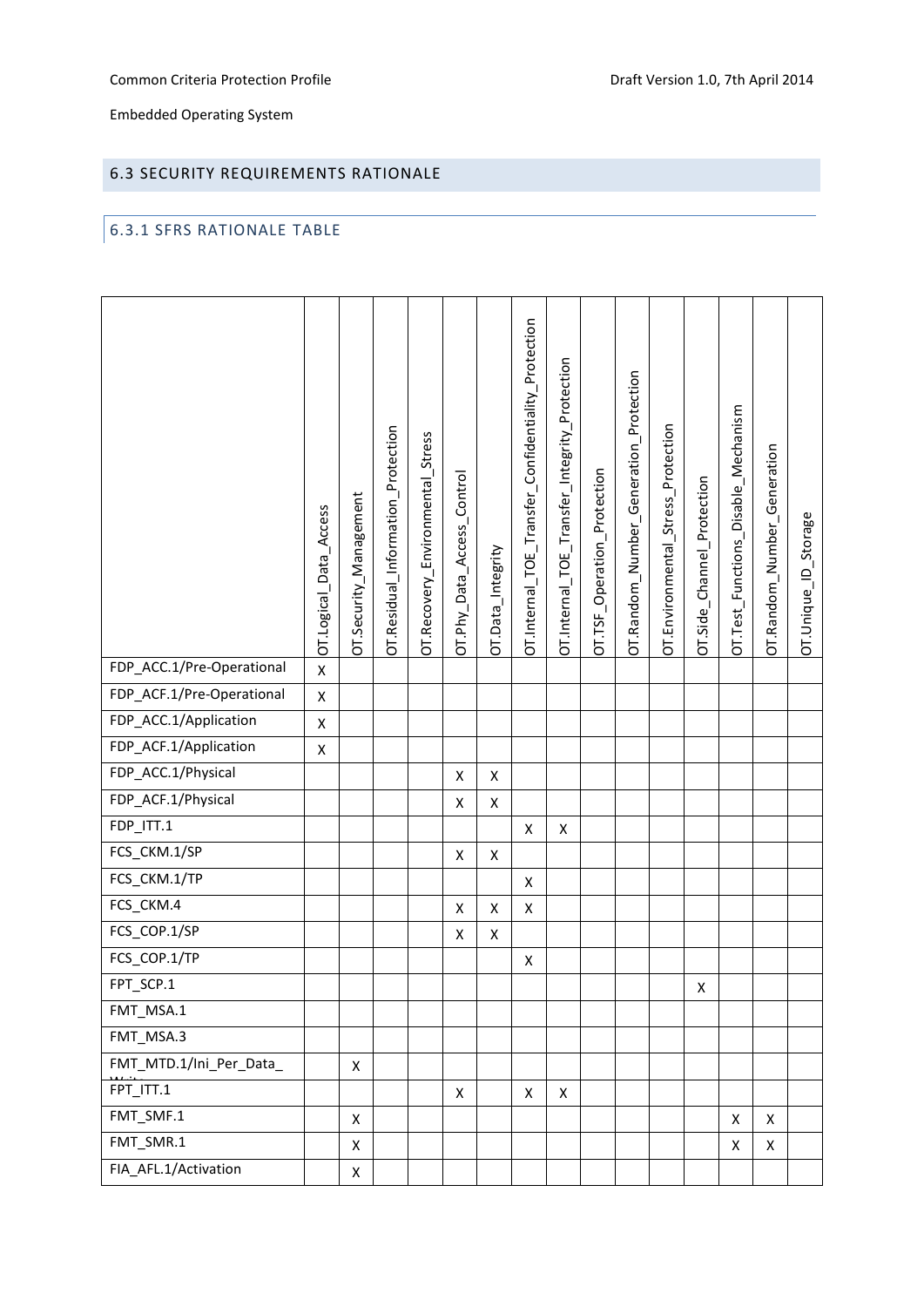| FIA_AFL.1/Initialisation  |   | X                  |   |   |   |   |   |   |   |   |   |   |   |   |
|---------------------------|---|--------------------|---|---|---|---|---|---|---|---|---|---|---|---|
| FIA_AFL.1/Personalisation |   | X                  |   |   |   |   |   |   |   |   |   |   |   |   |
| FIA_UID.1                 | X | $\pmb{\mathsf{X}}$ |   |   |   |   |   |   |   |   |   |   |   |   |
| FIA_UAU.1                 | X | $\pmb{\mathsf{X}}$ |   |   |   |   |   |   |   |   |   |   |   |   |
| FIA_UAU.5                 | X | X                  |   |   |   |   |   |   |   |   |   |   |   |   |
| FDP_RIP.2                 |   |                    | X |   |   |   |   |   |   |   |   |   |   |   |
| FDP_ROL.1                 |   |                    |   | X |   |   |   |   |   |   |   |   |   |   |
| FPT_RCV.4                 |   |                    |   | X |   |   |   |   |   |   |   |   |   |   |
| FDP_SDI.2                 |   |                    |   |   |   | X |   |   |   |   |   |   |   |   |
| FDP_ITT.3                 |   |                    |   |   |   |   |   | X |   |   |   |   |   |   |
| FPT_TST.1                 |   |                    |   |   |   | X |   |   | X | X |   |   |   |   |
| FPT_PHP.3                 |   |                    |   |   | Χ | X | Χ | X |   |   |   |   |   |   |
| FPT_FLS.1                 |   |                    |   |   |   |   |   |   |   |   | X |   |   |   |
| FMT_MOF.1/Test            |   |                    |   |   |   |   |   |   |   |   |   | X |   |   |
| FMT_MTD.1/ID              |   |                    |   |   |   |   |   |   |   |   |   |   | X |   |
| FCS_RND.1                 |   |                    |   |   |   |   |   |   |   |   |   |   |   | X |

<span id="page-41-1"></span>**Table 3: Security Functional Requirements Rationale**

#### *ADDITIONAL RATIONALE FOR THE FLASH LOADER CONFIGURATION*

| OT.Flash Loader Functionality     | FPT MTD.1/ES, FMT SMF.1, FMT SMR.1               |
|-----------------------------------|--------------------------------------------------|
| OT.Flash Loader Authorization     | FIA AFL.1/Flash, FIA UAU.1, FIA UAU.5, FIA UID.1 |
| OT.Flash Loader Disable Mechanism | FPT MOF.1/FL, FMT_SMF.1, FMT_SMR.1               |

<span id="page-41-2"></span>**Table 4: Security Functional Requirements Rationale**

## <span id="page-41-0"></span>6.3.2 SFRS JUSTIFICATION

#### **OT.Logical\_Data\_Acces**

FDP\_ACC.1/Pre-Operational, FDP\_ACF.1/Pre-Operational, FDP\_ACC.1/Application and FDP\_ACF.1/Application control the user data access. FIA\_UID.1 and FIA\_UAU.1 prevent the attackers to access to the user data without identification and authentication. FIA\_UAU.5enable the mechanisms to authenticate the users.

## **OT.Security\_Management**

FMT\_SMR.1 and FMT\_SMF.1 requires the necessary management functions and roles be present in the TOE. FIA\_UID.1 and FIA\_UAU.1 prevent the attackers to access to the roles without identification and authentication. FIA\_UAU.5 enable the mechanisms to authenticate the management roles.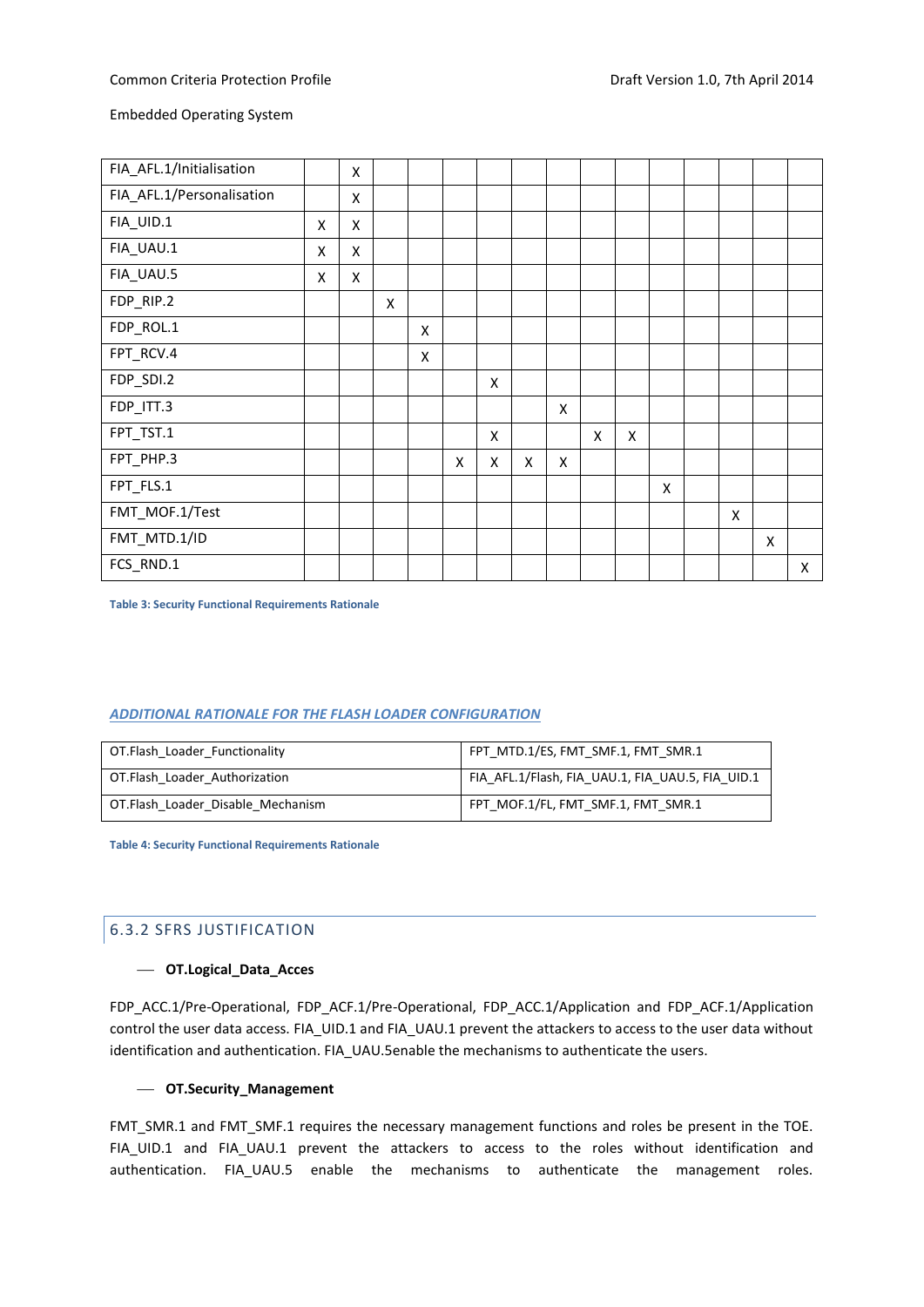FIA\_AFL.1/Activation, FIA\_AFL.1/Initialisation and FIA\_AFL.1/Personalisation prevent the attackers to attack to the authentication mechanisms. FMT\_MTD.1/Ini\_Per\_Data\_Write enables the secure entry of the authentication reference data to the TOE and protects from reading out and manipulations performed by the attackers.

## **OT.Residual\_Information\_Protection**

FDP\_RIP.2 performs the residual information protection.

## **OT.Recovery\_Environmental\_Stress**

FDP\_ROL.1 and FPT\_RCV.4 will recover the user data and security functions from the failures resulting from environmental stress.

## **OT.Phy\_Data\_Access\_Control**

FDP\_ACC.1/Physical and FDP\_ACF.1/Physical provides access to the embedded OS while prevents the attacker. This is performed by storing the data encrypted and decrypting it with the support of FCS CKM.1/DP, FCS CKM.4 and FCS\_COP.1/DP. FPT\_PHP.3 provides additional protection against physical attacks.

## **OT.Data\_Integrity**

FDP SDI.2 and FPT TST.1 monitors the integrity of the data and performs the actions determined by the ST writer. FPT\_PHP.3 provides additional protection against physical attacks. The SFRs covering OT.Phys\_Data\_Access\_Control is also valid for this objective, making reasonable changes to the encrypted data is not possible.

## **OT.Internal\_TOE\_Transfer\_Confidentiality\_Protection**

FDP\_ITT.1 and FPT\_ITT.1 provide protection while the data is in transmit between internal parts of the TOE. Protection is performed by encrypting the internal data traffic; encryption and decryption operations are performed by FCS\_CKM.1/TP, FCS\_CKM.4, FCS\_COP.1/TP requirements. FPT\_PHP.3 provides additional protection against physical attacks.

## **OT.Internal\_TOE\_Transfer\_Integrity\_Protection**

FDP\_ITT.3 monitors the integrity of the data transferred and performs the actions determined by the ST writer. FPT\_PHP.3 provides additional protection against physical attacks. The SFRs covering OT.Internal TOE Transfer Confidentiality Protection is also valid for this objective, making reasonable changes to the encrypted data is not possible.

## **OT.TSF\_Operation\_Protection**

FPT\_TST.1 includes the test of correct operation of TSF, so covers the OT.TSF\_Operation\_Protection.

## **OT.Random\_Number\_Generation\_Protection**

FPT\_TST.1 includes the test of correct operation of the Random Number Generation Functionality. So it covers the OT.Random\_Number\_Generation\_Protection.

## **OT.Side\_Channel\_Protection**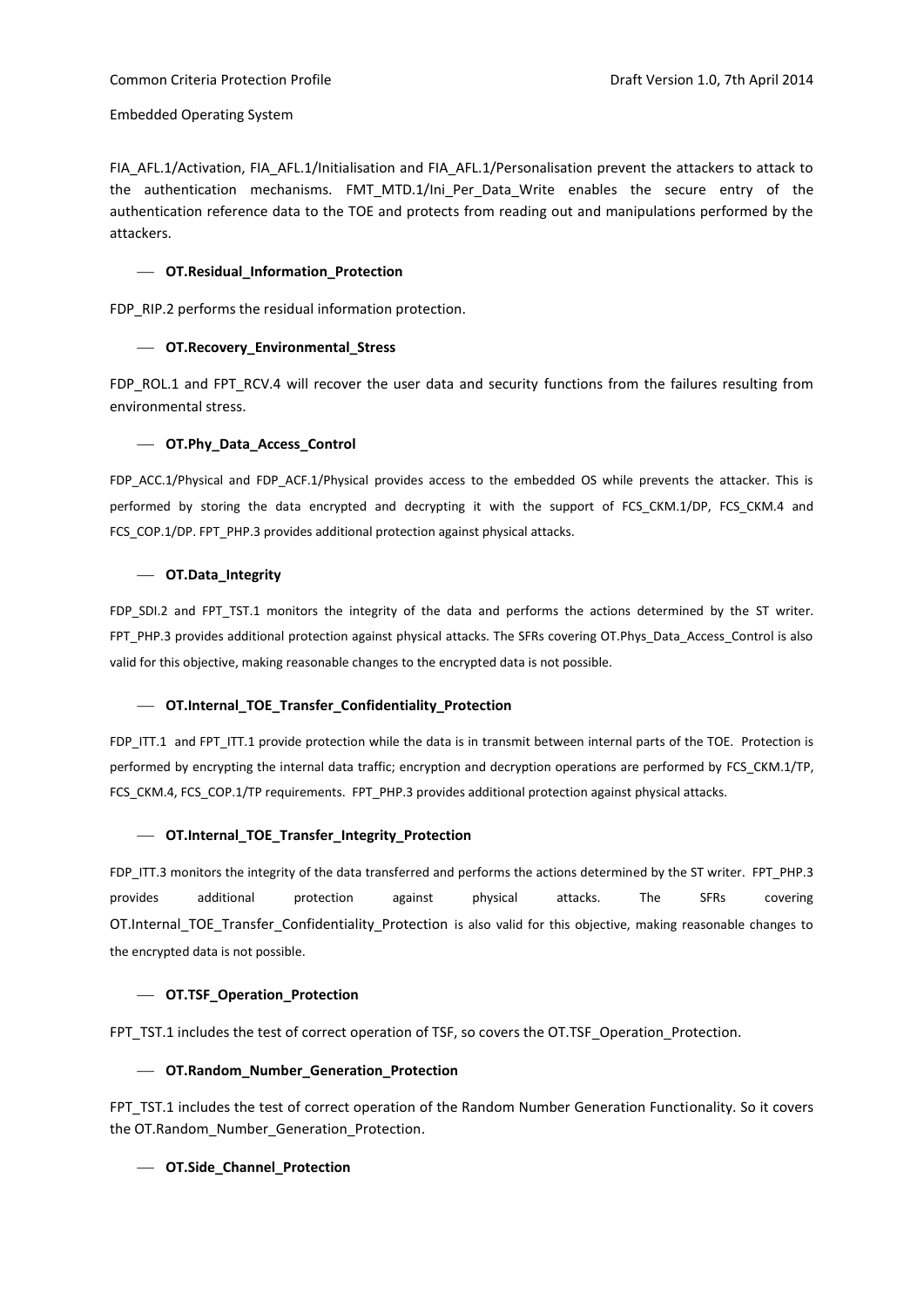FPT\_SCP.1 protects the TOE from side channel attacks.

## **OT.Environmental\_Stress\_Protection**

FPT\_FLS.1 require that if the TOE encounters environmental stress that it may not handle, it will preserve the secure state.

## **OT.Unique\_ID\_Storage**

FMT MTD.1/ID provides the functionality to the manufacturer to write the IC Identification data. So OT.Unique\_ID\_Storage is covered.

## **OT.Random\_Number\_Generation**

FCS\_RND.1 provides the random number generation functionality that OT.Random\_Number\_Generation states.

## **OT.Test\_Functions\_Disable\_Mechanism**

FMT\_MOF.1/FL enables the functionality to irreversebly disable the test functionality. FMT\_SMF.1 and FMT\_SMR.1 defines this functionality and related roles.

## *ADDITIONAL RATIONALE FOR THE FLASH LOADER CONFIGURATION*

## **OT.Flash\_Loader\_Functionality**

FPT\_MTD.1/ES enables the embedded operating system loading function. FMT\_SMF.1 and FMT\_SMR.1 defines this functionality and related roles.

#### **OT.Flash\_Loader\_Authorization**

FIA\_UAU.5 requires a Flash Loader Authentication mechanism exist and FIA\_UAU.1 and FIA\_UID.1 require that Flash Loader operation can be performed before identification and authentication of the user. Finally FIA\_AFL.1/Flash protects the Flash Loader authentication mechanisms from false authentication attempts.

## **OT.Flash\_Loader\_Disable\_Mechanism**

FMT\_MOF.1/FL enables the functionality to irreversebly disable the flash loader mechanism. FMT\_SMF.1 and FMT\_SMR.1 defines this functionality and related roles.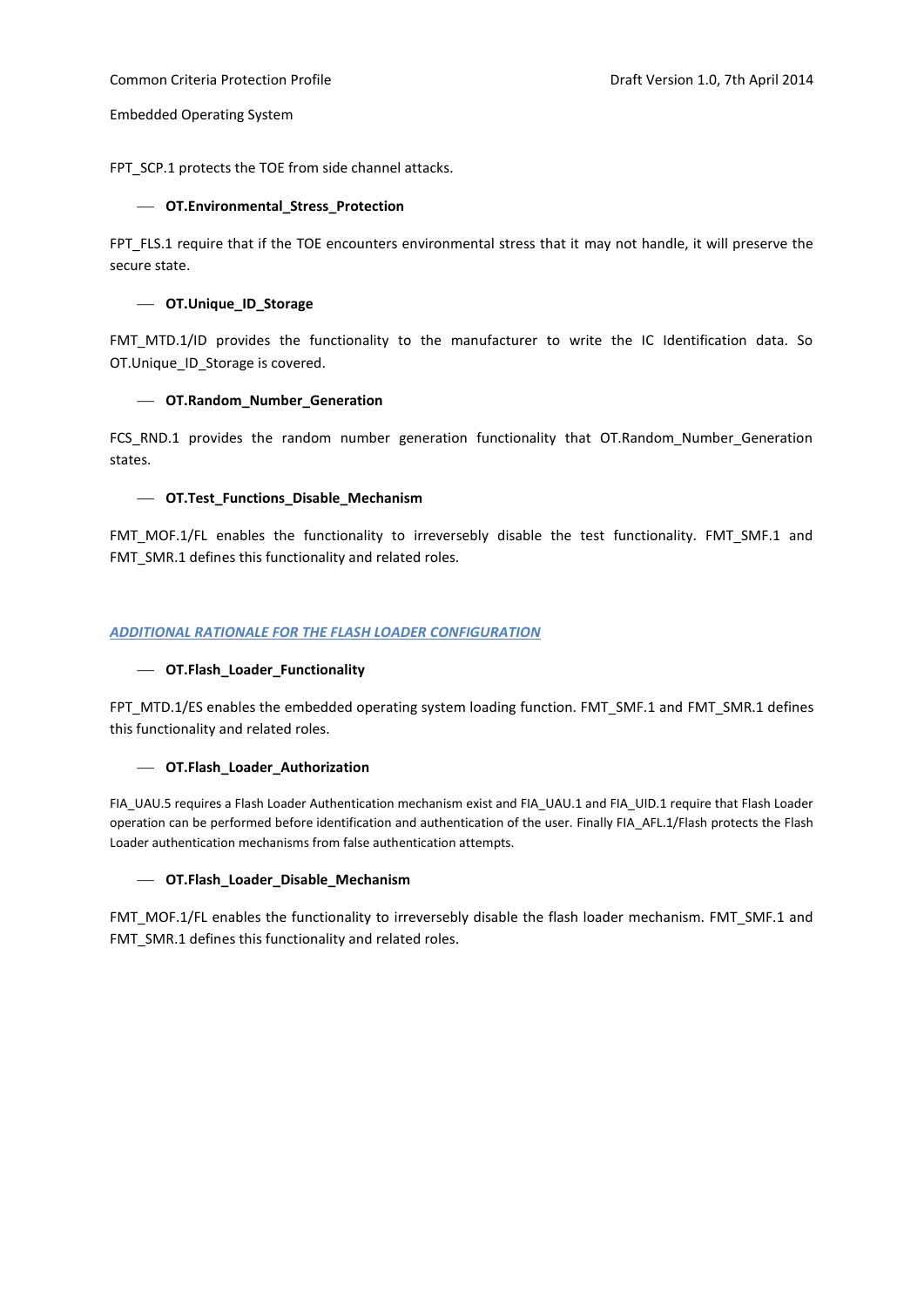# <span id="page-44-0"></span>6.3.3 DEPENDENCIES FOR THE SECURITY FUNCTIONAL REQUIREMENTS

| <b>SFR</b>                | <b>Dependencies</b>                       | <b>Support of the Dependencies</b> |
|---------------------------|-------------------------------------------|------------------------------------|
| FDP_ACC.1/Pre-Operational | FDP_ACF.1                                 | FDP_ACF.1/Pre-Operational          |
|                           | FDP_ACC.1                                 | FDP_ACC.1/Pre-Operational          |
| FDP_ACF.1/Pre-Operational | FMT_MSA.3                                 | justified (see justification 1)    |
| FDP_ACC.1/Application     | FDP_ACF.1                                 | FDP_ACF.1/Application              |
|                           | FDP_ACC.1                                 | FDP_ACC.1/Application              |
| FDP_ACF.1/Application     | FMT_MSA.3                                 | fulfilled by FMT_MSA.3             |
| FDP_ACC.1/Physical        | FDP_ACF.1                                 | fulfilled by FDP_ACF.1/Physical    |
|                           | FDP_ACC.1                                 | fulfilled by FDP_ACC.1/Physical    |
| FDP_ACF.1/Physical        | FMT_MSA.3                                 | justified (see justification 1)    |
|                           | FDP_ACC.1 Subset access control,          |                                    |
| FDP_ITT.1                 | or FDP_IFC.1 Subset information flow      | fulfilled by FDP_ACC.1/Physical    |
|                           | control                                   |                                    |
|                           | [FCS_CKM.2 Cryptographic key              |                                    |
|                           | distribution, or FCS_COP.1 Cryptographic  | fulfilled by FCS_COP.1 /SP         |
| FCS_CKM.1/SP              | operation]                                |                                    |
|                           | FCS_CKM.4 Cryptographic key               | fulfilled by FCS_CKM.4             |
|                           | destruction                               |                                    |
|                           | [FCS_CKM.2 Cryptographic key              |                                    |
|                           | distribution, or FCS_COP.1 Cryptographic  | fulfilled by FCS COP.1 /TP         |
| FCS CKM.1/TP              | operation]                                |                                    |
|                           | FCS_CKM.4 Cryptographic key               | fulfilled by FCS_CKM.4             |
|                           | destruction                               |                                    |
|                           | [FDP_ITC.1 Import of user data without    |                                    |
| FCS_CKM.4                 | security attributes, or FDP_ITC.2 Import  |                                    |
|                           | of user data with security attributes, or | fulfilled by FCS_CKM.1/SP and      |
|                           | FCS_CKM.1 Cryptographic key               | FCS CKM.1/TP                       |
|                           | generation]                               |                                    |
|                           | [FDP_ITC.1 Import of user data without    | fulfilled by FCS_CKM.1/SP          |
| FCS_COP.1/SP              | security attributes, or FDP_ITC.2 Import  |                                    |
|                           | of user data with security attributes, or |                                    |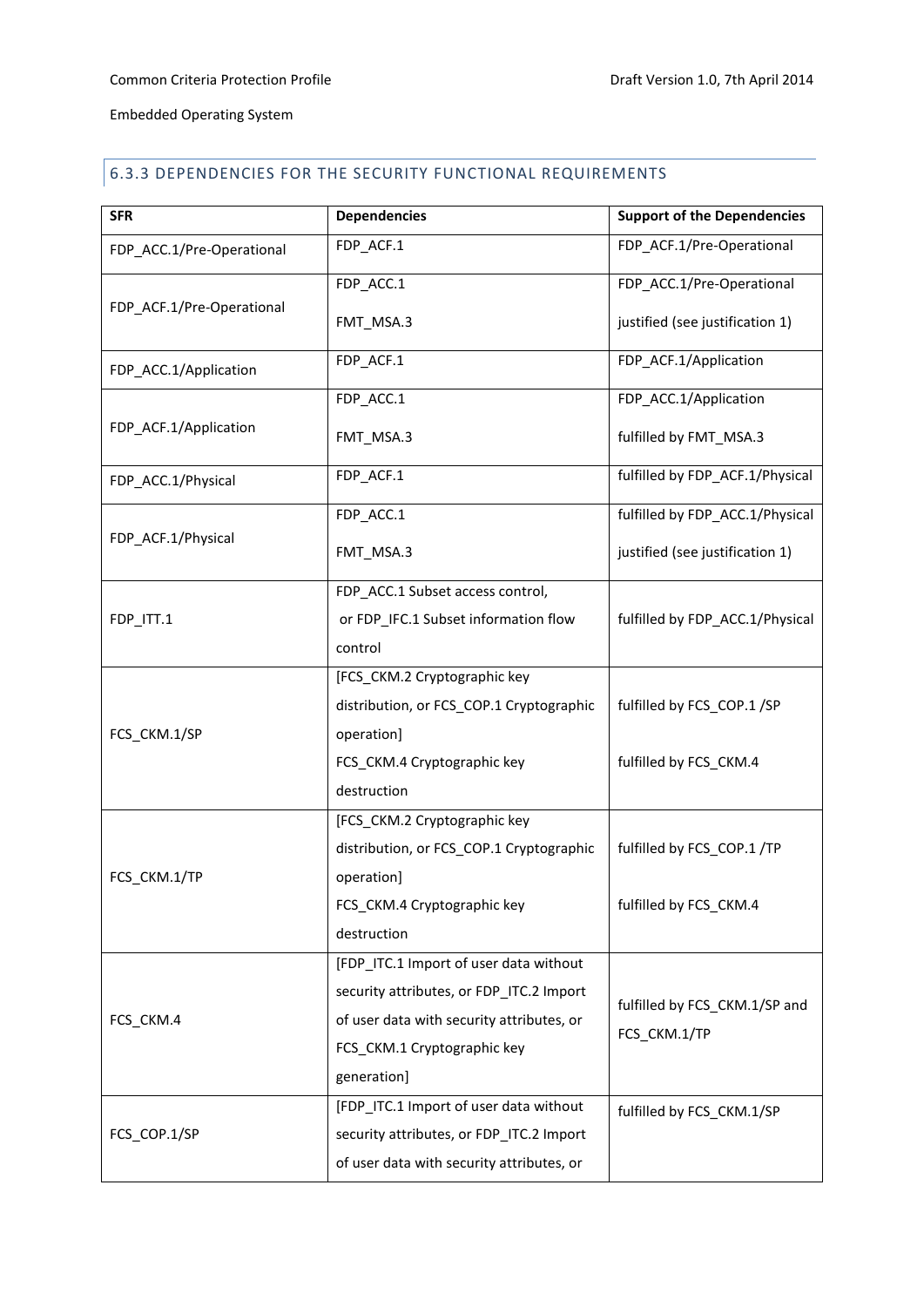|                              | FCS_CKM.1 Cryptographic key               |                           |
|------------------------------|-------------------------------------------|---------------------------|
|                              | generation]                               | fulfilled by FCS_CKM.4    |
|                              |                                           |                           |
|                              | FCS_CKM.4 Cryptographic key               |                           |
|                              | destruction                               |                           |
|                              | [FDP_ITC.1 Import of user data without    |                           |
|                              | security attributes, or FDP_ITC.2 Import  | fulfilled by FCS_CKM.1/TP |
|                              | of user data with security attributes, or |                           |
|                              |                                           |                           |
| FCS_COP.1/TP                 | FCS_CKM.1 Cryptographic key               |                           |
|                              | generation]                               |                           |
|                              | FCS_CKM.4 Cryptographic key               | fulfilled by FCS_CKM.4    |
|                              | destruction                               |                           |
|                              |                                           |                           |
| FPT_SCP.1                    | None                                      | $--- -$                   |
| FMT_MSA.1                    | [FDP_ACC.1 Subset access control, or      | fulfilled by              |
|                              | FDP_IFC.1 Subset information flow         | FDP_ACC.1/Application     |
|                              | control]                                  | fulfilled FMT_SMR.1       |
|                              | FMT_SMR.1 Security roles                  | fulfilled FMT_SMF.1       |
|                              | FMT_SMF.1 Specification of Management     |                           |
|                              | Functions                                 |                           |
| FMT_MSA.3                    | FMT_MSA.1 Management of security          | fulfilled by FMT MSA.1    |
|                              | attributes                                |                           |
|                              | FMT_SMR.1 Security roles                  | fulfilled by FMT_SMR.1    |
| FMT_MTD.1/Ini_Per_Data_Write | FMT_SMR.1 Security roles                  | fulfilled by FMT_SMR.1    |
|                              | FMT_SMF.1 Specification of Management     | fulfilled by FMT SMF.1    |
|                              | <b>Functions</b>                          |                           |
| FPT_ITT.1                    | None                                      | ----                      |
| FMT_SMF.1                    | None                                      | $---$                     |
| FMT_SMR.1                    | FIA_UID.1                                 | fulfilled by FIA_UID.1    |
| FIA_AFL.1/Activation         | FIA_UAU.1 Timing of authentication        | fulfilled by FIA UAU.1    |
| FIA_AFL.1/Initialisation     | FIA_UAU.1 Timing of authentication        | fulfilled by FIA_UAU.1    |
| FIA_AFL.1/Personalisation    | FIA_UAU.1 Timing of authentication        | fulfilled by FIA_UAU.1    |
| FIA_UID.1                    | None                                      | ----                      |
| FIA_UAU.1                    | FIA_UID.1                                 | fulfilled by FIA_UID.1    |
| FIA_UAU.5                    | None                                      | ----                      |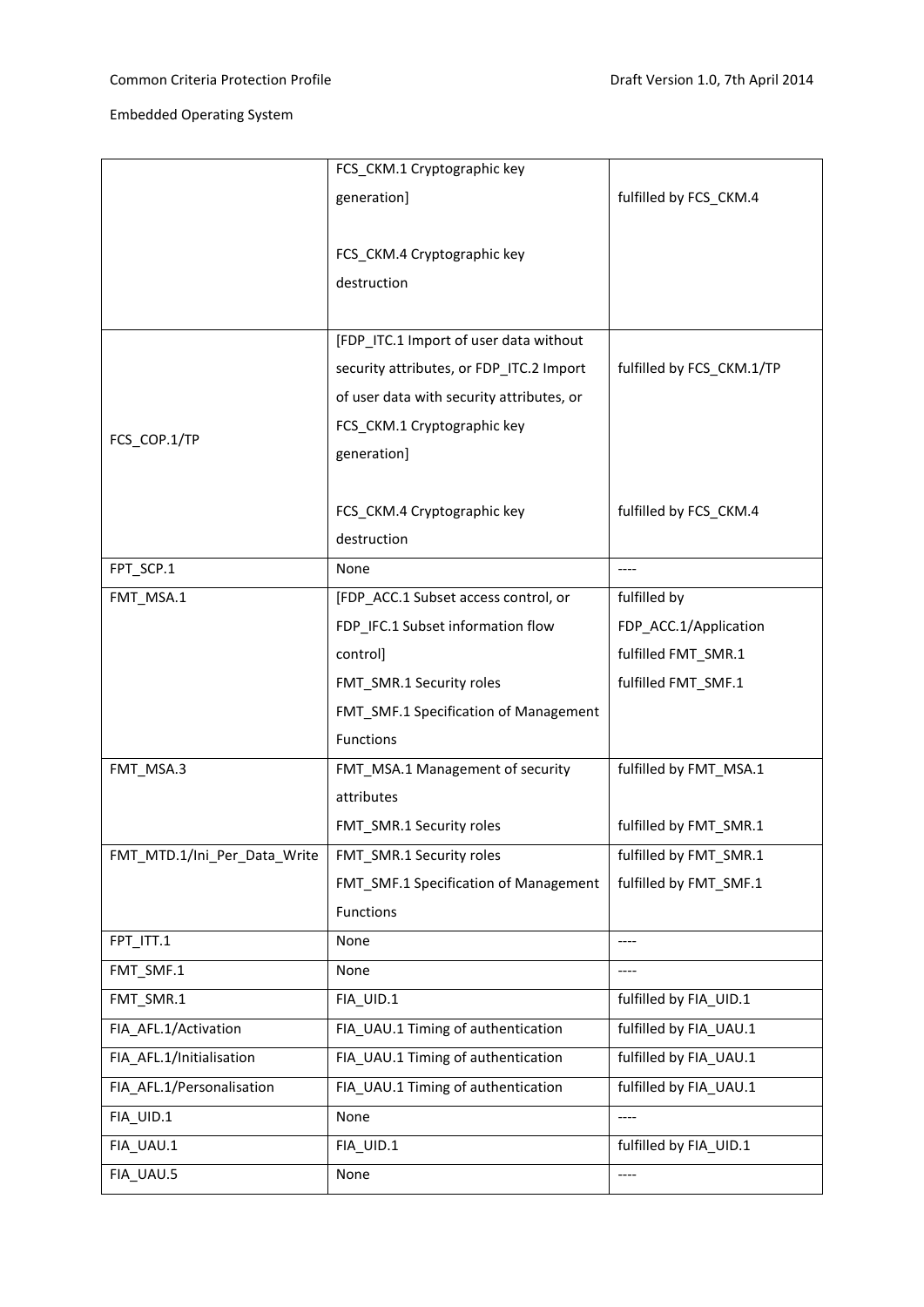| FDP_RIP.2                | None                                  | $---$                           |
|--------------------------|---------------------------------------|---------------------------------|
| FDP_ROL.1                | [FDP_ACC.1 Subset access control, or  | fulfilled by FDP_ACC.1/Pre-     |
|                          | FDP_IFC.1 Subset information flow     | Operational                     |
|                          | control]                              |                                 |
| FPT_RCV.4                | None                                  | $- - - -$                       |
| FDP_SDI.2                | None                                  | ----                            |
|                          | [FDP_ACC.1 Subset access control, or  |                                 |
|                          | FDP_IFC.1 Subset information flow     |                                 |
|                          | control]                              | fulfilled by FDP_ACC.1/Physical |
| FDP_ITT.3                |                                       |                                 |
|                          | FDP_ITT.1 Basic internal transfer     | fulfilled by FDP_ITT.1          |
|                          | protection                            |                                 |
|                          |                                       |                                 |
| FPT_TST.1                | None                                  | $---$                           |
| FPT_PHP.3                | None                                  | $---$                           |
| FPT_FLS.1                | None                                  | $---$                           |
|                          | FMT_SMR.1 Security roles              | fulfilled by FMT_SMR.1          |
| FMT_MOF.1/Test           |                                       |                                 |
|                          | FMT_SMF.1 Specification of Management |                                 |
|                          | <b>Functions</b>                      | fulfilled by FMT_SMF.1          |
|                          | FMT_SMR.1 Security roles              | fulfilled by FMT_SMR.1          |
|                          |                                       |                                 |
| FMT_MTD.1/Identification | FMT_SMF.1 Specification of Management |                                 |
|                          | Functions                             | fulfilled by FMT_SMF.1          |
| FCS_RND.1                | None                                  | $---$                           |
|                          |                                       |                                 |

<span id="page-46-0"></span>**Table 5: Dependencies for the SFRs**

Justification 1: The FPT\_ACF.1 applies to the all data. So security attribute management is not necessary.

## *ADDITIONAL FOR FLASH LOADER*

| <b>SFR</b>      | <b>Dependencies</b>                                       | <b>Support of the Dependencies</b> |
|-----------------|-----------------------------------------------------------|------------------------------------|
| FIA AFL.1/Flash | FIA UAU.1 Timing of Authentication                        | fulfilled by FIA UAU.1             |
|                 | FMT SMR.1 Security roles                                  | fulfilled by FMT SMR.1             |
| FMT MTD.1/ES    | FMT SMF.1 Specification of Management<br><b>Functions</b> | fulfilled by FMT SMF.1             |
| FMT MOF.1/FL    | FMT SMR.1 Security roles                                  | fulfilled by FMT SMR.1             |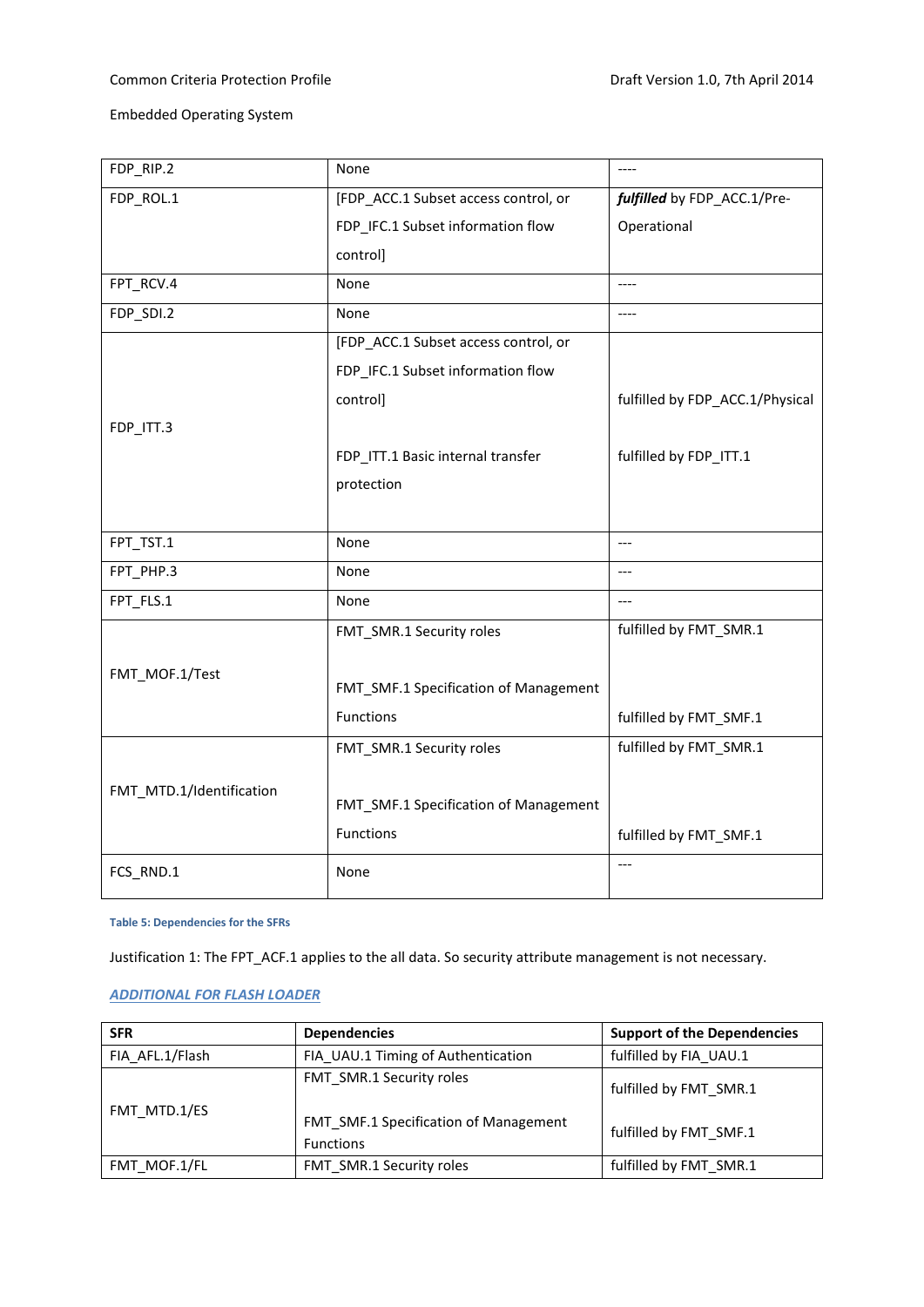| Functions |  | <b>FMT SMF.1 Specification of Management</b> | fulfilled by FMT SMF.1 |
|-----------|--|----------------------------------------------|------------------------|
|-----------|--|----------------------------------------------|------------------------|

<span id="page-47-1"></span>**Table 6: Dependencies for the Additional SFRs of the Flash Loader**

## <span id="page-47-0"></span>6.3.4 RATIONALE AND DEPENDENCIES FOR THE SARS

The TOE within this PP aims to withstand attackers with attack potential of HIGH; so besides the functional requirements, the assurance requirements: architectural soundness and well defined and tested internals are important. EAL5 package requires semiformal design descriptions, a more structured (and hence analyzable) architecture, internal focused testing which EAL4 does not require. So assurance requirements for the TOE and EAL5 match. Since reverse engineering is also an important treat for the TOE and the required assurance from Development Environment is high; ALC\_DVS.2 is added. Finally to meet withstand attackers with HIGH attack potential AVA\_VAN.5 added.

## EAL5 to EAL4 Differences

| EAL4      | EAL5      |
|-----------|-----------|
| ADV_FSP.4 | ADV_FSP.5 |
|           | ADV_INT.2 |
| ADV_TDS.3 | ADV_TDS.4 |
| ALC_CMS.4 | ALC_CMS.5 |
| ALC_TAT.1 | ALC_TAT.2 |
| ATE_DPT.1 | ATE_DPT.3 |
| AVA_VAN.3 | AVA_VAN.4 |

#### <span id="page-47-2"></span>**Table 7: Differences between EAL4 and EAL5**

#### **The dependencies for augmented SARs:**

| <b>SAR</b> | <b>Dependencies</b>                         | <b>Support of the Dependencies</b> |
|------------|---------------------------------------------|------------------------------------|
| ALC DVS.2  | None                                        |                                    |
| AVA VAN.5  | ADV_ARC.1 Security architecture description | Included in EAL5                   |
|            | ADV FSP.4 Complete functional specification |                                    |
|            | ADV TDS.3 Basic modular design              |                                    |
|            | ADV IMP.1 Implementation representation     |                                    |
|            | of the TSF                                  |                                    |
|            | AGD OPE.1 Operational user guidance         |                                    |
|            | AGD PRE.1 Preparative procedures            |                                    |
|            | ATE DPT.1 Testing: basic design             |                                    |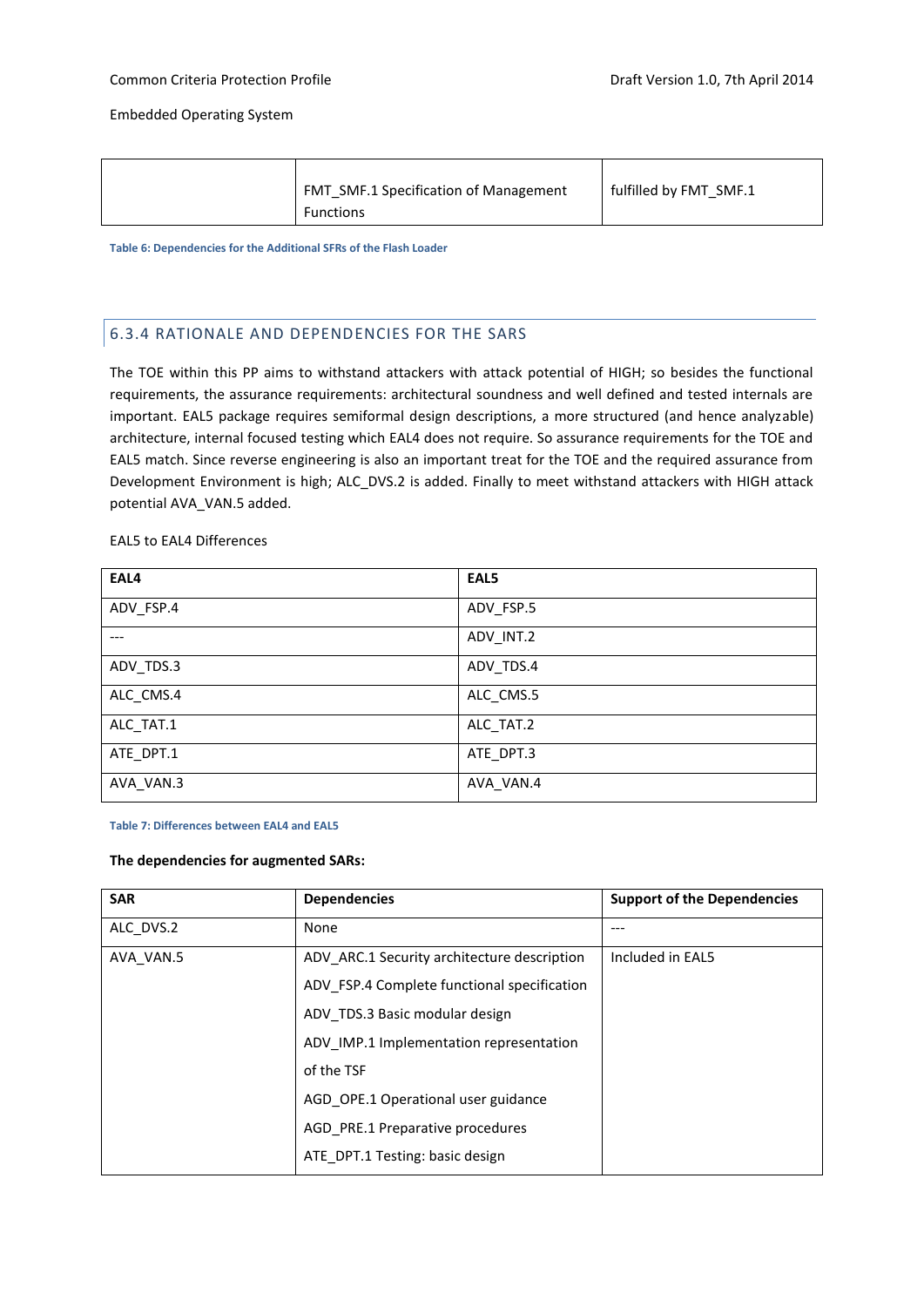Common Criteria Protection Profile **Common Criteria Protection Profile** According Draft Version 1.0, 7th April 2014

Embedded Operating System

<span id="page-48-1"></span>**Table 8: The Dependencies for augmented SARs**

## <span id="page-48-0"></span>6.3.5 SECURITY REQUIREMENTS – MUTUAL SUPPORT AND INTERNAL CONSISTENCY

Current PP aims to withstand against attacker of HIGH attack potential. Both the SFRs and the SARs are selected to reach this goal. The rationale of both requirement types (functional requirements and assurance requirements are given and dependency analysis of them are made; no inconsistency exists. The SFRs and SARs internally support each other.

The support for the SFRs and SFRs of each other is such that SARs are sufficient to give enough assurance for the required functionality.